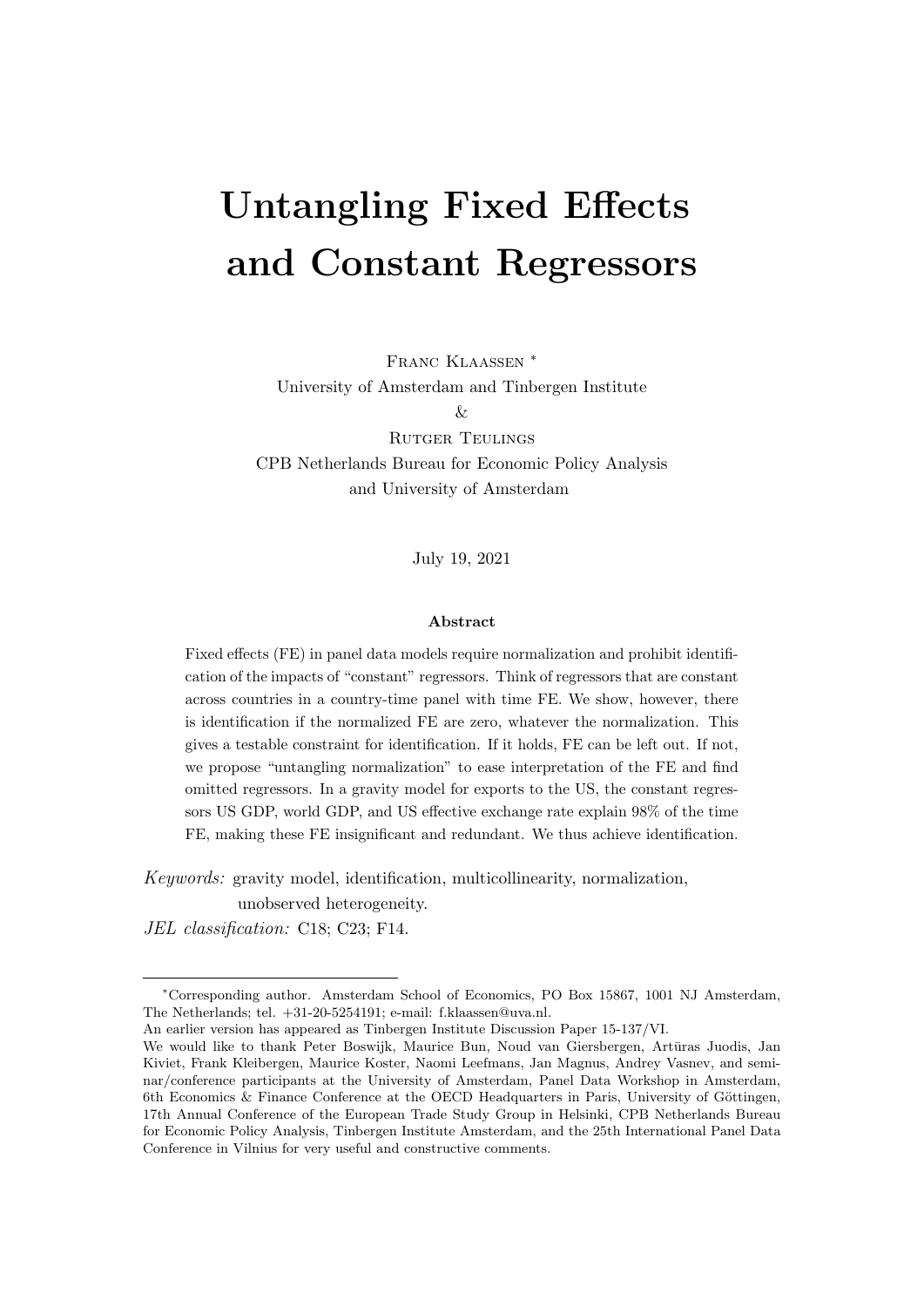## 1 Introduction

In panel data models, researchers often want to include fixed effects (FE) to control for unobserved heterogeneity. However, many important research questions concern regressors that only vary in the same dimension as the FE. Think of the impact of gender and ethnicity on wage inequality in panels with individual FE, and the effect of geographical characteristics or time-invariant institutions on the economic development of countries in case of country FE. Similarly, one would like to know the impact of global economic and environmental developments on countries, while controlling for time FE.

This paper studies the perfect multicollinearity due to FE and such "constant" regressors (constant, as they are invariant in a dimension of the panel). We focus on the (ceteris paribus) impact of constant regressors on the dependent variable. It is well known that this is not identified. Our approach, loosely speaking, is to exploit the explanatory power of the constant regressors and let the FE capture the remaining heterogeneity. This shrinks the FE compared to the usual approach, where FE contain the full heterogeneity, creating a more realistic possibility that the FE are zero. If they are, the impact of the constant regressors is identified, even though it was unidentifiable at first sight. Our identifying constraint — that all FE are zero — is testable, so we do not a priori assume identification. For the case where FE are nonzero, we introduce a way to better interpret and visualize them to find omitted constant regressors.

More precisely, the paper starts by recognizing that multicollinearity requires normalization of some parameters. The typical approach is to normalize the impact of the constant regressors to zero, thus leaving them out in estimation. One then gives up on estimating their impact. An alternative is to normalize some FE and get an estimate. However, this estimates a pseudo-true value, depending on the normalization, not the true value one is interested in. The true value is not identified.

Next, we realize the normalized FE contain information on the constant regressors. Our goal is to extract this, leading to two contributions. The first is our identifying constraint and its testability: if all normalized FE are zero (always testable), one estimates the true value of the impact of the constant regressors. This is an alternative to the leading existing approach by Hausman and Taylor (1981), denoted by  $HT<sup>1</sup>$  That can deliver valuable insights if there are enough instruments, if they are sufficiently

<sup>1</sup>Hausman and Taylor (1981) treat the effect as random instead of fixed. Of course, they can restrict constant regressors to be uncorrelated with the random effect, a restriction that features many special cases, such as random effects (RE), fixed effects vector decomposition (FEVD) of Plümper and Troeger (2007), and the hybrid or between-within (BW) approach in Allison (2009, p. 23), which extends the correlated random effects approach in Mundlak (1978). But a key contribution is that HT can also allow for correlation, that is, endogeneity of constant regressors. They have an IV procedure where instruments are constructed from within the model by taking averages of variables that also vary over other panel dimensions, such as averages over time of country-time variables in case of country effects. If these instruments are exogenous and relevant, the true value of the (ceteris paribus) impact of the constant regressors is identified.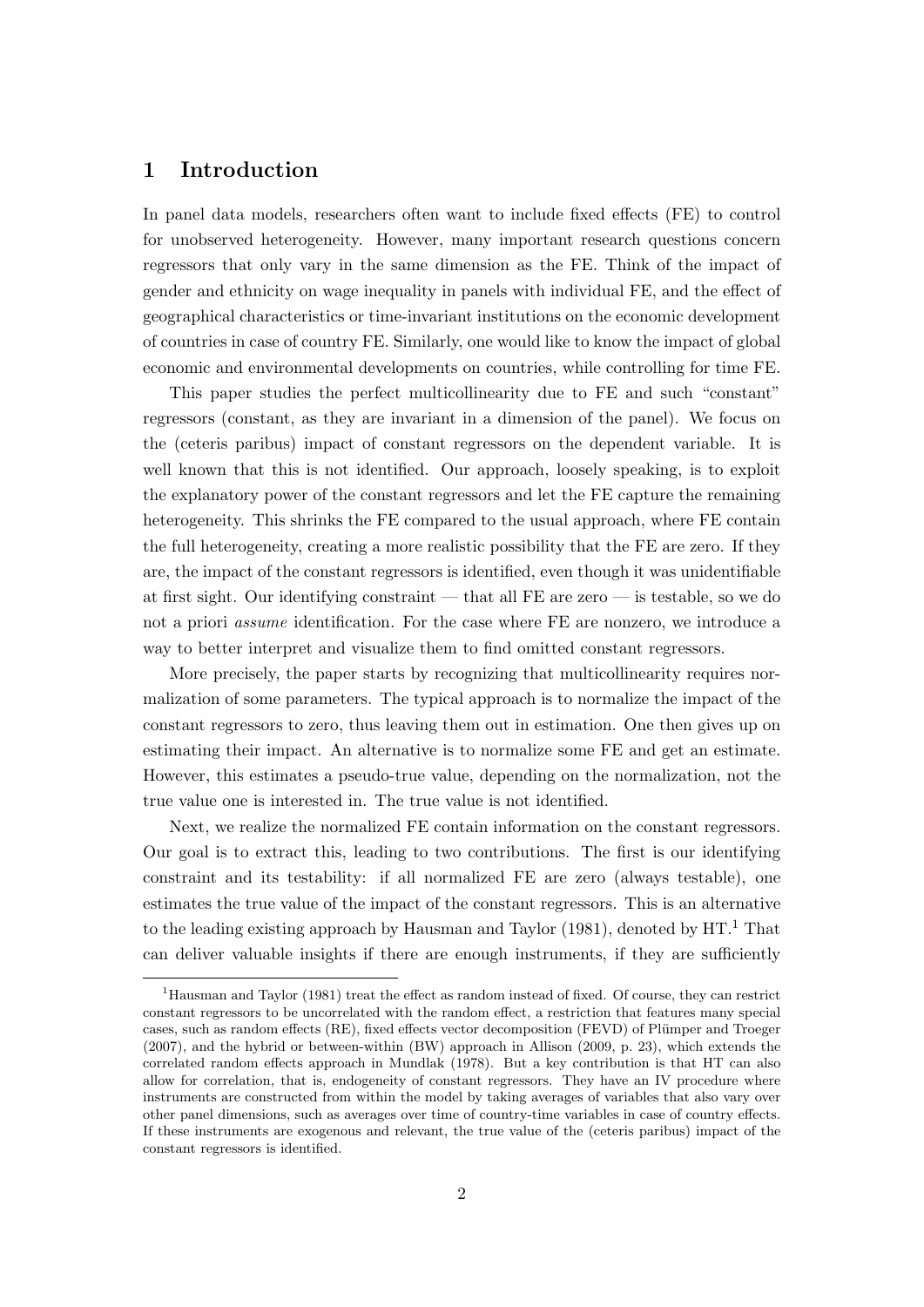strong, and if the zero correlation typically assumed between some constant regressors and the HT random effect is warranted. These conditions can be hurdles in practice; Kripfganz and Schwarz (2019). Moreover, testing the zero correlation assumption is hard or can even be impossible; Ahn and Moon  $(2014)$ . In contrast, our approach does not depend on instrument availability and strength, and we can always test our constraint by using the estimated normalized FE. Section 3.3 describes the trade-off between our method and HT more completely, and Section 5.5.3 illustrates the practical relevance of the HT conditions and how our method can also help out an HT analysis.

As indicated earlier, our approach consists of two parts, one using a normalization to estimate a pseudo-true value, and the next using a constraint to identify the true value. To avoid confusion between "normalization" and "constraint", let us fix the terminology used throughout the paper. Normalizations are irrelevant for the conditional distribution of the dependent variable (they set parameters in an observationally equivalent way), so in this sense they are without loss of generality. In contrast, we use constraint for a restrictive restriction. Hence, the terms are fundamentally different.

To illustrate both terms and what is exactly needed for identification, consider a simple linear country-time panel model. Ignore the constant term for now. The FE is  $\alpha_i$  for country *i*, there is one constant regressor  $v_i$ , and  $\nu$  is the true value of its impact.

One typically leaves out  $v_i$  in estimation, that is, normalizes  $\nu^0 = 0$ . This exemplifies what we call "zero normalization", and we use the superscript 0 to distinguish zero-normalized parameters, which are pseudo-true values, from the true value. An alternative zero normalization is  $\alpha_1^0 = 0$ . This changes the normalized impact of the constant regressor into  $\nu^0 = \nu + \alpha_1/v_1$ <sup>2</sup>. Hence, both normalizations pin down their own value for  $\nu^0$ . Those values generally differ from  $\nu$ , reflecting that  $\nu$  is not identified.

Still, both normalizations yield the same sum  $\alpha_i^0 + v_i v^0$ , equal to  $\alpha_i + v_i v$ , so that  $\nu^0$  and  $\alpha_i^0$  fully absorb the choice made for the normalization. We can thus safely take some zero normalization and estimate all normalized parameters and the sum  $\alpha_i + v_i \nu$ .

Now, under the constraint that all normalized FE  $\alpha_i^0 = 0$ , we show that all  $\alpha_i = 0$ . As the sum  $\alpha_i + v_i \nu$  is identified, the constraint then implies the true value  $\nu$  is identified. We also show that this idea generalizes to other normalizations, reflecting that the normalization itself does not identify the true value; it is the constraint.

The second contribution of the paper concerns the case where our constraint does not hold, so there exist nonzero normalized FE. We want to visualize them in a convenient way to extract information on omitted constant regressors. Let us maintain the example above, though no longer ignoring the constant term  $\alpha$ , and consider the zero normalization  $\alpha^0 = \nu^0 = 0$ . This implies that the normalized FE become  $\alpha_i^0 = \alpha + \alpha_i + v_i \nu$ . Hence, they capture not only the effect of country *i*, but also the

<sup>2</sup>The superscript 0 is used for all zero normalizations and its exact meaning appears from the context. The example assumes that the countries are ordered such that  $v_1 \neq 0$ .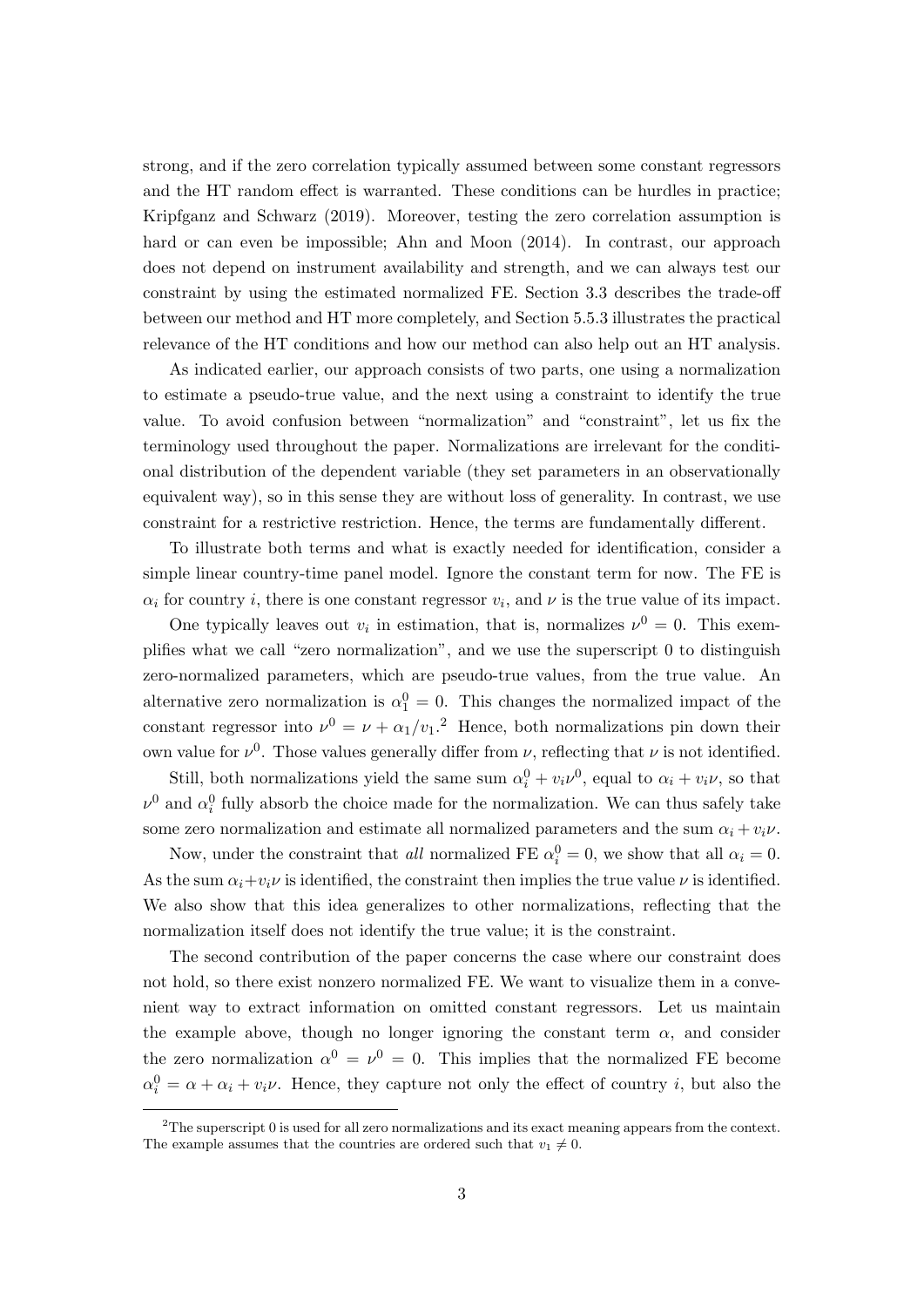overall intercept and the relevance of  $v_i$ , creating overlap. This blurs the signal from omitted determinants in the estimated  $\alpha_i^0$ .

To resolve overlap we introduce "untangling normalization", which makes the normalized FE orthogonal to each other and to constant regressors. Untangling is a normalization, so it is irrelevant and not used for identifying the true value; it is just for interpretation. Hence, it differs from the orthogonality relations in existing methods, such as RE, FEVD, BW, and HT, which are constraints assumed to get identification.

Untangling offers several advantages. First, it eases interpretation and is unique. For example, untangling sets the mean of the country FE to zero, so that the untangled constant  $\alpha^u$  captures the overall intercept, and the untangled country FE  $\alpha_i^u$  is the country deviation from the overall intercept. There is no overlap between them, easing interpretation. This specific example is not new; see Suits (1984). But we use a richer setting, with country FE, time FE, country-specific trends, and regressors that are constant across countries or time, and untangling can be generalized further, for example, to three-dimensional panels. We also show how to estimate such FE.

The second advantage of untangling is that the  $\alpha_i^u$  capture what is left after accounting for  $v_i$ . This facilitates judging how large the deviation from the null hypothesis is, and it helps to find omitted variables, as we will show in our application. Adding newly discovered variables to the model can then shrink the remaining FE.

Our approach is broadly applicable. We illustrate it in a gravity model for exports from OECD countries to the US; see Head and Mayer (2014) for a gravity review. We focus on time FE and have three constant regressors, namely US GDP, world GDP, and the US real effective exchange rate (REER). Our identifying constraint is not rejected, and the constant regressors explain 98% of the time FE, so we leave them out. We thus identify the true value of the constant regressor impacts. This is typically considered beyond reach. The REER is a key determinant, accounting for 20% of the time FE, calling for extension of gravity theory, as Klaassen and Teulings (2017) do.

Another successful application concerns pension reforms in Beetsma et al. (2020). In general, our method can help researchers to motivate leaving out FE to get an estimate for constant regressors and, if the constraint is rejected, find omitted variables.

The paper is organized as follows. In Section 2 we describe the model and discuss normalization. Section 3 introduces the identifying constraint and shows the differences with Hausman and Taylor (1981). Section 4 sets out untangling normalization. In Section 5 we apply our approach and HT to the gravity model. Section 6 concludes.

## 2 Model specification

Throughout the paper we consider a two-dimensional balanced panel model with dimensions i and t, representing country and time, say. There are  $N$  countries and  $T$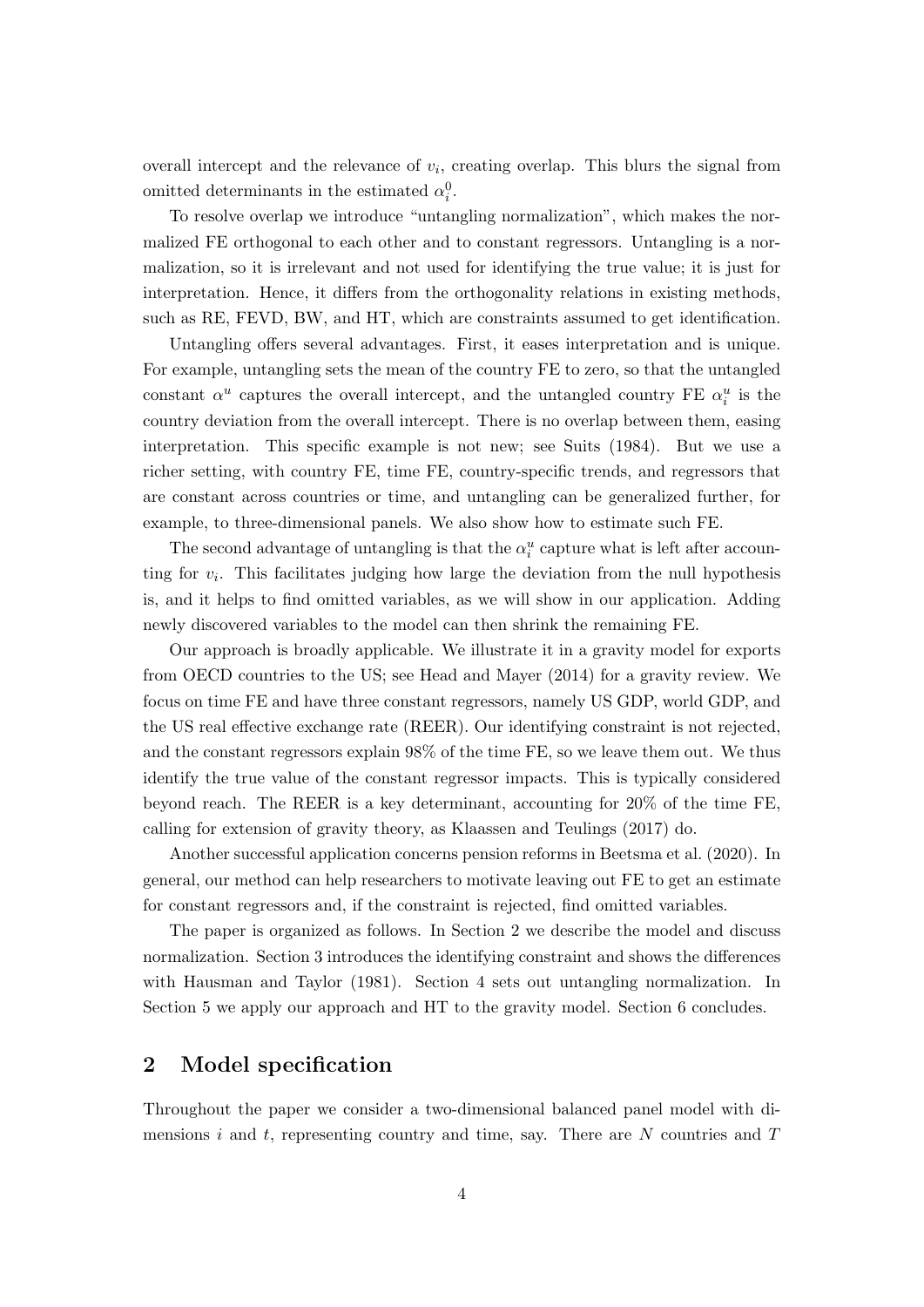time periods. This section discusses the model, the perfect multicollinearity involved, and the required normalization, leading to the distinction between pseudo-true and true value of the impact of the constant regressors. This is well known, but we present it in a general way that we exploit later. Identification of the true value is a separate issue and will be addressed in Section 3.

#### 2.1 Model with the full set of FE and constant regressors

The dependent variable is

$$
y_{it} = \alpha + \alpha_i + \tau \cdot t + \tau_i \cdot t + \theta_t + v'_i \nu + w'_t \omega + x'_{it} \beta + \varepsilon_{it}.
$$

$$
\tag{1}
$$

Overparameterization, such as having  $\alpha$  and  $\alpha_i$ , will be resolved in Section 2.2.

The vector  $v_i$  contains  $K_v$  *i*-regressors, all variables that only vary over countries. Likewise,  $w_t$  contains  $K_w$  t-regressors. Hence,  $v_i$  and  $w_t$  are the constant regressors. Their ceteris paribus impacts are the parameters of interest and denoted by  $\nu$  and  $\omega$ .<sup>3</sup> Variables that vary over both dimensions, the *it*-regressors, are in  $x_{it}$  of length  $K_x$ . All vectors in the paper are column vectors.

To control for potential omitted regressors, we add unobserved effects. They are grouped in three FE-families. The  $\alpha$ -family targets the level variation across countries. It has a homogeneous type,  $\alpha$ , and a heterogeneous type,  $\alpha_i$ . The  $\tau$ -family targets linear trends across countries and consists of  $\tau$  and  $\tau_i$ . The  $\theta$ -family targets the time variation, consisting of  $\theta_t$ . This adds  $K_d$  parameters in total.

The assumptions involving the error term  $\varepsilon_{it}$  are those that the user prefers, as long as they deliver an estimator of  $\alpha + \alpha_i + \ldots + w'_i \omega$  in (1), that is, the sum of the deterministic and constant regressors parts, not the parts themselves. Hence, our method can be combined with various assumptions and estimators. A typical example is to assume a zero mean of  $\varepsilon_{it}$  conditional on the regressors in all times and no crosssectional correlation, while allowing for heteroscedasticity and serial correlation.

It is convenient to write (1) in matrix form, stacking the time series of the countries:

$$
y = D\delta + Z\gamma + X\beta + \varepsilon,\tag{2}
$$

<sup>&</sup>lt;sup>3</sup>Defining  $\nu$  (and  $\omega$ ) as the ceteris paribus impact is in line with the literature. First, in HT  $\nu$  is also the impact of  $v_i$  when keeping omitted *i*-regressors constant, where the latter are in the HT composite error term. Second, our definition resembles the approach in a textbook regression model. That is, consider a cross-section model with one regressor, no constant, and the standard assumptions. There, one could write  $y_i=a_i+c\cdot x_i+e_i$ , where  $a_i=d\cdot x_i$ . However, one is typically interested in the ceteris paribus impact of  $x_i$ , and to be able to vary  $x_i$  while keeping other determinants constant, one collects the terms involving  $x_i$  by writing  $y_i = b \cdot x_i + e_i$ , where  $b = c + d$  is the ceteris paribus impact. Similarly, we collect the terms involving  $v_i$ , so that  $\nu$  is its ceteris paribus impact. This is just linking the impact of interest to one specific parameter, without loss of generality. This parameterization does not address the identification problem we will focus on, because  $\alpha_i$  may still vary over i by other, omitted variables, thereby making  $\nu$  unidentified.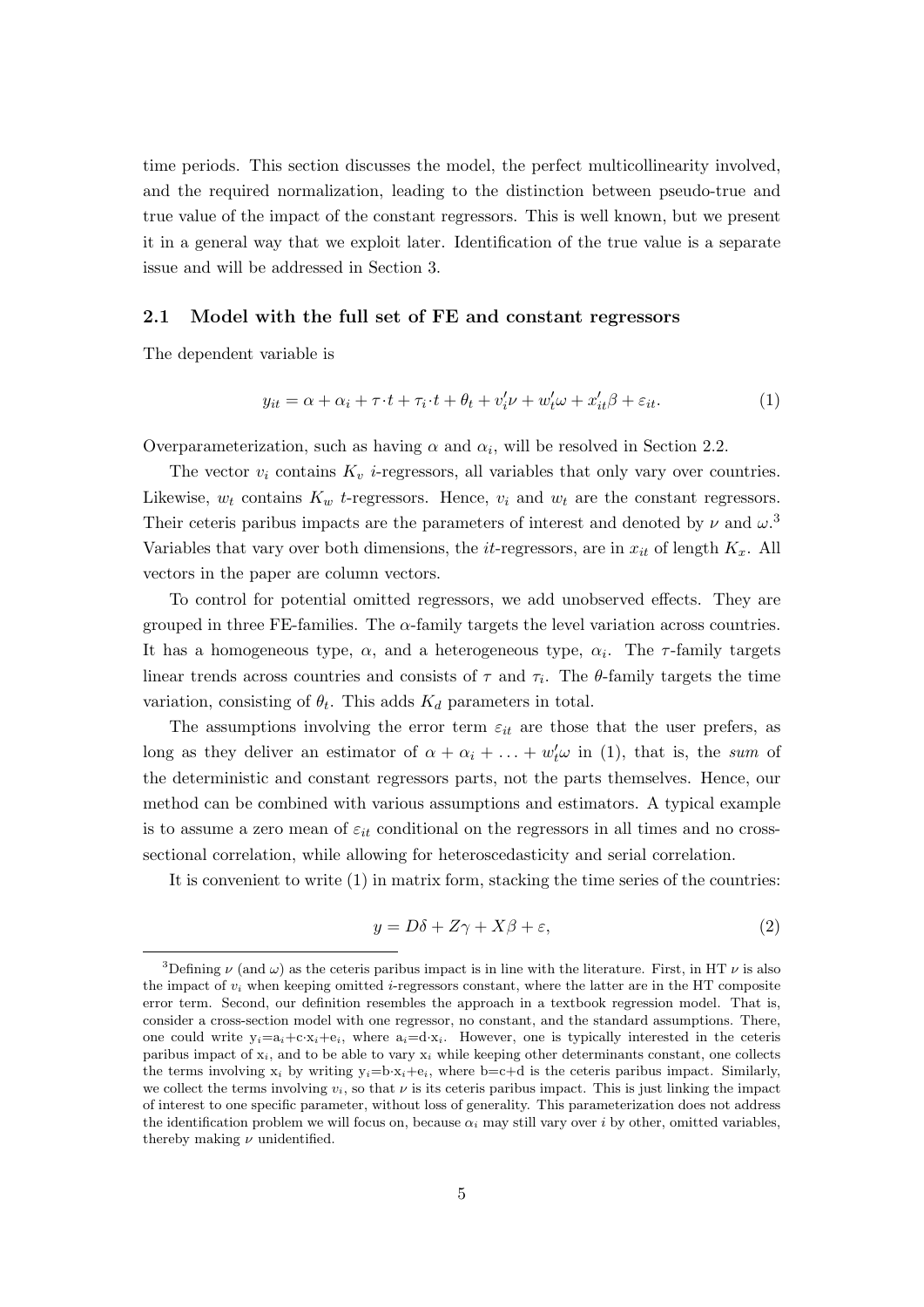where y and  $\varepsilon$  stack all  $y_{it}$  and  $\varepsilon_{it}$ , respectively. All deterministic variables constitute the matrix  $D = [\iota_N \otimes \iota_T, I_N \otimes \iota_T, \iota_N \otimes [1, 2, \ldots, T]', I_N \otimes [1, 2, \ldots, T]', \iota_N \otimes I_T],$  where  $\iota_n$  is the vector of ones of length n, and  $I_n$  is the identity matrix of order n. The associated FE parameters form  $\delta = [\alpha, \alpha_1, \dots, \alpha_N, \tau, \tau_1, \dots, \tau_N, \theta_1, \dots, \theta_T]'$ . The constant regressors are stacked into the matrix Z, where its  $it$ -th row  $[v'_i, w'_i]$  consists of  $K_z = K_v + K_w$  columns, and the corresponding parameter vector is  $\gamma = [\nu', \omega']'$ . All it-regressors are stacked in X.

We assume that the columns in  $[D, Z, X]$  are linearly independent, except for the dependencies within D and between D and Z set out in the next section (Z itself has full column rank).

#### 2.2 Multicollinearity and normalization

There is (perfect) multicollinearity in  $[D, Z]$  for two reasons. The first is within D. For example, the vector of ones in  $D$  is the sum of the  $N$  vectors of country dummies in  $D$ . In general, D has column rank  $K_d-m_d$ , where  $m_d$  is the degree of multicollinearity, the number of dependent columns. In model (2)  $m_d = 4$ , that is, one due to the  $\alpha$ -family, one due to the  $\tau$ -family, and two because  $\theta_t$  is combined with  $\alpha$  and  $\tau \cdot t$ .

The second source of multicollinearity is that the  $v_i$ -columns in Z are linear combinations of the vectors of country dummies in  $D$ , and similarly for the  $w_t$ -columns regarding the time dummies. This adds  $m_z = K_z$  dependencies.

In total, the column rank of  $[D, Z]$  is  $K_d + K_z - m_d - m_z$ . Hence, from the sum  $D\delta + Z\gamma$  we cannot infer  $\delta$  and  $\gamma$ .

We thus introduce  $m_d + m_z$  normalizations. One can choose them freely, under two requirements, and we call the normalizations together the general normalization, indicated by g.

The first requirement is that the normalization is linear in the parameters. For later convenience, we formalize this by

$$
N^g \left[ \begin{array}{c} \delta^g \\ \gamma^g \end{array} \right] = 0, \tag{3}
$$

where the  $(m_d + m_z) \times (K_d + K_z)$  normalization matrix  $N<sup>g</sup>$  has independent rows, each specifying one normalization. The g-superscript in the general-normalized parameter  $\gamma^g$  makes explicit that it is a pseudo-true value, which generally differs from the true value  $\gamma$  of the impact of the constant regressors, the value one is actually interested in.

A zero normalization is a special case that sets specific elements of  $\delta^0$  and  $\gamma^0$  to zero. Hence, each row of  $N^0$  has a one at the place corresponding to the zero-normalized parameter, and  $(3)$  applies with g substituted by 0. For example, if we normalize the constant to zero, so  $\alpha^0 = 0$ , then  $N^0$  contains the row  $[1, 0, ..., 0]$ . Instead, if we normalize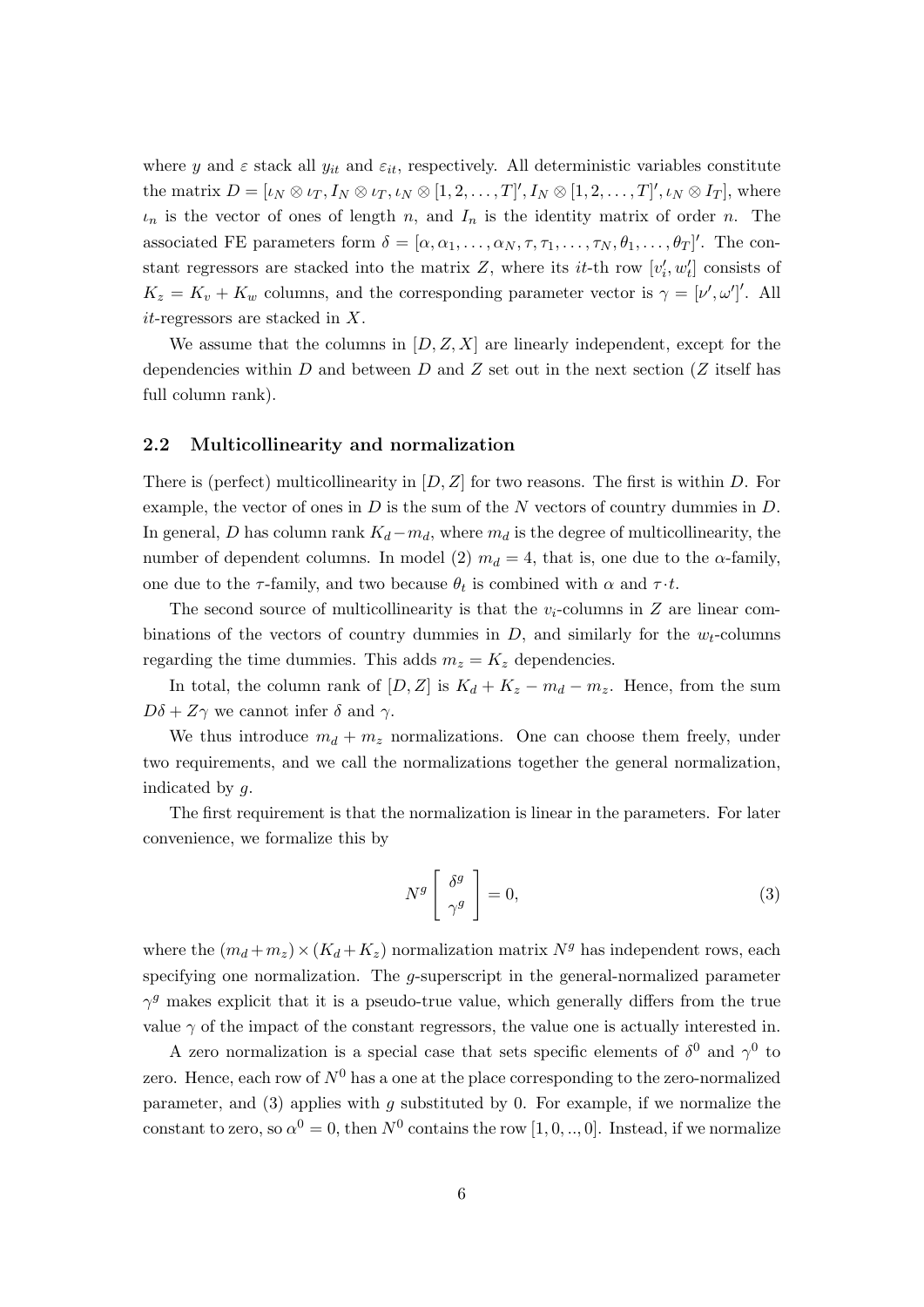the *i*-th country FE to zero, the row is  $[0, ..., 0, 1, 0, ..., 0]$ , where element  $1 + i$  is one.

For the second requirement on the normalization, realize that the normalization should distribute the sum  $D\delta + Z\gamma$  over the fixed effects and the constant regressors without changing the total and in a unique way, that is,

$$
D\delta + Z\gamma = D\delta^g + Z\gamma^g,\tag{4}
$$

for unique  $\delta^g$  and  $\gamma^g$ . To achieve this, we append (3) to (4). Then, for any value of the sum, the requirement on  $N<sup>g</sup>$  becomes

$$
\operatorname{rank}\left[\begin{array}{c}D\ Z\\N^g\end{array}\right]=K_d+K_z.\tag{5}
$$

In case of zero normalization, one typically removes columns of  $[D, Z]$  to obtain a regressor matrix of full column rank, but we append (3) to (4) for  $g = 0$  to get full column rank. That is equivalent. Our approach is more tractable here, as it allows us to account for many normalizations by changing just  $N<sup>g</sup>$ , leaving D and Z untouched.<sup>4</sup>

The normalization ensures that  $\delta^g$ ,  $\gamma^g$ , and  $\beta$  can be estimated. Appendix A sets out two estimation methods. This is where typical fixed-effects modeling stops, motivated by a focus on  $\beta$ . We go further by analyzing  $\delta^g$  and  $\gamma^g$  in Sections 3 and 4.

## 3 Identifying the true value of the impact of constant regressors

Our overall approach is split into two parts, one about normalization and the other about a constraint. The normalization, as explained in Section 2.2, is irrelevant for the conditional distribution of the dependent variable  $y$  and is only used to obtain an identified model. But the chosen normalization affects  $\gamma^g$ , making its estimate unusable for inference. Put differently, we are interested in the true value,  $\gamma$ , but that has not been identified so far. A simple example is when  $\gamma^g$  is normalized to zero, which says nothing about  $\gamma$ , of course.

The constraint, discussed in Section 3.1, is on  $\delta^g$  to identify  $\gamma$ . This is not limited to some specific normalization, as the g-normalization captures many of them. We focus on the  $\nu$ -part of  $\gamma$ , that is, the impact of time-constant regressors  $v_i$ ; the approach for  $w_t$  is similar.

<sup>&</sup>lt;sup>4</sup>Appendix A.2 provides a g-specific column-removal approach for each  $N<sup>g</sup>$  normalization.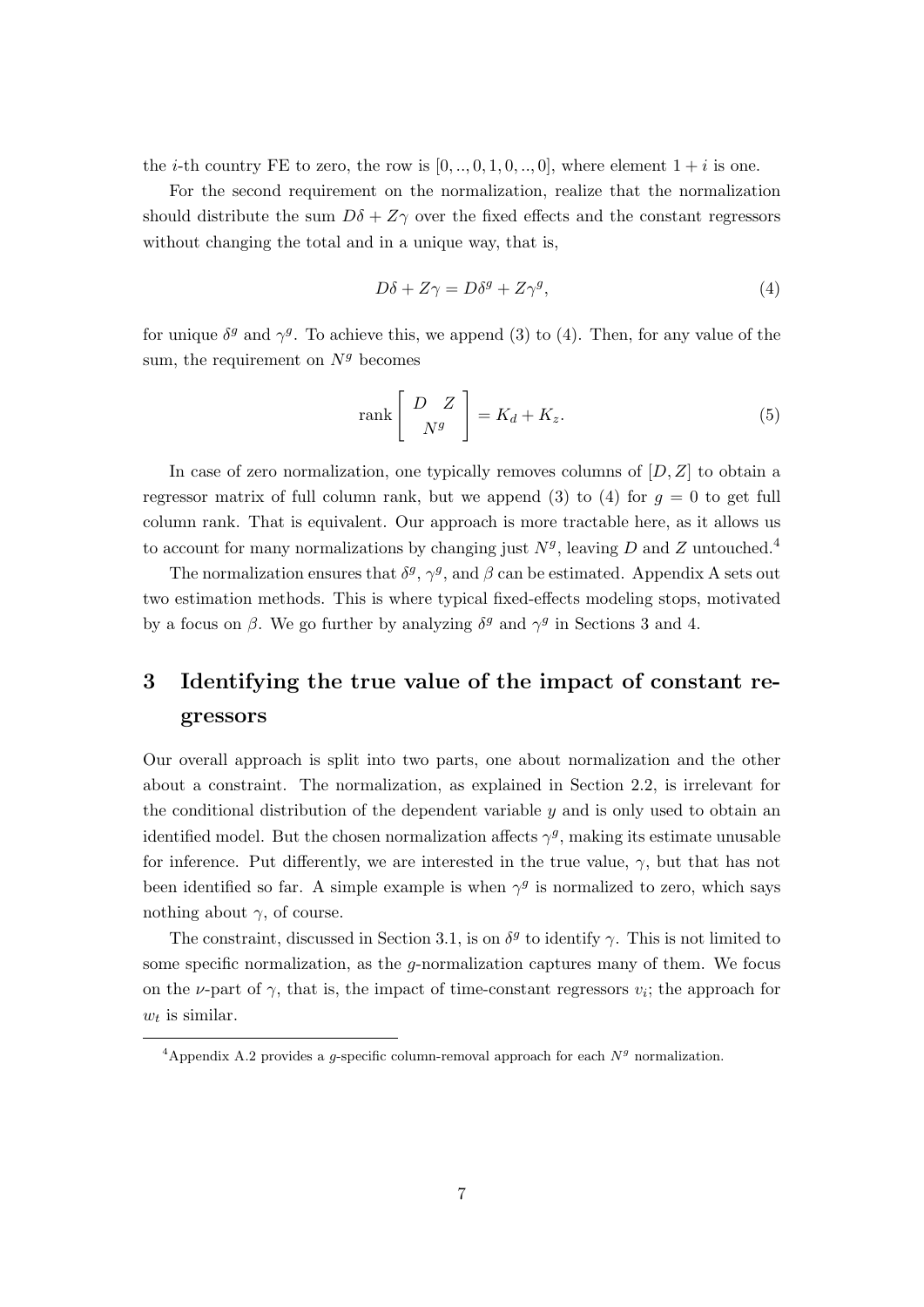#### 3.1 A testable constraint to identify the true value

The identification problem is that an observationally-equivalent model results by taking another value instead of  $\nu$ . That is, taking  $\nu^g$  instead of  $\nu$ , defining  $\alpha^g + \alpha_i^g$  $i^g$  such that

$$
\alpha + \alpha_i + v_i' \nu = \alpha^g + \alpha_i^g + v_i' \nu^g,\tag{6}
$$

and then substituting this into (1) gives the same  $y_{it}$ . One can thus estimate the pseudo-true values  $\alpha^g$ ,  $\alpha_i^g$  $_i^g$ , and  $\nu^g$ , but one cannot infer estimates of the true values  $\alpha$ ,  $\alpha_i$ , and  $\nu$  from them. This is a well-known and unsolved problem.

As a potential solution, consider the null hypothesis

$$
H_0: \alpha_i^g = 0 \text{ for all } i. \tag{7}
$$

Note that this constraint is not on the unidentified  $\alpha_i$ , but on the normalized  $\alpha_i^g$  $i<sup>g</sup>$ . The latter can be estimated, so this constraint is testable.

Under the constraint, the right-hand side of (6) shrinks to  $\alpha^g + v'_i v^g$ . The  $\alpha + \alpha_i + v'_i v^g$ part in (1) now becomes  $\alpha^g + v'_i v^g$ , so we have a regression on essentially just  $v_i$ , as in a textbook regression without FE. Hence,  $\nu^g$  is not influenced by the normalization, is unique, and is the ceteris paribus impact of  $v_i$  on  $y_{it}$ . Now, recall from below (1) that we have denoted the ceteris paribus impact by  $\nu$ . Because there is only one such impact,  $\nu = \nu^g$ , so that  $\nu$  is identified.

An alternative presentation gives some additional insights. Under constraint (7), equation (6) becomes

$$
\alpha_i = \alpha^g - \alpha + v_i'(\nu^g - \nu), \qquad (8)
$$

where  $\nu^g - \nu$  is unique, because there is no exact linear relationship among the constant regressors. Hence,  $[\alpha_1, \ldots, \alpha_N]'$  lies in the column space of  $[v_1, \ldots, v_N]'$ . Now, recall from below (1) that the motivation for including  $\alpha_i$  is to control for omitted *i*-variables, that is, for vectors outside the column space. From (8) we know that such variables are absent. Hence, there is no reason to add  $\alpha_i$ , that is,  $\alpha_i = 0$  for all i. Substitution into (8) implies  $\nu = \nu^g$ , so the impact of the constant regressors is identified.

We thus have a testable constraint to tackle the identification problem. We use two ways to test this constraint. The first examines the constraint directly, so it is a diagnostic test. The second verifies whether the estimates of other parameters,  $\beta$ , are affected by the constraint, so we call that the sensitivity test. Appendix B sets out both approaches in detail and studies the Wald statistic for both in a Monte Carlo analysis. That suggests good size and power properties. Still, for  $T < 20$  the diagnostic test is slightly oversized, but that is repairable and only makes our approach conservative. Section 5 illustrates how the tests work in practice.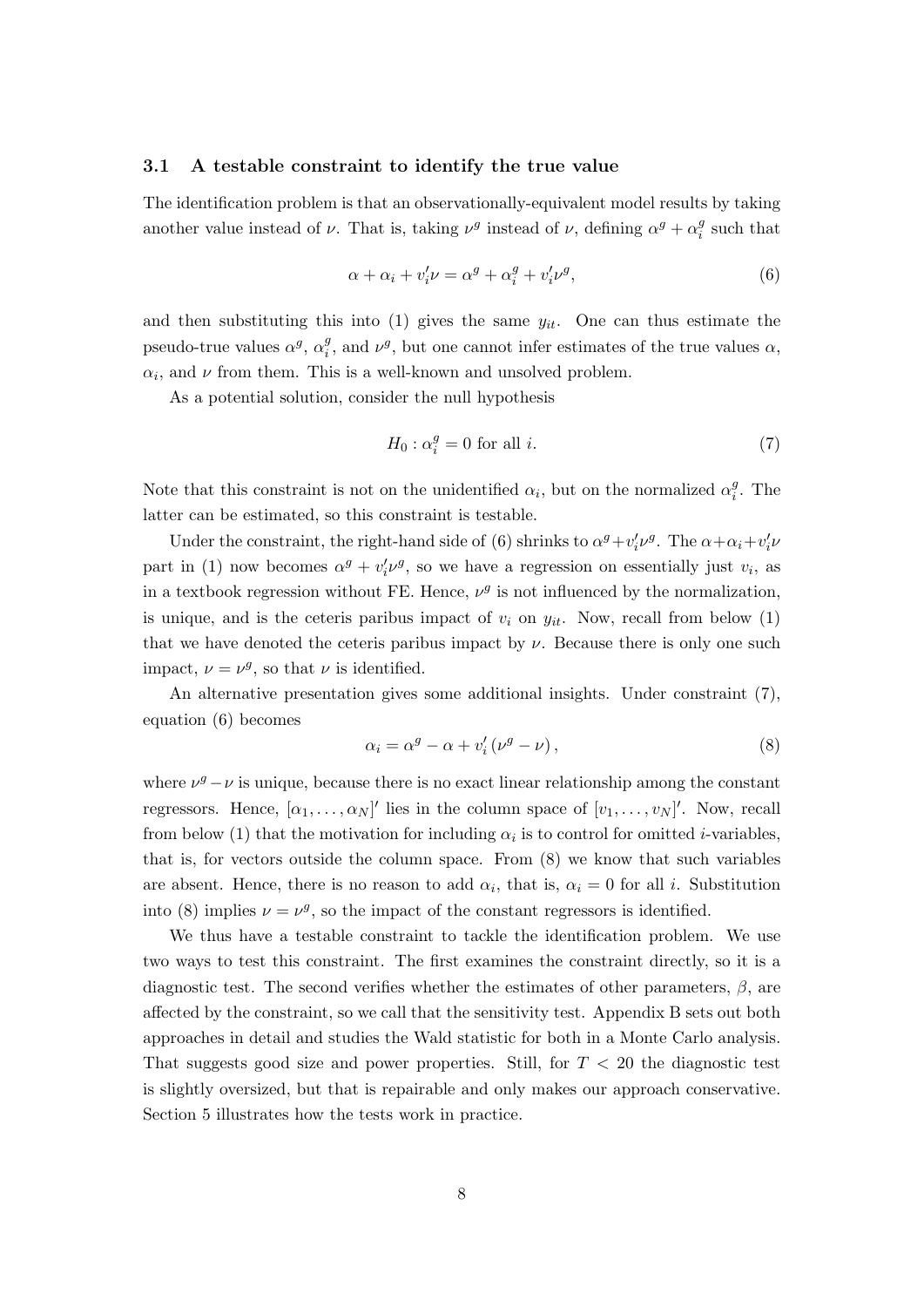#### 3.2 Relevance of the normalization for the realism of the constraint

Although the chosen normalization q is irrelevant for the conditional distribution of  $y$ , and for each g hypothesis (7) identifies  $\nu$ , the specific choice can matter for the realism of the hypothesis. The reason is as follows, starting from the fact that  $q$  consists of  $1 + K_v$  normalizations on  $\alpha^g$ ,  $\alpha_i^g$  $_i^g$ , and  $\nu^g$ .

If the normalizations only concern  $\alpha_i^g$  $i<sub>i</sub>$ , then the null hypothesis constrains its remaining  $N-1-K_v$  elements. This correctly reflects that the null says the N observations of the sum (6) are driven by a constant and  $v_i$ , that is, by  $1 + K_v$  determinants.

However, if the normalization is  $\alpha^g = 0$  and  $\nu^g = 0$ , then all explanatory power of the constant term and constant regressors for the sum on the left-hand side of (6) is concentrated into  $\alpha_i^g$  $i<sub>i</sub>$ , and the null constrains all N of them to zero. This is less realistic than the  $N-1-K_v$  constraints resulting under the previous normalization, where the explanatory power of the constant term and constant regressors was exploited.

Researchers often normalize at least  $\nu^g = 0$ . We thus advocate a different approach. To increase the realism of the constraint, one should exploit the information in the constant regressors, so that only part of the sum  $\alpha^g + \alpha_i^g + v_i' \nu^g$  ends up in  $\alpha_i^g$  $i<sup>g</sup>$ . That is, one should normalize some of the  $\alpha_i^g$ <sup>g</sup> and leave  $\alpha^g$  and  $\nu^g$  free. In general, for a clean identification analysis, one should normalize parameters that will be constrained by the null hypothesis and leave the remaining involved parameters free. As long as  $q$ fulfills this requirement, the specific choice of  $g$  does not matter.<sup>5</sup>

#### 3.3 Comparison to the literature

The leading existing approach to identify  $\nu$  is due to Hausman and Taylor (1981). HT treat  $\alpha_i$  as mean-zero random variable and use an IV procedure that depends on the following moment restrictions. First, they restrict that a subset of the constant regressors,  $v_{1i}$ , are uncorrelated with  $\alpha_i$ :  $\mathbb{E}\left\{v_{1i}\alpha_i\right\} = 0$ . Second, consider the other constant regressors,  $v_{2i}$ , which are allowed to correlate with  $\alpha_i$  and are thus endogenous. HT restrict that the time-averages of a subset of *it*-regressors,  $\bar{x}_{1i}$ , are uncorrelated with  $\alpha_i$ , so  $\mathbb{E}\{\bar{x}_{1i}\alpha_i\} = 0$ , and that the  $\bar{x}_{1i}$  are relevant instruments for  $v_{2i}$ . Let  $k_1$  be the number of instruments and  $g_2$  the number of endogenous constant regressors. Then HT require  $k_1 \geq g_2$ . All this identifies  $\nu$ .

If  $k_1 > g_2$  (overidentification), HT use the Hausman principle to test their prior restrictions. That is, they compare the estimated  $\beta$  when the two moment restrictions are imposed to the estimate without using them, which is the within-groups estimate.<sup>6</sup>

<sup>5</sup>Of course, in case of hypothesis testing, we exclude normalizations that make the null hypothesis impossible, for example, normalizations that fix  $\alpha_i^g$  at a nonzero value for some *i*. Put differently, if the free elements in  $\alpha_i^g$  are consistent with the constraint, then the other elements, which result from the free elements and the normalization, must also fulfill the constraint.

 ${}^{6}$ HT encompasses many well-known special cases, including the random effects (RE), Mundlak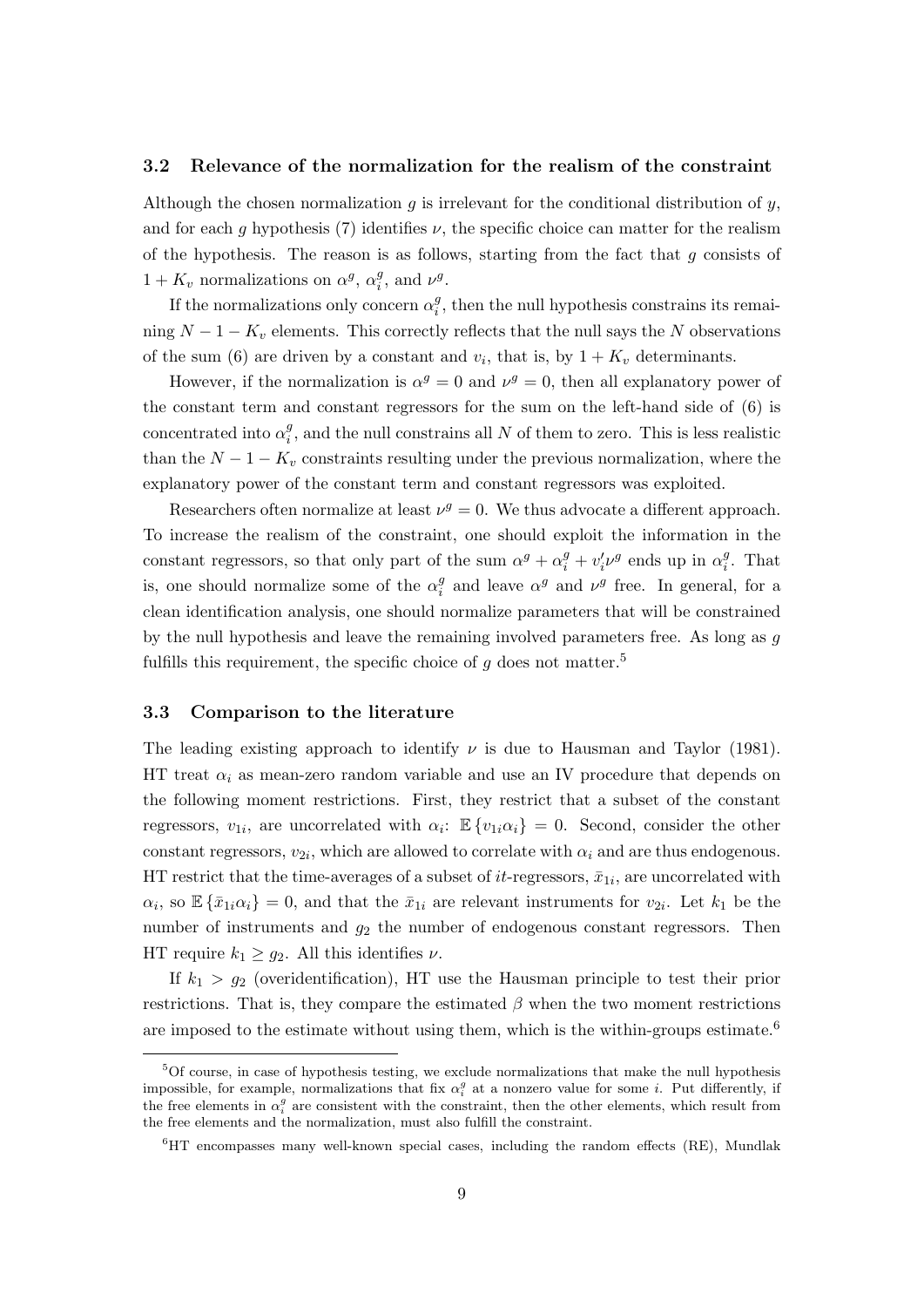The difference between our approach and HT is fourfold. First, we treat  $\alpha_i$  as fixed instead of random. Second, our constraint to identify  $\nu$  is different. Third, we can test the constraint directly, using estimates of  $\alpha_i^g$  $i<sub>i</sub>$ , instead of via  $\beta$ . Therefore, we can always test the constraint (without requiring overidentification), with substantial power to detect correlation between  $v_i$  and  $\alpha_i$ , and our test does not depend on instrument strength. The final difference concerns a trade-off in estimation, involving the restrictiveness of the constraint and instrument weakness. We discuss these differences below. The overall conclusion is that our approach has pros and cons. It can be a useful and simple method on its own. It can also complement HT, as Section 5.5.3 illustrates.

First, HT is a hybrid of fixed and random-effects approaches, as the HT subsets  $\bar{x}_{2i}$ and  $v_{2i}$  are allowed to correlate with  $\alpha_i$ , whereas  $\bar{x}_{1i}$  and  $v_{1i}$  are not. In contrast, we treat  $\alpha_i$  as fixed, so that we work in a fully FE setting, allowing all regressors  $\bar{x}_i$  and  $v_i$ to correlate freely with  $\alpha_i$ . This can be valuable in practice, because motivating what regressors in  $\bar{x}_i$  and  $v_i$  are exogenous can be onerous (Breusch et al. (2011)). Another attractive feature of the FE approach is that it delivers estimates and standard errors of the normalized FE, which helps to see what the model misses.

Second, consider how the true value  $\nu$  is identified. HT use the above moment restrictions for that. Instead, we use a constraint on  $\alpha_i^g$  $i<sub>i</sub>$ , constraint (7). We can do this because we split the analysis. The first phase handles multicollinearity by some normalization, which is irrelevant for the conditional distribution of the dependent variable. That generates pseudo-true values one can estimate, including  $\alpha_i^g$  $i<sup>g</sup>$ . In the second phase we study the constraint on  $\alpha_i^g$  $_i^g$  to identify  $\nu$ .

The third difference between our approach and HT concerns testing. HT impose the identifying restrictions during estimation. In case of exact identification  $(k_1 = g_2)$ , those restrictions are fulfilled by construction, so there is no test on their validity. Note that this also applies to all special cases of HT in footnote 6, except for the RE method.

If there are additional exogenous regressors  $(k_1 > g_2)$ , HT can test. How to interpret the outcome? The HT test focuses on  $\beta$ , which explains its success at finding correlation

<sup>(1978),</sup> hybrid or between-within (BW), and fixed effects vector decomposition (FEVD) approaches. All special cases restrict all constant regressors to be uncorrelated with  $\alpha_i$ , that is,  $\mathbb{E}\{v_i\alpha_i\} = 0$ . In HT notation,  $g_2 = 0$ . They differ regarding their restrictions on the correlation between *it*-regressors and  $\alpha_i$ , that is,  $\mathbb{E}\left\{\bar{x}_i\alpha_i\right\}$ , as follows.

The RE approach is the special case that restricts  $\mathbb{E}\{\bar{x}_i\alpha_i\} = 0$ . Hence  $k_1 = K_x$ , the number of it-regressors.  $k_1 > 0$  enables the familiar Hausman test for random versus fixed effects.

Mundlak (1978) weakens the RE restriction by auxiliary model  $\alpha_i = \bar{x}_i^{c'} \pi$  plus noise that has mean zero and is uncorrelated with  $\bar{x}_i$ , where the c superscript denotes centering and  $\pi$  is the Mundlak parameter. He thus restricts  $\mathbb{E}\left\{\bar{x}_i \alpha_i\right\} = \mathbb{E}\left\{\bar{x}_i \bar{x}_i^{c'}\right\} \cdot \pi$ . This is a correlated random effects approach. As HT set out, it is the special case where  $k_1 = 0$ , so there is no test of the moment restrictions. Although Mundlak (1978) has no constant regressors  $v_i$ , one can add them, as in the BW model of Allison (2009, p. 23).

Finally, FEVD introduced by Plümper and Troeger (2007) leaves  $\mathbb{E}\left\{\bar{x}_i\alpha_i\right\}$  unrestricted. Hence  $k_1 = 0$ , so there is no test of the moment restrictions. The generality also underlies the estimators by Plümper and Troeger (2011), Honoré and Kesina (2017), and Pesaran and Zhou (2018).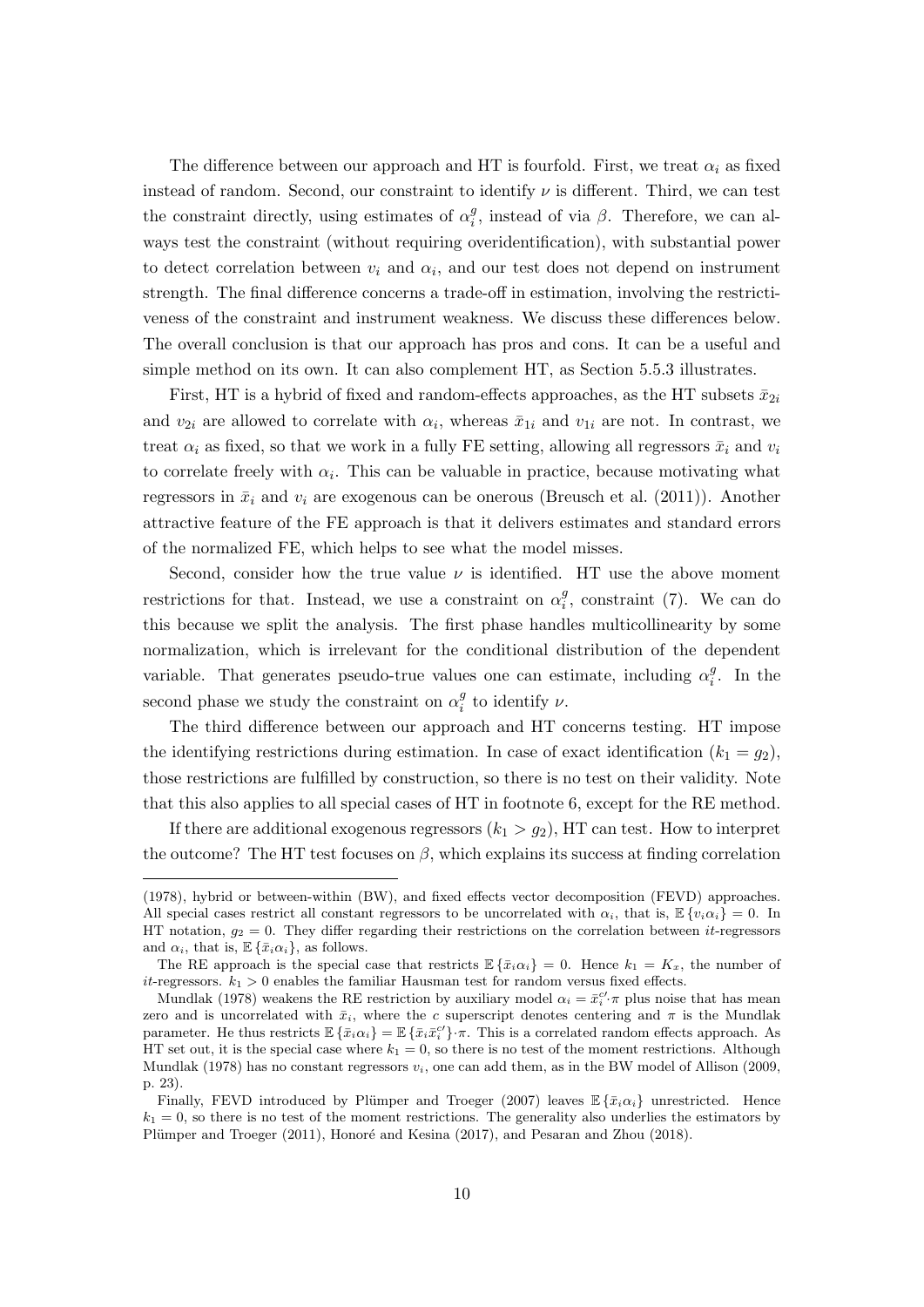between  $\bar{x}_i$  and  $\alpha_i$ . The test is not based on  $\nu$ , because the within estimator does not estimate that. Hence, as Ahn and Moon (2014) write, the test is not designed to directly detect correlation between  $v_i$  and  $\alpha_i$ , causing limited power for that.

For example, consider the random effects model with  $\mathbb{E}\left\{\bar{x}_i\alpha_i\right\}=0$  but  $\mathbb{E}\left\{v_i\alpha_i\right\}\neq 0$ , so that the RE assumptions are violated by the latter. The question is whether the HT test reveals this. Wooldridge (2010, p. 331) shows in his formula (10.87) that the test actually tests whether  $\alpha_i$  is uncorrelated with  $\bar{x}_i$ , after taking out the correlation of  $\bar{x}_i$  with  $v_i$ . If  $\bar{x}_i$  and  $v_i$  are uncorrelated, (10.87) holds, so the HT test has no power. For cases where they are correlated, Ahn and Moon (2014) show limited power as well. We corroborate these results, as applying the HT test to the data from the Monte Carlo exercise of Appendix B.4.3 yields powers that are all below 28%. Hence, one should be careful with interpreting non-rejection of the HT test as convincing support for  $\mathbb{E}\left\{v_i\alpha_i\right\}=0.$ 

In contrast, our split analysis delivers estimates of  $\alpha_i^g$  $i<sup>g</sup>$ , which *always* yield a test of our identifying constraint. Moreover, we have substantial power to detect  $\mathbb{E}\left\{v_i\alpha_i\right\}\neq 0$ , as our Monte Carlo study reveals.

The fourth difference concerns the estimator. To start with, suppose that both HT and our test do not reject. First, assume the HT test result is for a model where (the full vector)  $\bar{x}_i$  is exogenous. Given the power issues just described, it is wise to allow part of  $v_i$  to be endogenous, but then the strengths of the instruments in  $\bar{x}_i$  matter. In contrast, given the power of our test, our non-rejection suggests taking a simpler model, without the FE and without potential weak-instrument issues. Second, assume  $\bar{x}_i$  is left endogenous. Then  $v_i$  must be treated as exogenous in HT. Here our approach is simpler and, if our null hypothesis indeed holds, yields a more efficient estimator.<sup>7</sup>

Suppose now the HT test and our test both reject. Both approaches fail to identify *ν*. But our FE framework delivers estimated  $\alpha_i^g$  with confidence band, which help to find omitted regressors. This has paid off, as in Section 5.5.2 the estimated FE reveal the relevance of the real effective exchange rate for explaining exports, giving the idea to extend the theoretical gravity model of exports.

Finally, suppose the HT test does not reject, but ours does. This can be due to the power differences described above, or because of weak instruments. However, the cause can also be that our constraint is stricter than the HT moment restrictions. This is the price we pay for the above advantages regarding testing and estimation. If the reason for the test difference is that our constraint is invalid and the two HT moment restrictions hold and instruments are strong enough, we fail to identify  $\nu$ , while HT succeed. Still, our estimated  $\alpha_i^g$  $_i^g$  help to find omitted regressors.

<sup>7</sup>The efficiency gain can be small and is not the focus of the paper. Still, to understand it, realize that here HT uses the within transformation, whereas by leaving out  $\alpha_i$  we avoid that. This makes our  $\hat{\beta}$  more efficient and, if  $v_i$  is correlated with  $x_{it}$ , this also makes our  $\hat{\nu}$  more efficient.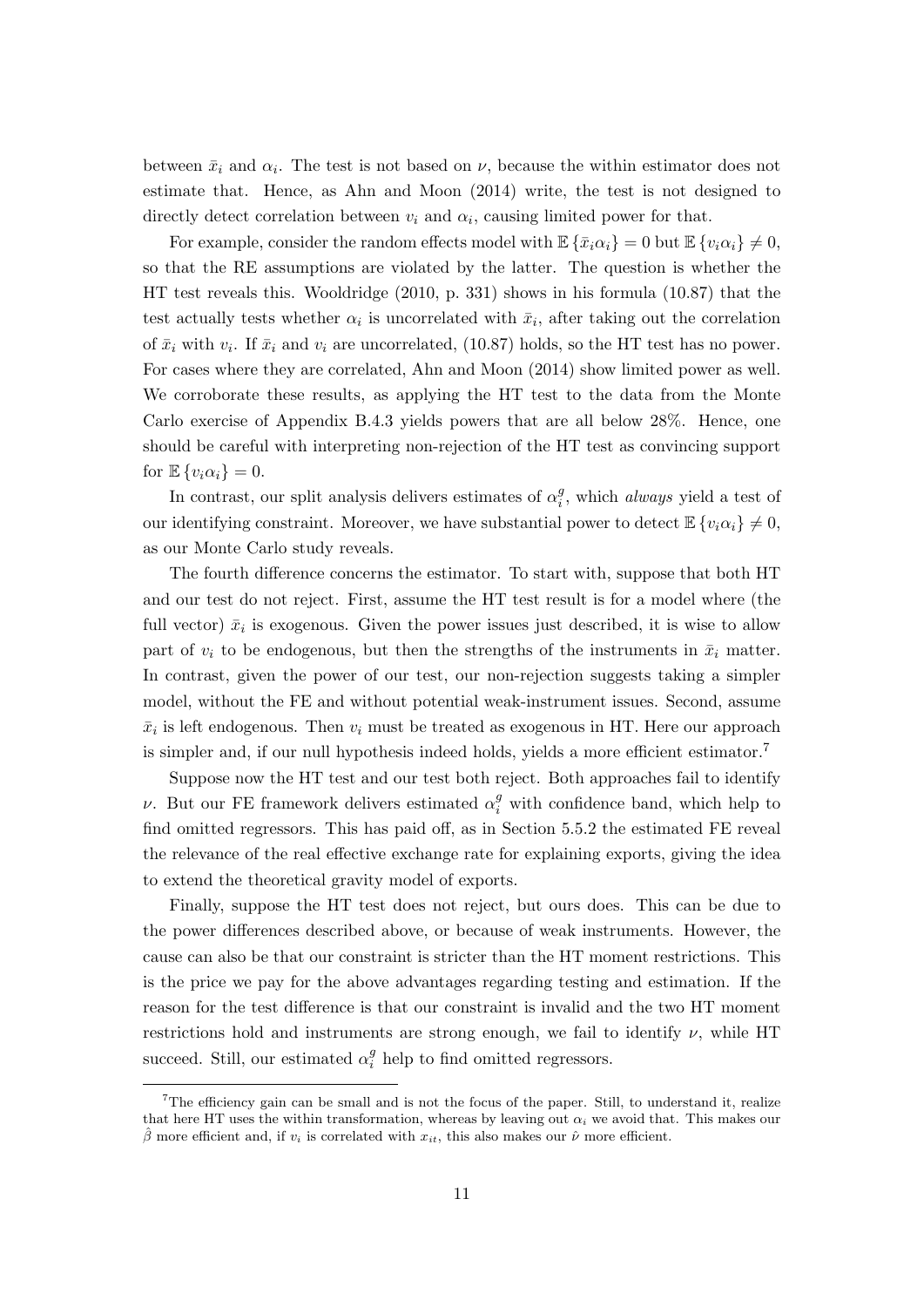## 4 Untangling normalization

#### 4.1 Learning from the estimated normalized fixed effects

So far, we have tested constraint (7) that all normalized FE  $\alpha_i^g$  $\frac{g}{i}$  are zero. Whether it holds is an empirical question. If it does, the FE have revealed that the true value  $\nu$  is identified. The FE can be left out, and there is no need for normalizing them anymore. However, if the constraint does not hold, we want to learn from the estimated  $\alpha_i^g$  $\frac{g}{i}$ .

How much we can learn depends on the precision of the estimated  $\alpha_i^g$  $i<sup>g</sup>$ . That increases with the number of observations over time,  $T$ . Still, a moderate  $T$  can already provide valuable insights. For example, 17 observations per FE deliver clear information on omitted variables in Section 5.5.<sup>8</sup>

Learning from the FE also depends on the normalization. This section introduces a particularly convenient one, untangling normalization. It is denoted by  $u$ , so the special case  $q = u$ . Importantly, untangling is not used for identifying the true value  $\nu$ . After all, the identification analysis was for the general normalization  $q$ , so that identification is not driven by a particular normalization — it is due to  $(7)$  holding. Moreover, we introduce untangling after testing (7), knowing that identification is rejected.

Untangling pins down  $\alpha_i^u$ . The key is that it does so in a way that is attractive for interpretation and finding omitted regressors. Hence, the FE framework delivers estimates and covariance matrix of the normalized FE, and untangling enables us to make good use of that benefit.

#### 4.2 The idea and advantages of untangling

The idea of untangling normalization is to handle multicollinearity by making the (normalized) FE orthogonal to each other and to constant regressors, if any. We can now interpret the FE as deviations from both the other FE and the constant regressors. They have been untangled, and each FE-type targets a specific feature of the data.

The main aspects of untangling are as follows. First, consider  $\alpha^u$  and  $\alpha_i^u$  as an example, so that we need one normalization. Untangling normalization sets the mean of the  $\alpha_i^u$  to zero. Now the untangled constant  $\alpha^u$  captures the overall level, and the untangled country FE  $\alpha_i^u$  is the country deviation from the overall level. Hence, both

<sup>&</sup>lt;sup>8</sup>The literature on (small-sample) bias gives more support. For notational convenience, set  $\nu^g = 0$ . If the regressors are strictly exogenous regarding the error, LSDV is an unbiased estimator of the  $\alpha_i^g$ , irrespective of T. If, in addition, the error is normally distributed, the estimated  $\alpha_i^g$  are also normal.

For alternative error assumptions, consider Fernández-Val and Weidner (2018), who allow for predetermined regressors and study linear and the most commonly used nonlinear models. They review the literature on large-N and large-T approximations and conclude that the order of the bias in the asymptotic approximation corresponds with the inverse of the number of observations per parameter. For the estimator of  $\alpha_i^g$  this means  $1/T$ . Buddelmeyer et al. (2008) use simulations to study the bias, and for their settings the biases are fairly small for  $T = 20$ . Both papers also show how bias correction can further improve small-sample properties.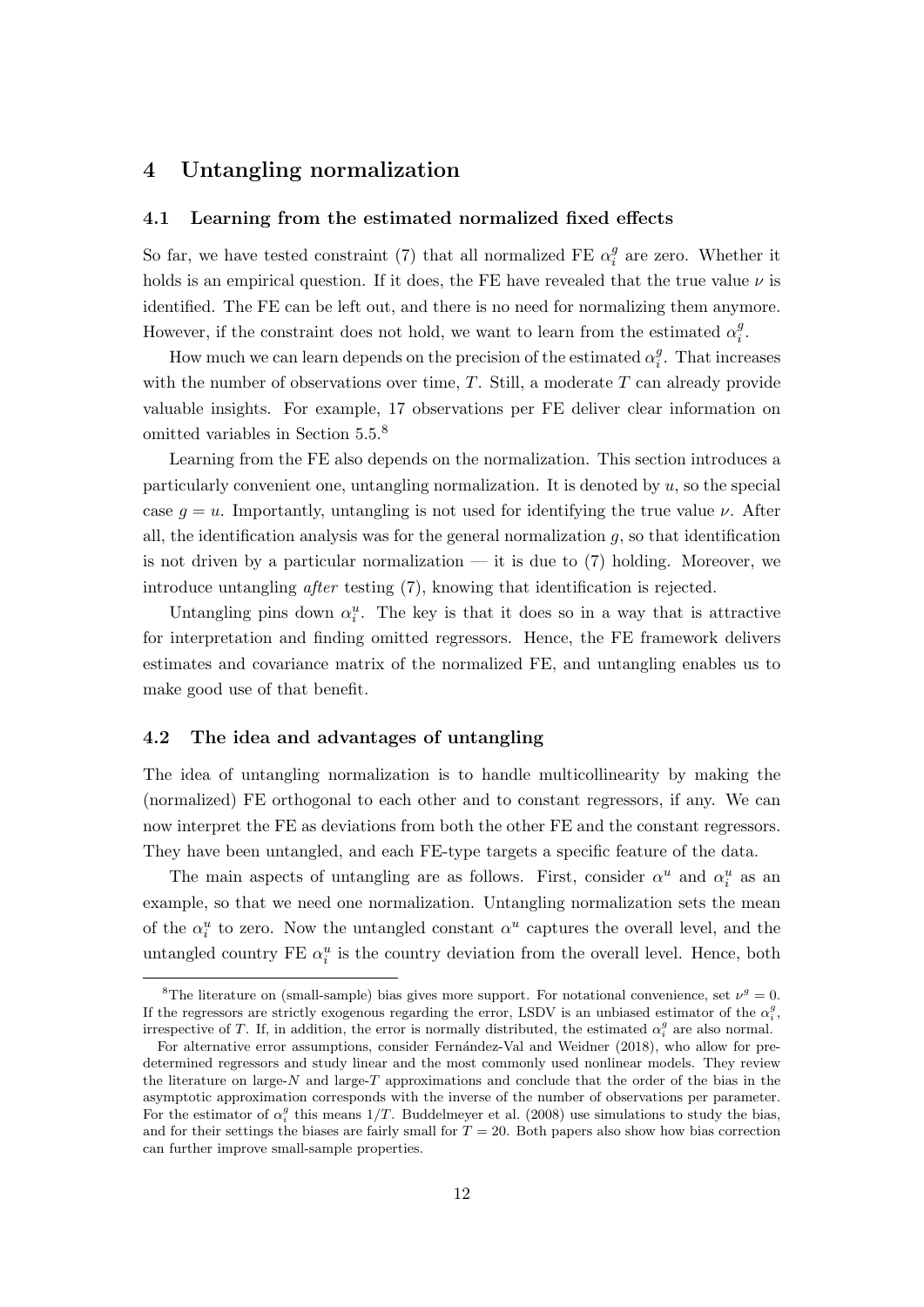effects do not interfere with each other and are assigned to separate parameters, in a unique way. Section 4.3 discusses the details for all FE.

Of course, the normalization of  $\alpha_i^u$  is well known. It goes back to Suits (1984). The other normalizations in this section generalize his idea. In addition, we contribute by presenting an encompassing framework for estimation and testing in Appendices A and B, and our approach can be extended to, for example, three-dimensional panels.

For the second aspect of untangling, note that each country-specific regressor in  $v_i$ requires one additional normalization. Untangling sets the country FE orthogonal to the variables in  $v_i$ . Now the  $\alpha_i^u$  capture what is left over after the explanation by  $v_i$ , thereby exploiting the information in constant regressors. The details are in Section 4.4.

Untangling offers several advantages. It eases interpretation and is unique. In contrast, in typically-used normalizations, such as zero normalization, the overall level and the country deviations are "tangled" into the FE, and the normalization depends on ad-hoc choices. Moreover, by focusing on one specific feature of the data and exploiting constant regressors, estimates of  $\alpha_i^u$  contribute to finding potentially important omitted regressors. In other normalizations, such as those where  $\nu^0 = 0$ , the information in constant regressors is ignored. Finally, in untangling, the orthogonalization minimizes the sum of all squared differences between the observed totals  $\alpha^u + \alpha_i^u + v_i' \nu^u$  and a linear combination of the variables in  $v_i$ , as in linear regression, which stabilizes the solution  $\nu^u$ . Zero normalizations where  $\nu^0$  is free can lead to erratic  $\nu^0$  due to noise in the observations i involved. Section 5.5 illustrates some advantages.

#### 4.3 Untangling fixed effects

We first introduce the untangling normalizations concerning the FE themselves. Note that  $\alpha$  is the homogeneous type of the intercept fixed effects, so we want  $\alpha^u$  to capture the overall intercept, so that we do not normalize it. Likewise,  $\tau^u$  should capture the overall trend in the model, so we do not normalize that either.

#### Country-specific effects

To untangle the country FE from the common constant, we normalize the mean of  $\alpha_i^u$ to zero, so that they capture the country deviations from  $\alpha^u$ . In formula,

$$
\sum_{i} \alpha_i^u = 0. \tag{9}
$$

#### Country-specific trends

Similar to  $\alpha_i^u$ , we normalize the mean of the country-trend FE  $\tau_i^u$  to zero, so that the untangled  $\tau_i^u \cdot t$  capture the country deviations from the common trend  $\tau^u \cdot t$ :

$$
\sum_{i} \tau_i^u = 0. \tag{10}
$$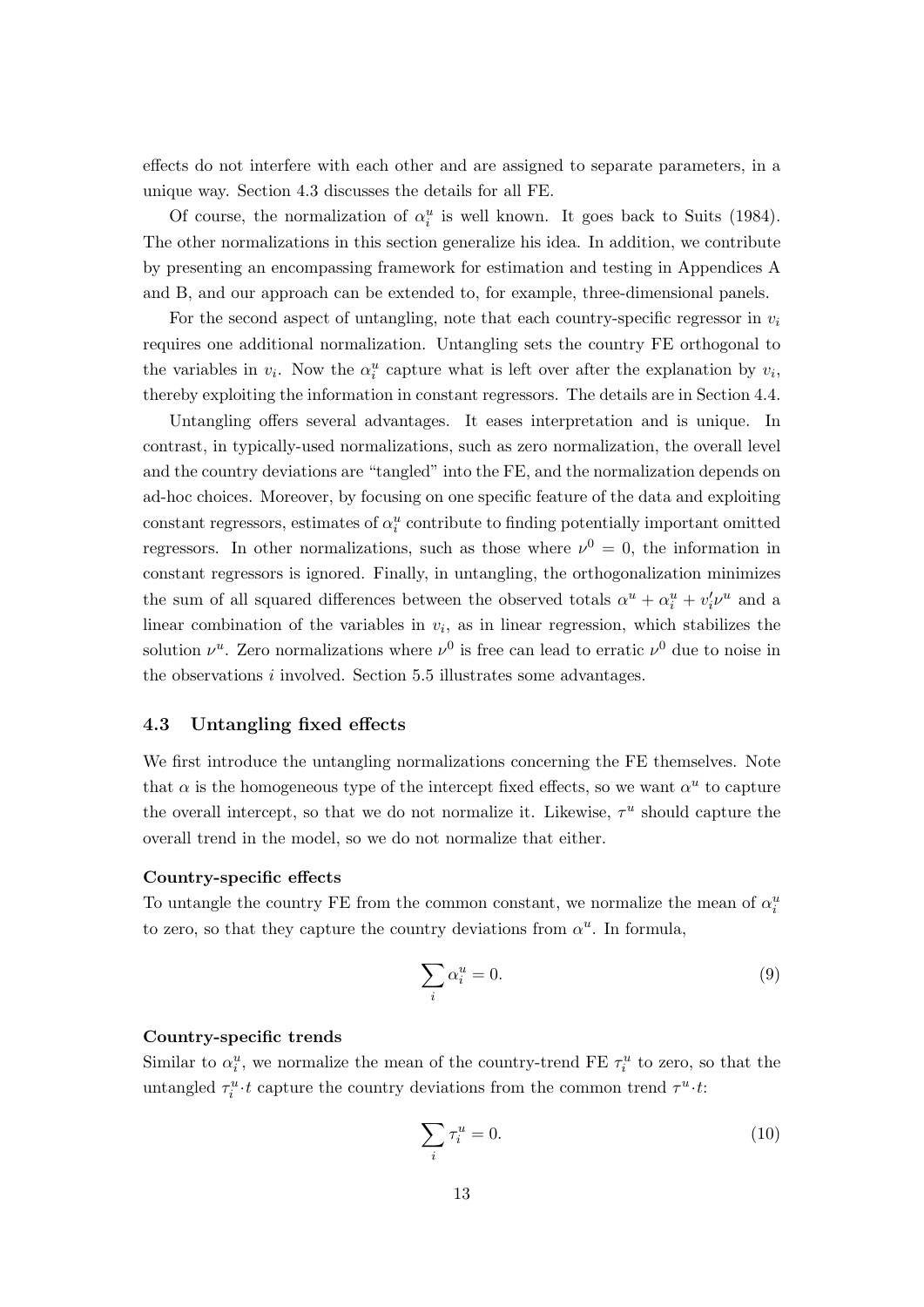#### Time-specific effects

Similar to  $\alpha_i^u$ , we normalize the mean of  $\theta_t^u$  to zero, so that they are the time deviations from the overall intercept  $\alpha^u$ . In addition, time FE pick up the common trend. Because we already have  $\tau^u \cdot t$  in the model, we orthogonalize the time FE to it. This ensures that  $\theta_t^u$  is trendless and is the time deviation from the common trend. In formula,

$$
\sum_{t} \theta_t^u = 0 \tag{11}
$$

$$
\sum_{t} \theta_t^u \cdot t = 0. \tag{12}
$$

#### 4.4 Untangling to exploit constant regressors

#### Country-specific regressors

To clean country FE from the information in the  $v_i$ , we make the  $\alpha_i^u$  orthogonal to the k-th regressor  $v_i^k$  for all k. This gives the following  $K_v$  normalizations

$$
\sum_{i} \alpha_i^u v_i^k = 0. \tag{13}
$$

This looks like  $\mathbb{E}\{v_i\alpha_i\} = 0$ , a key relation in existing methods such as RE, FEVD, and partly in HT, which treat  $\alpha_i$  as random. But the difference between (13) and  $\mathbb{E}\left\{v_i\alpha_i\right\}=0$  is fundamental. We use (13) just as a normalization, so not for identifying the true value  $\nu$  — for the latter we take constraint (7) and that does not rely on untangling as it can use any normalization  $g$ . In contrast, in the existing literature  $\mathbb{E}\left\{v_i\alpha_i\right\}=0$  is a moment condition, used to identify the true value  $\nu$ . The advantages of our approach regarding the testability of identification are in Section 3.3.<sup>9</sup>

#### Time-specific regressors

Similarly, we clean the time FE from the  $w_t$ , resulting in  $K_w$  normalizations

$$
\sum_{t} \theta_t^u w_t^k = 0. \tag{14}
$$

<sup>9</sup>There are additional differences with FEVD. Our approach can more easily handle a broad set of FE and constant regressor configurations, and it yields estimates of all FE with standard errors to facilitate the search for new regressors. But even in a panel with  $\alpha_i$  effects only and for the choice  $g = u$ , our approach improves on FEVD, as follows. In this special case, our point estimates for  $v_i$ and  $x_{it}$  so far are the same as those of FEVD. However, we recognize that the estimate for  $v_i$  concerns the pseudo-true value  $\nu^u$ . We then test  $\alpha_i^u = 0$  for all i and, if rejected, we admit that we have no estimate of the true value  $\nu$ . If our test does not reject, we remove the FE and realize an efficiency gain, as explained in footnote 7, realizing that FEVD equals HT for endogenous  $\bar{x}_i$  and exogenous  $v_i$ . Moreover, we have a motivation for the claim that we have identified  $\nu$ , while FEVD views the estimate for  $v_i$  as one of  $\nu$ , without a test, so by assumption.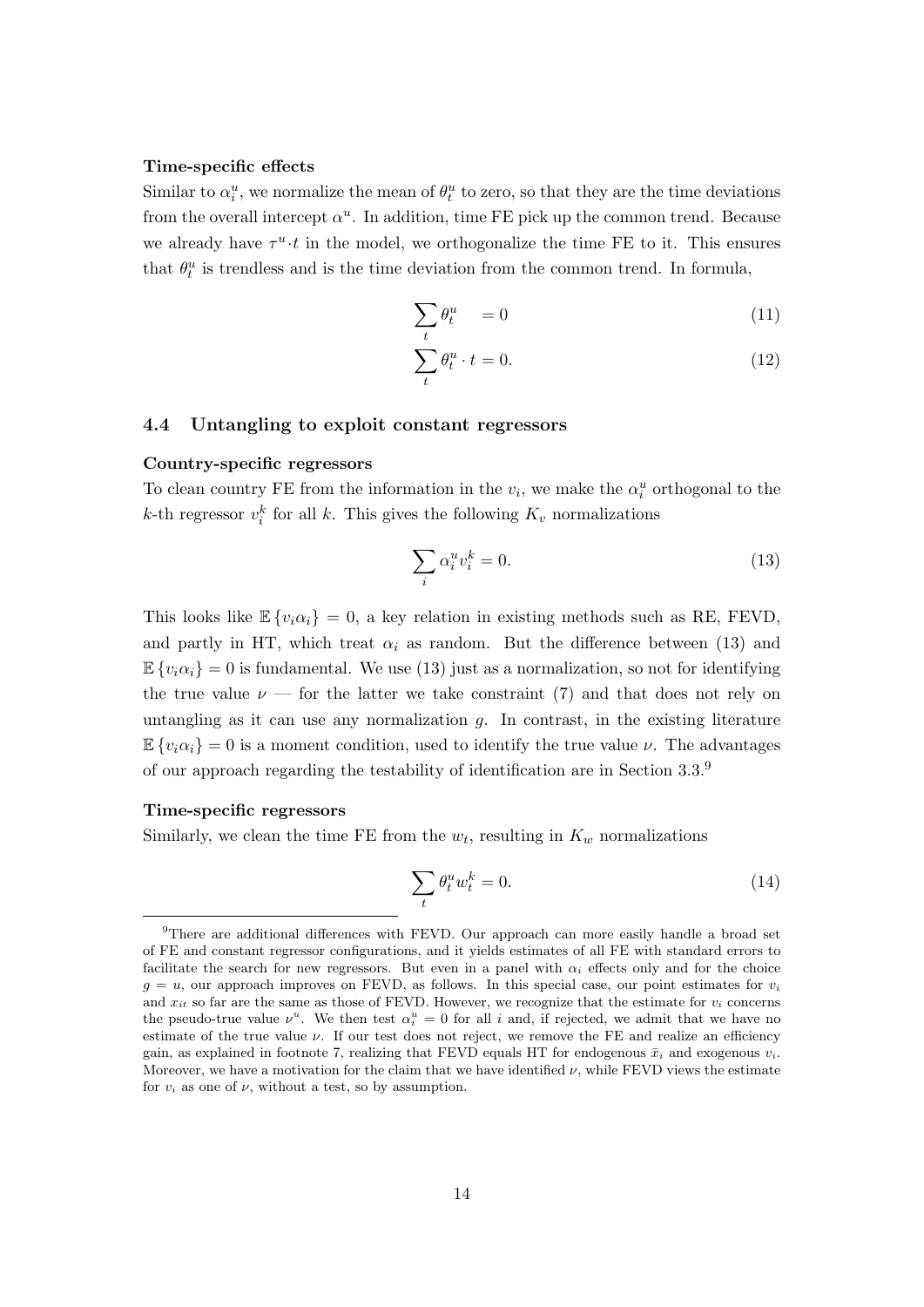#### 4.5 Untangling in matrix form

Normalizations (9)-(14) can be expressed in matrix form, giving a special case of  $N<sup>g</sup>$ in (3). That yields  $N^u$  below. It fulfills rank requirement (5). As there are no normalizations on  $\alpha$ ,  $\tau$ ,  $\nu$ , and  $\omega$ , the corresponding columns in  $N^u$  are zero.

$$
N^{u} = \begin{bmatrix} \alpha & \alpha_{1}...\alpha_{N} & \tau & \tau_{1}...\tau_{N} & \theta_{1}...\theta_{T} & \nu' & \omega' & \text{Row implements:} \\ 0 & 1...1 & 0 & 0 & 0 & 0 \\ 0 & 0 & 0 & 1...1 & 0 & 0 & 0 \\ 0 & 0 & 0 & 0 & 1...1 & 0 & 0 \\ 0 & 0 & 0 & 0 & 1...T & 0 & 0 \\ 0 & v_{1}...v_{N} & 0 & 0 & 0 & 0 & 0 \\ 0 & 0 & 0 & 0 & w_{1}...w_{T} & 0 & 0 \end{bmatrix} \begin{aligned} & \sum_{i} \alpha_{i}^{u} = 0 \\ & \sum_{i} \tau_{i}^{u} = 0 \\ & \sum_{i} \theta_{i}^{u} & t = 0 \\ & \sum_{i} \theta_{i}^{u} \cdot t = 0 \\ & \sum_{i} \alpha_{i}^{u} v_{i}^{k} = 0 \end{aligned} \tag{15}
$$

## 5 Application: the gravity model of trade

Many models contain parameters that one thinks are unidentifiable due to added FE. Consider the gravity model of trade.

#### 5.1 The gravity model and the identification problem

The gravity model says that exports from one country to another depend positively on the exporting and importing countries' GDPs and negatively on distance between the countries. Distance can be both physical and economic distance, such as trade costs.

Anderson and Van Wincoop (2003) show it is important to include multilateral resistance terms for the importer and exporter to avoid estimation bias. It has been difficult, however, to find economic variables that capture these terms.

If gravity models use bilateral data over time, one could nevertheless control for the multilateral resistances by country-time FE. But then the impacts of country- and time-specific variables, such as exporter and importer GDP, are not identified. This is a well-known problem (Head and Mayer (2014)).

Our method can help for both problems. We can test whether FE matter after exploiting the information in country- and time-specific observables. If FE do not matter, they can be left out and we estimate the previously unidentified parameters. That would also suggest economic variables underlying the multilateral resistance terms.

#### 5.2 Model specification

Consider exports from country  $i$  to the US in year  $t$ . Taking one importer is for simplicity and to stay within the it-setting of previous sections; see Klaassen and Teulings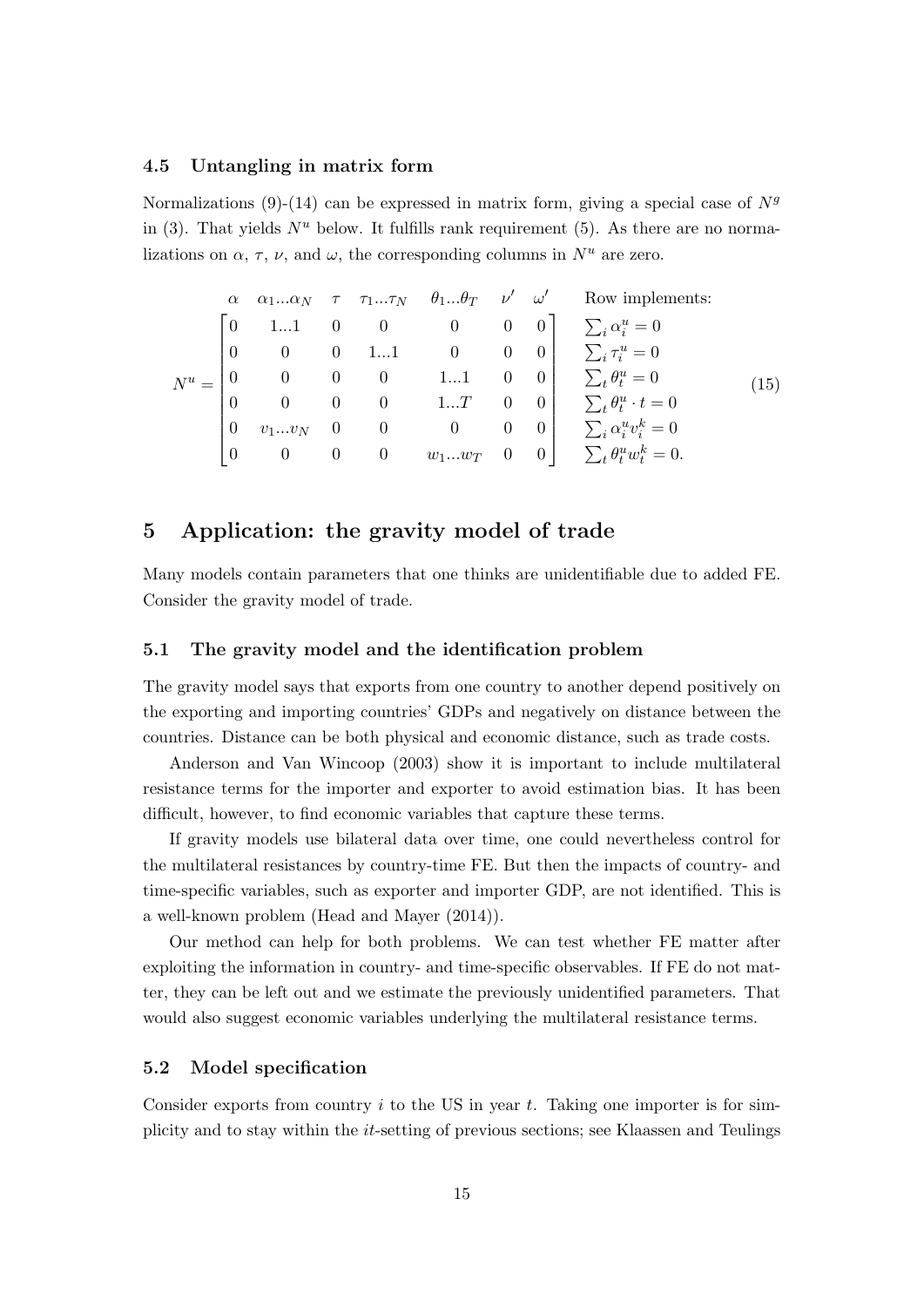(2017) for a three-dimensional application. The model specifies

$$
exp_{iUSt} = \beta_1 gdp_{it} + \beta_2 reer_{it} + \omega_1 gdp_{USt} + \omega_2 gdp_{Wt} + \omega_3 reer_{USt}
$$
  
+  $\alpha + \alpha_i + \tau \cdot t + \tau_i \cdot t + \theta_t + \varepsilon_{it}$ , (16)

where  $exp_{iUSt}$  represents real exports from country i to the US, and  $gdp_{it}$ ,  $gdp_{USt}$  and  $gdp_{Wt}$  are real GDP of country i, the US, and the world, respectively, all in constant dollars. Moreover, reer<sub>it</sub> and reer<sub>USt</sub> are the real effective exchange rates (REER) of country  $i$  and the US, respectively, where exchange rates are defined as home currency units per unit of foreign currency, so an increase in REER means a depreciation. Using nominal variables does not affect the main results. All variables are in log. We thus have two *it*-regressors,  $gdp_{it}$  and  $reer_{it}$ , and three *t*-regressors,  $gdp_{USt}$ ,  $gdp_{Wt}$ , and  $reer_{USt}$ , so the latter are the constant regressors.<sup>10</sup>

The GDP variables are suggested by the common gravity model. The theory in Klaassen and Teulings (2017) proposes adding real exchange rates, both the bilateral rate  $rer_{iUSt}$  and the partners' REERs, here  $reer_{it}$  and  $reer_{USt}$ . Because triangular arbitrage implies  $rer_{iUSt} = reer_{it} - reer_{USt}$ , only the REERs are included as regressors.

We add the general set of FE from the gravity literature. Note that it is less standard to include  $\tau_i \cdot t$ . However, Bun and Klaassen (2007) and Baier et al. (2014) confirm the importance of adding this to account for trends in exports not explained by the regressors, as is often done in the time-series literature.

The model includes lags of all regressors as, for example, traders often entered into contracts in previous periods to export goods in period  $t$ , based on export determinants back then. Two lags turn out to be sufficient, and we add them in the form of first differences, for example,  $\Delta g dp_{it}$  and  $\Delta g dp_{i,t-1}$ . We focus on the long-run effects, that is, the parameters of the level regressors. The results for the first differences do not alter our conclusions, and we ignore them in (16) for simplicity of exposition.

The error term  $\varepsilon_{it}$  has mean zero conditional on the regressors in all times. We thus ignore feedback from bilateral exports to GDPs and REERs, which is in line with the gravity literature and seems reasonable given that bilateral exports are a limited fraction of total exports and thus GDP and that exchange rates are mainly driven by financial variables. The Wooldridge (2010, p. 325) test for strict exogeneity supports this, as leads of regressors have insignificant impacts. The error term is allowed to be

<sup>&</sup>lt;sup>10</sup>The gdp<sub>Wt</sub> regressor resembles a Mundlak (1978) term, that is, an average of gdp<sub>it</sub> over i. Footnote 6 sets out the differences between Mundlak's and our approaches, which we can now illustrate. First, Mundlak uses averages as auxiliary regressors to try to control for the correlation between his random effect and his it-regressors; there are no constant regressors. Instead, we have constant regressors, which are not auxiliary and are motivated by economic theory. Second,  $qdp_{USt}$  would be in Mundlak's time effect, creating large correlation with  $qdp_{it}$  and its average, invalidating his random effects assumption. In contrast, we treat the time effect as fixed instead of random, thereby recognizing its correlation with the it- and constant regressors. And we can test instead of assume identification of the true value.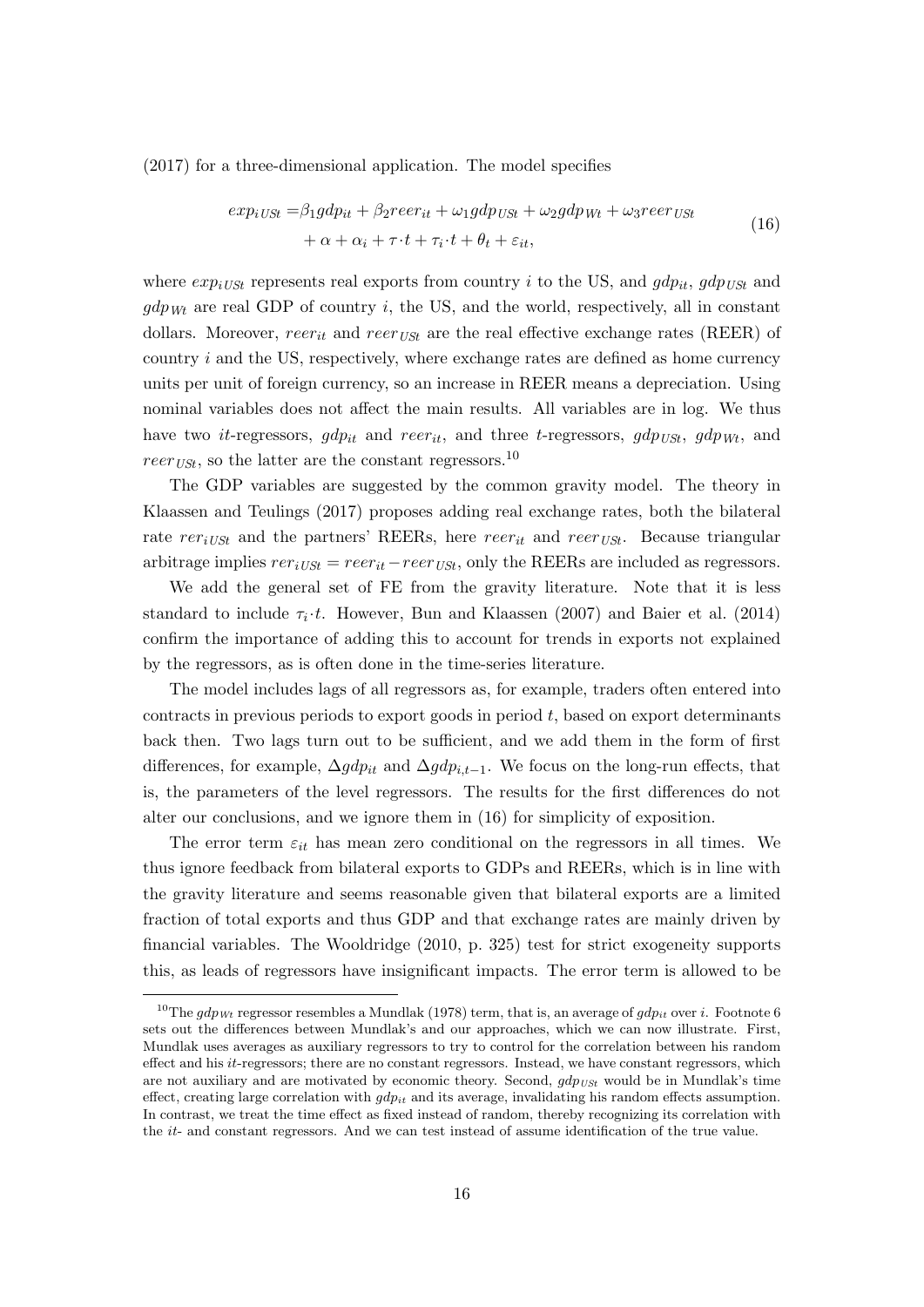heteroscedastic and serially correlated.

We estimate the model using LSDV and the indirect approach of Appendix A.1. This suffices to illustrate our method. Our main results are robust to different specifications, such as omitting  $\tau_i \cdot t$ , accounting for non-stationarity and cointegration, and a multiplicative approach estimated by Gamma and Poisson pseudo maximum likelihood (GPML and PPML), following Silva and Tenreyro (2006), as Appendix C shows.

#### 5.3 Data

The data concern  $N = 17$  countries, namely the EU-15 countries except for Belgium and Luxembourg, expanded with Canada, Japan, Norway and Switzerland. The sample is from 1979-2011 ( $T = 33$ ), resulting in 561 observations.

We use monthly nominal export data from the IMF Direction of trade statistics (DOTS) and convert them back into home currency using the monthly dollar exchange rate from the International Financial Statistics (IFS) of the IMF. We then sum to get yearly values and divide by the home export price index from the European Commission AMECO database (the base year for all data is 2010; rebasing does not affect our results). We divide by the home PPP of the dollar from the OECD Economic Outlook to obtain exports in constant dollars.

Nominal yearly GDP is from AMECO, and we use the AMECO exchange rate to express it in national currency. We then divide by the AMECO GDP deflator and the home PPP of the US dollar to get GDP in constant US dollars. West-German data is used as a proxy for Germany before 1991. Real world GDP in US dollars is from the OECD Economic Outlook.

Finally, we use consumer-price-based monthly REER data from the Bank for International Settlements (BIS), construct yearly averages, and invert.

#### 5.4 Identifying the true value

This section illustrates the first contribution of the paper, our test to identify the true value of the impact of constant regressors, here  $gdp_{USt}$ ,  $gdp_{Wt}$ , and  $reer_{USt}$ . The null hypothesis is  $\theta_t^g = 0$  for all years t, which is the time equivalent of (7).

As indicated by the g-superscript, we can take any normalization. Following the advice in Section 3.2, and realizing that the model has a constant and trend and that the three t-regressors are included with two lags, we normalize 11 out of the 31 time FE. We also need one normalization on the country FE and one on the country-trend FE. What specific normalization we take is irrelevant for the identification tests. In particular, untangling is irrelevant here.

We now estimate the model and test for identification. We take Wald tests, based on the motivations in Appendix B.1, the supportive size and power results in Monte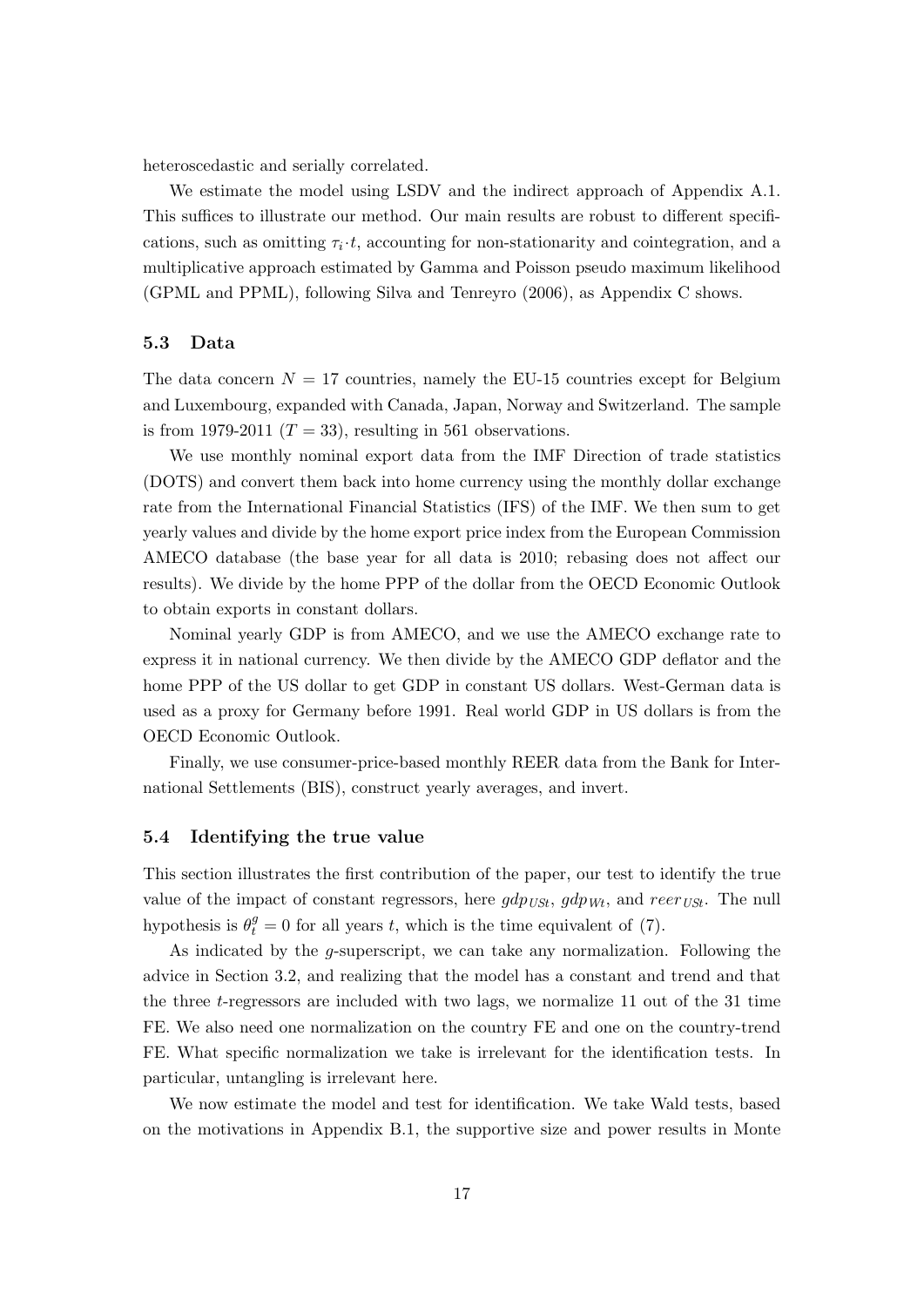Carlo Appendix B.4, and our panel sizes. The diagnostic test that all normalized time FE are zero is 22.77 with 20 degrees of freedom, implying a  $p$ -value of 0.30.<sup>11</sup> The sensitivity test is  $0.67$  with p-value  $0.72$ , which shows that leaving out the time FE does not significantly alter the estimated impacts of  $gdp_{it}$  and  $reer_{it}$ , so this signals no evidence of omitted variable bias. Hence, the tests do not reject identification of the impacts of the three constant regressors. In Section 5.5.2 we will argue that this is most likely not due to a lack of power, as already suggested by the Monte Carlo results in Appendix B.4.

|                               | Without reers            |                     |                     | With both reers          |                          |                          |
|-------------------------------|--------------------------|---------------------|---------------------|--------------------------|--------------------------|--------------------------|
| Specification                 | 1                        | $\overline{2}$      | 3                   | 4                        | 5                        | 6                        |
| Included                      | $\theta_t$               | $\theta_t$          | $\theta_t$          | $\theta_t$               | $\theta_t$ , DL          | DL                       |
| Normalization                 | $\theta$                 | 0, u0               | $\boldsymbol{u}$    | $\boldsymbol{u}$         | $\boldsymbol{u}$         |                          |
| Figure of FE                  | 1a                       | 1b,1c               | $1d=2a$             | 2 <sub>b</sub>           | 2c                       |                          |
| $gdp_{it}$                    | $\ast$<br>0.60<br>(0.23) | $0.60*$<br>(0.23)   | $0.60*$<br>(0.23)   | $\ast$<br>0.80<br>(0.24) | $\ast$<br>1.12<br>(0.25) | 1.13<br>$\ast$<br>(0.24) |
| $reer_{it}$                   |                          |                     |                     | $0.42\,$<br>∗<br>(0.12)  | $0.66*$<br>(0.15)        | $0.68*$<br>(0.14)        |
| $gdp_{USt}$                   |                          |                     | $3.43$ *<br>(0.30)  | $3.03*$<br>(0.29)        | $2.35$ *<br>(0.39)       | $2.30*$<br>(0.37)        |
| $gdp_{Wt}$                    |                          |                     | $-3.59$ *<br>(0.41) | $-1.84$ *<br>(0.45)      | $-1.18$<br>(0.73)        | $-1.23$<br>(0.72)        |
| $reer_{\textit{USt}}$         |                          |                     |                     | $-1.02$ *<br>(0.10)      | $-1.02$ *<br>(0.13)      | $-1.01$ *<br>(0.13)      |
| Wald tests                    |                          |                     |                     |                          |                          |                          |
| $\theta_t^g=0$                | $770.04$ *<br> 0.00      | $545.14$ *<br> 0.00 | $222.57$ *<br> 0.00 | $85.31*$<br> 0.00        | 22.77<br>[0.30]          |                          |
| $\beta=\beta _{\theta_t^g=0}$ | 2.50<br>[0.11]           | $80.69$ *<br>[0.00] | 1.34<br>[0.25]      | $9.93*$<br>[0.01]        | 0.67<br>[0.72]           |                          |
| $R^2_\theta$                  | 0                        | $\theta$            | 0.65                | 0.91                     | 0.98                     |                          |

Table 1: Estimation results for  $exp_{iLSS}$  based on model (16)

Static models have 561 observations and distributed lag (DL) models 527. DL models have two lags of each regressor; we display the long-run effects. The normalizations used in specifications 1 and 2 are made explicit in the corresponding FE figures.

The first Wald is the diagnostic test motivated in Appendix B.2 and tests 33, 31, 29, 28, 20 independent constraints for specifications 1-5. The second Wald, labeled  $\beta = \beta|_{\theta_i^g=0}$ , is the sensitivity test of Appendix B.3, showing how sensitive the estimator for  $\beta$  of the level variables is to setting  $\theta_t^g = 0$ , which concerns 1, 1, 1, 2, 2 constraints.

 $R_{\theta}^2$  is the fraction of the variance of the untangled time FE from a model without t-regressors that is explained once (detrended) t-regressors are included.

Standard errors are between brackets and they are based on Newey and West (1987, 1994), which gives three lags. p-values are in square brackets. \* indicates significance at the 5% level, the level we use throughout the paper.

We conclude that three t-regressors and their lags have made time FE redundant, so we can safely leave out the FE. Estimates for the impacts of the t-regressors thus

 $11$ The standardized Wald test, discussed in footnote 19, yields a similar *p*-value of 0.33.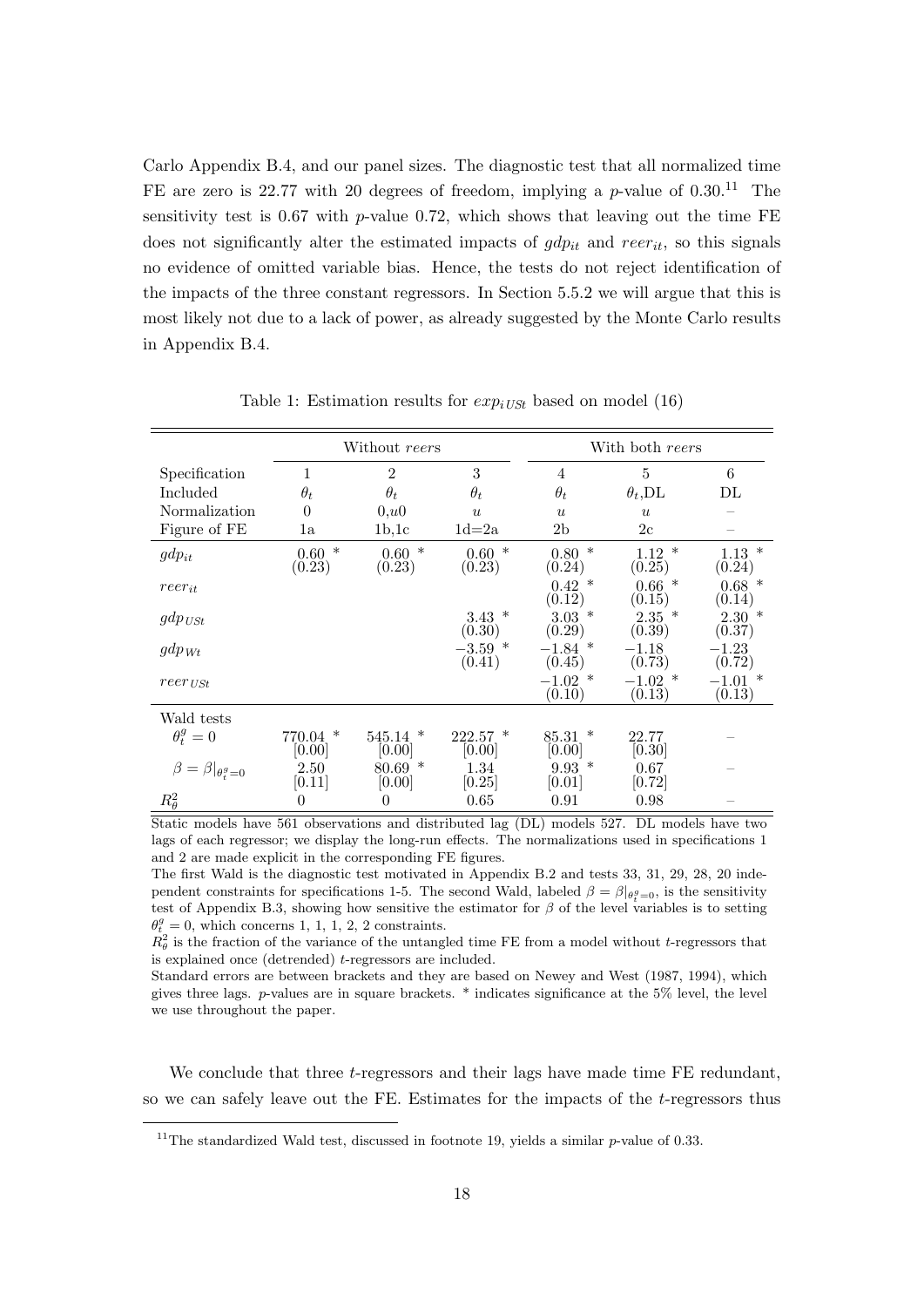reflect their true values  $\omega$  instead of only pseudo-true values. This is remarkable, because identifying such true values has been a notorious problem in the economics literature, not only the literature on gravity models. Moreover, the result supports gravity theory in the sense that a model with  $reer_{USt}$  here no longer needs time FE to control for omitted t-regressors, and that reer<sub>USt</sub> helps to explain US multilateral resistance, a variable that has been considered unobservable in the gravity literature. The rightmost column in Table 1 shows the resulting estimates. All signs can be explained within the theoretical gravity model.

#### 5.5 Untangling

The second contribution of the paper addresses the question what to do if the null hypothesis  $\theta_t^g = 0$  is rejected. We create such a situation within the framework just used.<sup>12</sup> More specifically, we start from the empirical gravity model that is now common practice (Head and Mayer (2014)), which is (16) without the REERs ( $\beta_2 = \omega_3 = 0$ ). Note that the latter is a constraint, no normalization. There are no lagged regressors.<sup>13</sup>

We thus deliberately take a step back by reducing the explanatory part of the model. This allows us to illustrate how an empirical researcher, starting from a wellknown model, can use untangling normalization of Section 4 for better interpretation and thereby improve the specification. At the same time, we have untangling after the test outcome of not rejecting identification in Section 5.4, which highlights that the test in no way depends on untangling normalization, a key point to be realized.

#### 5.5.1 Untangling helps interpretation

The first advantage of untangling is that it facilitates interpretation. This section illustrates that by varying the normalization, while keeping the rest of the model the same. Hence, there is one estimation, and then the estimates are simply transformed to fulfill other normalizations. All normalizations have one on the country FE and one on the country-trend FE, but we focus on the remaining four choices, two due to the time FE and two regarding the constant regressors  $gdp_{USt}$  and  $gdp_{Wt}$ .

One typically chooses a zero normalization. We study two such choices, both having  $\omega^0 = 0$ . Figure 1a normalizes  $\alpha^0 = \tau^0 = 0$  and shows the estimated normalized time FE  $\theta_t^0$  and confidence band. Their mean is nonzero, reflecting that they are affected by the overall means of the dependent and explanatory variables. They exhibit some variation over time, but this seems a minor feature.

 $12$ Another possibility is to take other data. Appendix C exemplifies that by adding pre-1979 data.

<sup>&</sup>lt;sup>13</sup>Throughout this section we consider the number of countries  $N = 17$  to be sufficiently large to rely on asymptotic normality when discussing the estimated time FE, stimulated by our own simulation results underlying Appendix B.4 and the literature reported in footnote 8.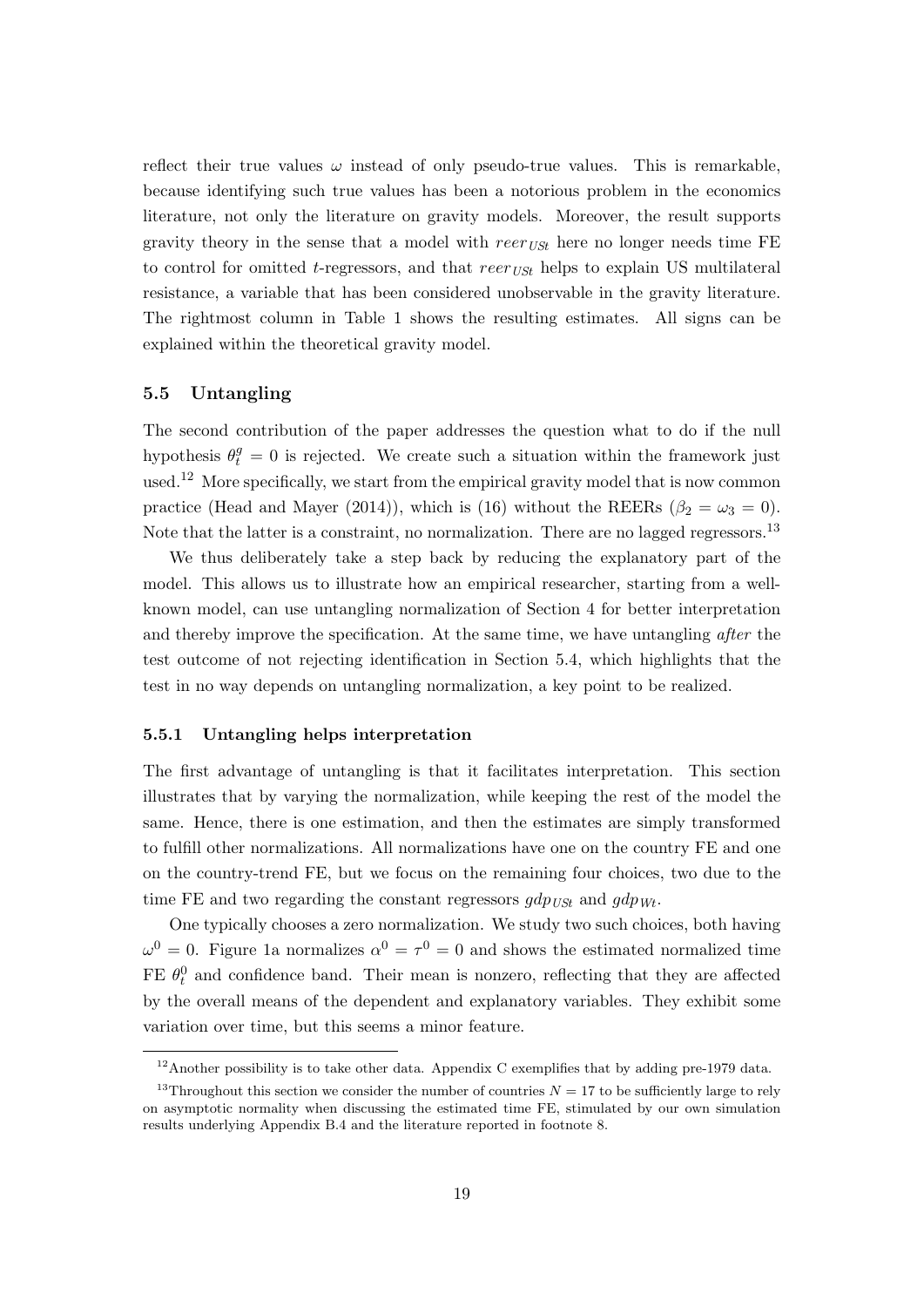

Figure 1: From zero-normalized to untangled time FE in the common gravity model

All bands around the time FE in the paper are 95% simultaneous confidence bands. They are sup-t bands, following the suggestion by Montiel Olea and Plagborg-Møller (2019). The sup-t band is the narrowest band in the class of confidence bands that scale up the pointwise band (which simply combines the confidence intervals of the underlying parameters) by one parameter to guarantee the required simultaneous coverage. That parameter is about 1.0 for the bands based on zero normalization and 1.6 based on untangling.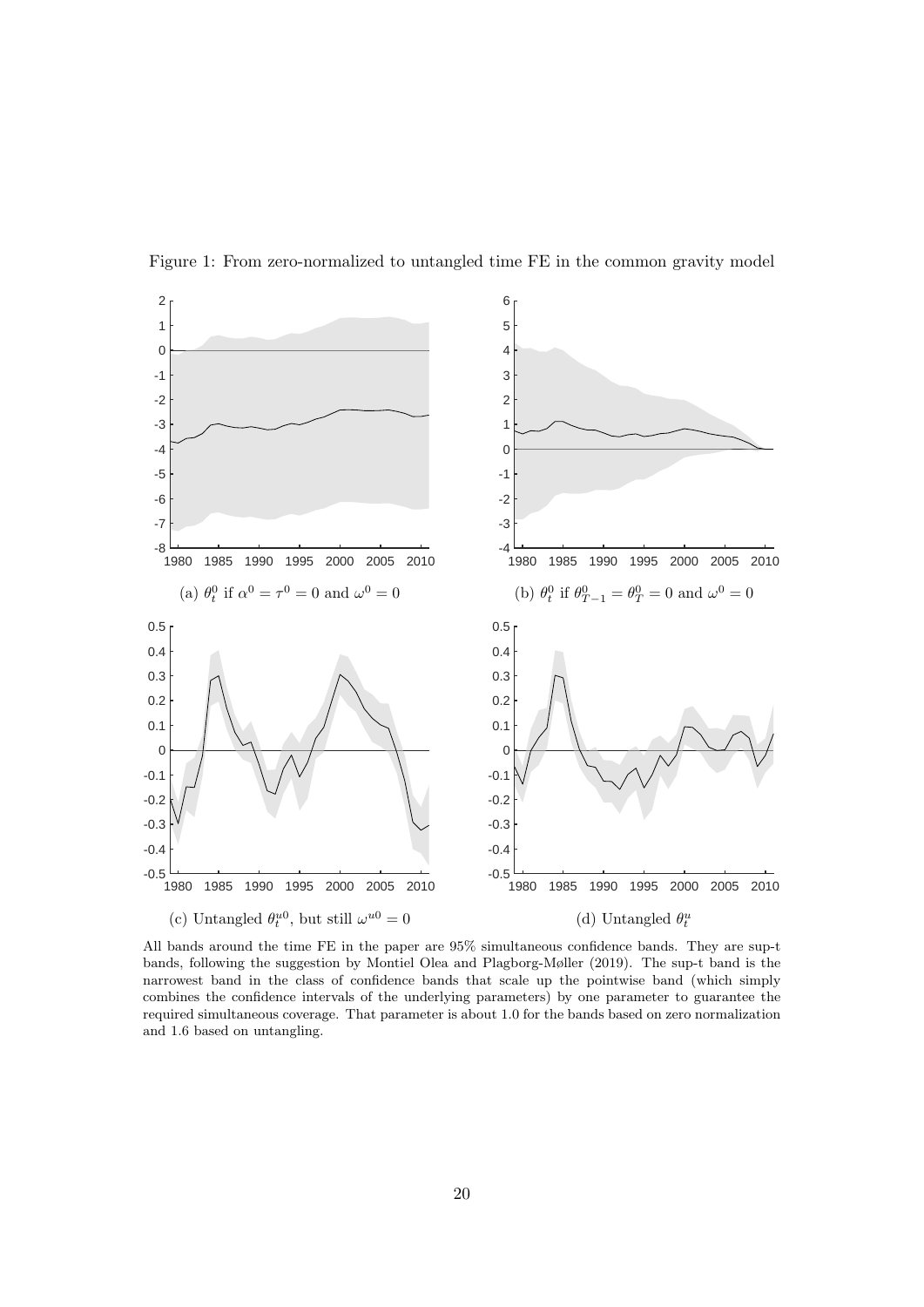Figure 1b normalizes  $\theta_{T-1}^0 = \theta_T^0 = 0$ , giving a positive mean and a shrinking confidence band. The changes compared to Figure 1a exemplify the well-known effects of different zero normalizations on the FE estimates, which hamper their interpretation.

It is not yet clear how important the variation over time is, as that may be dominated by the constant or the trend. To have this curvature information visible right away, it would have been appealing to let the normalization split off the level and trend information from the time FE. That is what untangling normalization does, by (11) and (12), in a unique way.

Figure 1c shows the results, where for the moment we do not yet exploit the constant regressors. Hence, this is a combination of untangling and zero normalization, indicated by the superscript u0. These FE are more informative and easier to interpret than the zero-normalized ones. Note the economic downturn in the early 1990s, the dot-com bubble, and the recent financial crisis. Footnote 15 will give a more complete analysis of the correspondence between untangled FE and the business cycle.

In addition, untangling has resulted in a more informative confidence band. Untangling can thus better capitalize on an advantage of a fixed instead of random effects approach, which is that the former delivers insights into the accuracy of all estimated time effects. Overall, the estimated  $\theta_t^{u0}$  indicate the model misses export determinants.

Figure 1d shows the FE from untangling normalization, so we now exploit the constant regressors  $gdp_{USt}$  and  $gdp_{Wt}$ , using (14). Untangling shrinks and cleans the FE, so it better shows when exports deviate from what the common gravity model explains.

This section has only varied the normalization. Section 3.2 has shown that normalizations can matter for the restrictiveness of our identifying constraint  $\theta_t^g = 0$  for all t. Hence, as a side issue, we now calculate our Wald tests for the normalizations in Figures 1a-1d. The bottom parts of columns 1-3 in Table 1 show the results.

The drop in the diagnostic Wald from Figure 1a to 1b (column 1 to 2) reflects that leaving the overall constant and trend free makes the constraint more realistic, confirming our advice in Section 3.2 to normalize parameters that also appear in the null hypothesis, here  $\theta_t^g$  $t^{g}$ .<sup>14</sup> How the  $\theta_t^g$  $t$ <sup>*g*</sup> are normalized does not matter, which is illustrated by the equal Walds for Figures 1b and 1c.

Moving to Figure 1d and thus exploiting the constant regressors reduces the Walds. This is again in line with our advice and reflects that the constraint concerns the FE left over after accounting for constant regressors. In sum, untangling normalization, or any other approach with the normalizations on  $\theta_t^g$  $t<sub>t</sub><sup>g</sup>$  only, provides the cleanest indication of how close one is to identification.

 $14$ Our advice also avoids chance dependence of the sensitivity Wald. That is, the small value for Figure 1a is because the additional constant and trend restrictions make that the estimated  $\beta_1$  and thus the test depend on the coincidental level and scale of the variables. Our advice avoids this.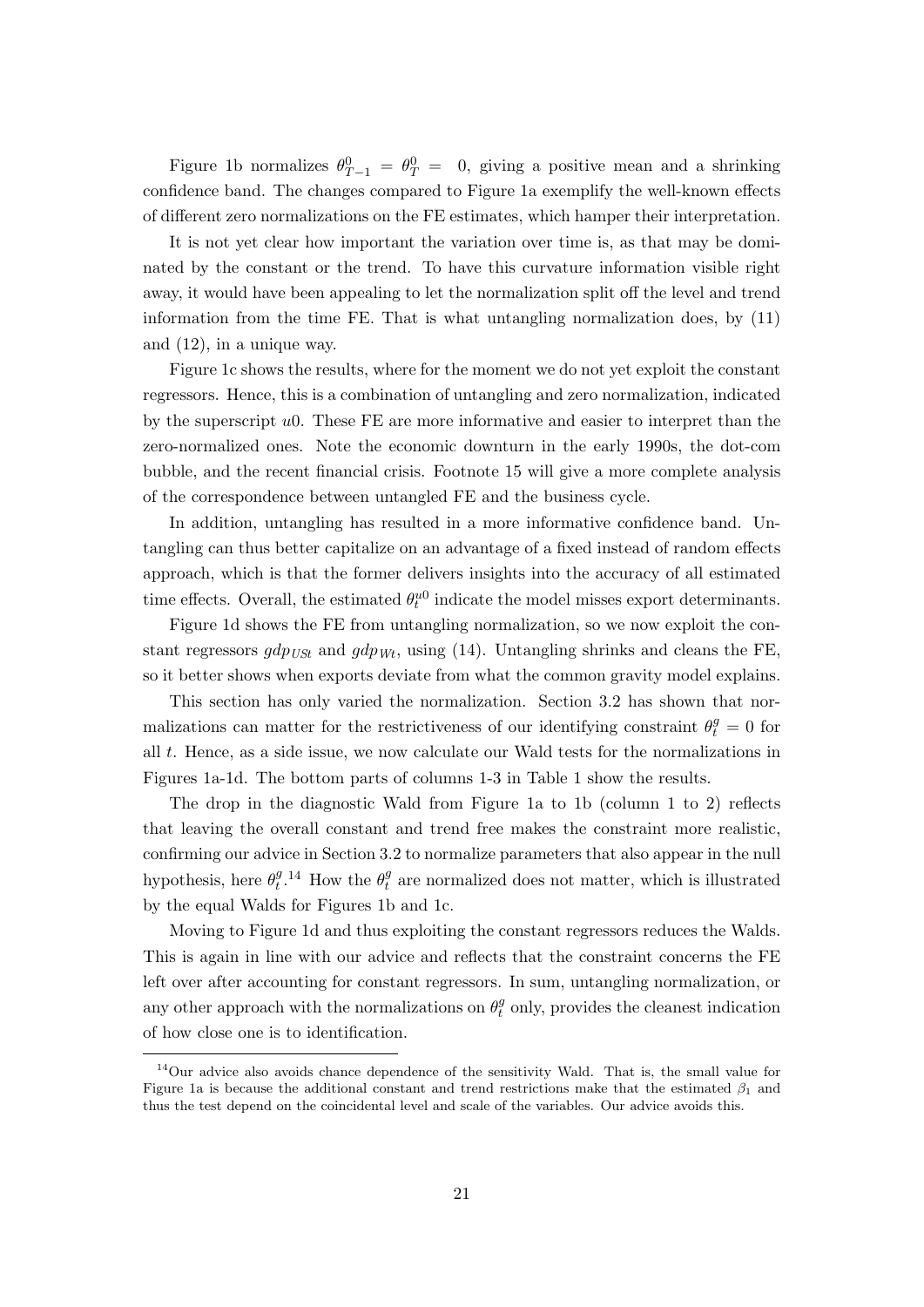Figure 2: Untangled time FE  $\theta_t^u$  when adding reers to the common gravity model



(c) Gravity model with reers and lags: model 5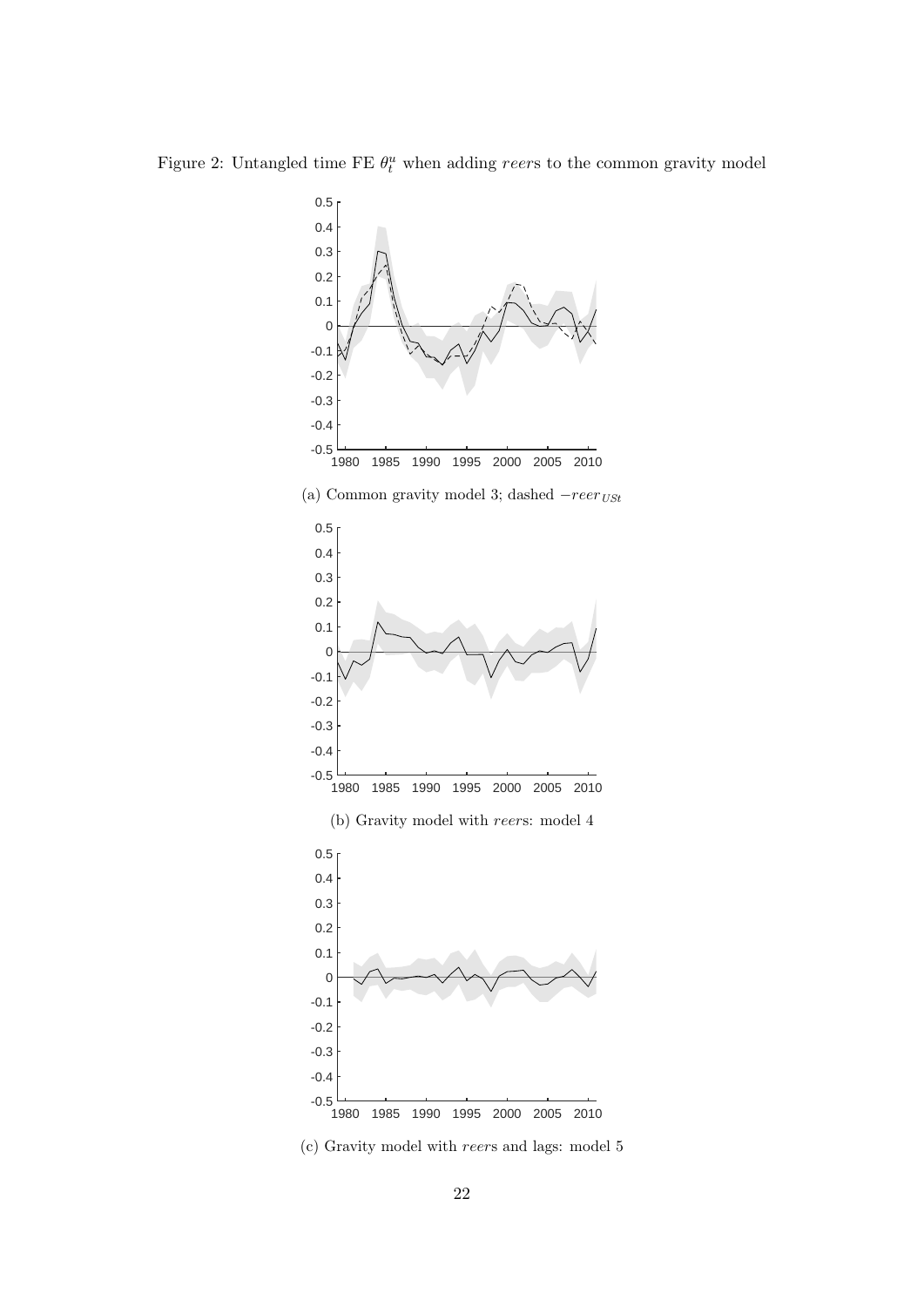#### 5.5.2 Untangling helps to find omitted variables

Figure 2a replicates 1d but adds minus US REER as a dashed line (after detrending, demeaning, and scaling). The resemblance with the FE is striking. For example, consider the eighties, where the dollar bubble stimulated and then hampered exports to the US. Hence, the US REER seems important in explaining time FE, illustrating the second advantage of untangling, that it can reveal omitted regressors. Of course, the relevance of exchange rates for exports is well known. But gravity theory typically abstracts from exchange rates. Klaassen and Teulings (2017) thus extend gravity theory and confirm that  $reer_{it}$  and  $reer_{USt}$  matter. Hence, here untangling not only reveals t-regressors, but also indirectly an it-regressor.

We thus add reer<sub>it</sub> and reer<sub>USt</sub> to the model, that is, we leave  $\beta_2$  and  $\omega_3$  free; see column 4 in Table  $1^{15}$  Compared to column 3, we observe a notable change in the estimated impact of  $gdp_{Wt}$ . This indicates that adding the REERs substantially mitigates omitted variable bias.

Figure 2b presents the estimated FE  $\theta_t^u$ . There is again a large reduction of the FE, and they are now close to zero. Taken together, adding three t-regressors has reduced the FE substantially, from those in Figure 1c to Figure 2b. We can explain almost all of the  $T = 33$  time FE by just three variables. This can be quantified by  $R_{\theta}^2 = 91\%$ , which is defined in the note to Table 1.

We next add two lags of all regressors, in first-difference form, as in Section 5.2. The lags of *it*-regressors will take some noise out of  $\theta_t^u$ , and lagged *t*-regressors further explain  $\theta_t^u$ . We thus again take a distributed lag (DL) model and still allow for unrestricted serial correlation in the error. The estimates are in Table 1 specification 5.

Figure 2c shows the estimated  $\theta_t^u$ . They are close to zero and  $R_{\theta}^2 = 98\%$ . The confidence band includes zero for all  $t$ . This signals that the Wald insignificances in column 5 are not due to low power caused by aggregating the information on all FE into a single statistic.<sup>16</sup> In fact, the band in Figure 2b is close to zero and comes with clear rejections of both Wald tests, namely  $85.31$  ( $p$ -value 0.00) and 9.93 (0.01). This indicates that the tests have power, in line with the Monte Carlo results in Appendix B.4.

Finally, column 6 leaves out the FE to increase efficiency. That lowers standard

<sup>&</sup>lt;sup>16</sup>The Wald tests have the same values as in Section 5.4, confirming that untangling is irrelevant for the identification tests.



1980 1985 1990 1995 2000 2005 2010

<sup>15</sup>An alternative way to show that untangling can help researchers to find omitted regressors  $-0.2$  $-0.1$  $\sqrt{10}$  $0.1$ 0.2 0.3 0.4 0.5 is by taking this more general model 4 and then leaving out the tregressors one by one. Leaving out US GDP gives the estimated untangled FE in the solid line in the figure on the right, and the dashed line is the omitted regressor itself. There is a strong resemblance. This again shows that untangling can reveal omitted regressors. If we redo this for world GDP, the resemblance is much weaker (figure not reported), but for US REER it is strong (the figure is not reported but is almost equal to Figure 2a).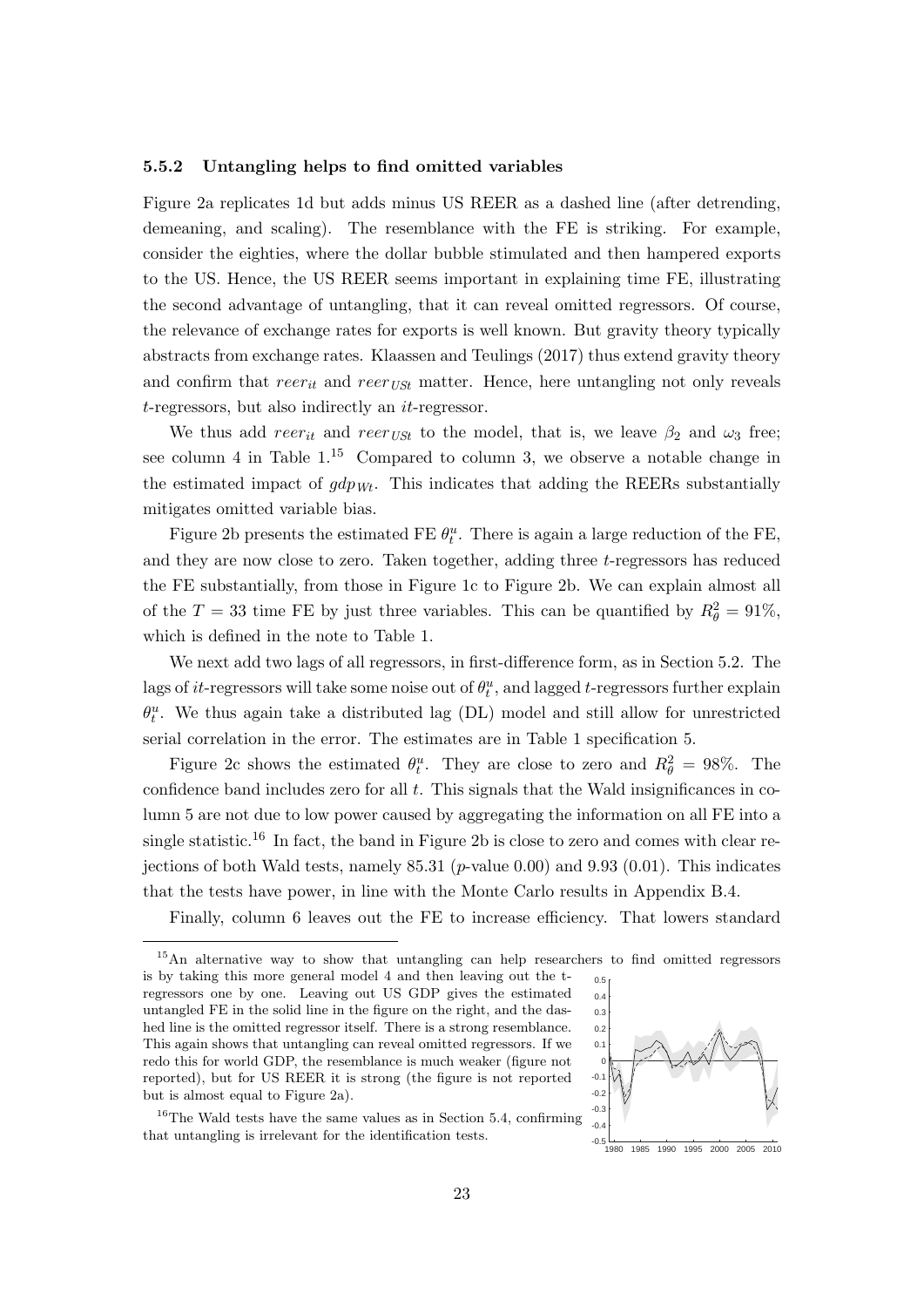errors by about  $1\%$  of the point estimates.

#### 5.5.3 Complementing Hausman-Taylor

Our approach can be used on its own, but it can also assist the Hausman and Taylor (1981) method set out in Section 3.3. The current section illustrates that. We again start from the common gravity model, so (16) without REERs, for which our approach gives the results in column 3 of Table 1. For HT we treat  $\theta_t$  as random.

HT requires specifying which regressors are exogenous regarding  $\theta_t$ . If  $gdp_{USt}$ , say, is endogenous, business cycle co-movement across countries makes it likely that also  $gdp_{it}$  and thus its cross-sectional average  $\overline{gdp}_t$  and  $gdp_{Wt}$  are endogenous. This gives two endogenous constant regressors and no instrument. To avoid violating the order condition, one must view all regressors as exogenous, giving a random effects model.

The HT test, here the Hausman test of random versus fixed effects, has *p*-value 0.70. We must be careful with interpreting this as evidence that the GDPs are truly exogenous, given the power characteristics discussed in Section 3.3. More specifically, Wooldridge (2010, p. 331) implies that the test projects out  $gdp_{USt}$  and  $gdp_{Wt}$  (and country dummies and trends) from  $\overline{gdp}_t$  and then tests whether the remainder is uncorrelated with  $\theta_t$ . As US and world GDP capture a lot of the country-average GDP, this remainder may indeed be uncorrelated with  $\theta_t$ . But this holds even if both constant regressors are endogenous. Hence, the high p-value does not tell us whether the constant regressors are exogenous.

Using our approach, we plot the estimated untangled FE. As shown in Section 5.5.2, this reveals that  $reer_{it}$  and  $reer_{USt}$  have explantory power. Because REERs reflect competitiveness, which matters for GDP, omitting them in the previous specification may have caused endogeneity of GDP variables there. This exemplifies how our method can assist the HT test.

Our method also suggests adding  $reer_{it}$  and  $reer_{USt}$  as regressors, which offers two ways to continue with HT. First, suppose one allows  $reerv_{U\mathcal{S}t}$  to be endogenous. Because the US is an important trading partner of all countries  $i$ , there will be a negative correlation between  $reerv_{USt}$  and  $reerv_{it}$ , so that  $\overline{reerv}_t$  is also endogenous. This means an exactly identified HT model, where  $gdp_t$  is an instrument for  $reerv_{USt}$ . One cannot test this specification. The Stata HT estimates and standard errors for the constant regressors are: for  $gdp_{USt}$  2.30 (0.57), for  $gdp_{Wt}$  1.39 (4.12), and for reer<sub>USt</sub> -2.25 (1.62). Particularly the latter two estimates differ from ours and the standard errors are much larger, as our results from column 5 are 2.35 (0.39), -1.18 (0.73) and -1.02 (0.13), respectively. The reason is that  $gdp_t$  is a weak instrument for  $reer_{USt}$ .

Alternatively, one can impose that  $reer_{USt}$  and  $reer_{it}$  are exogenous. This gives a random effects model. The HT test does not reject, with p-value 0.93. As before, one must be careful with interpreting this as support for the specification. The estimation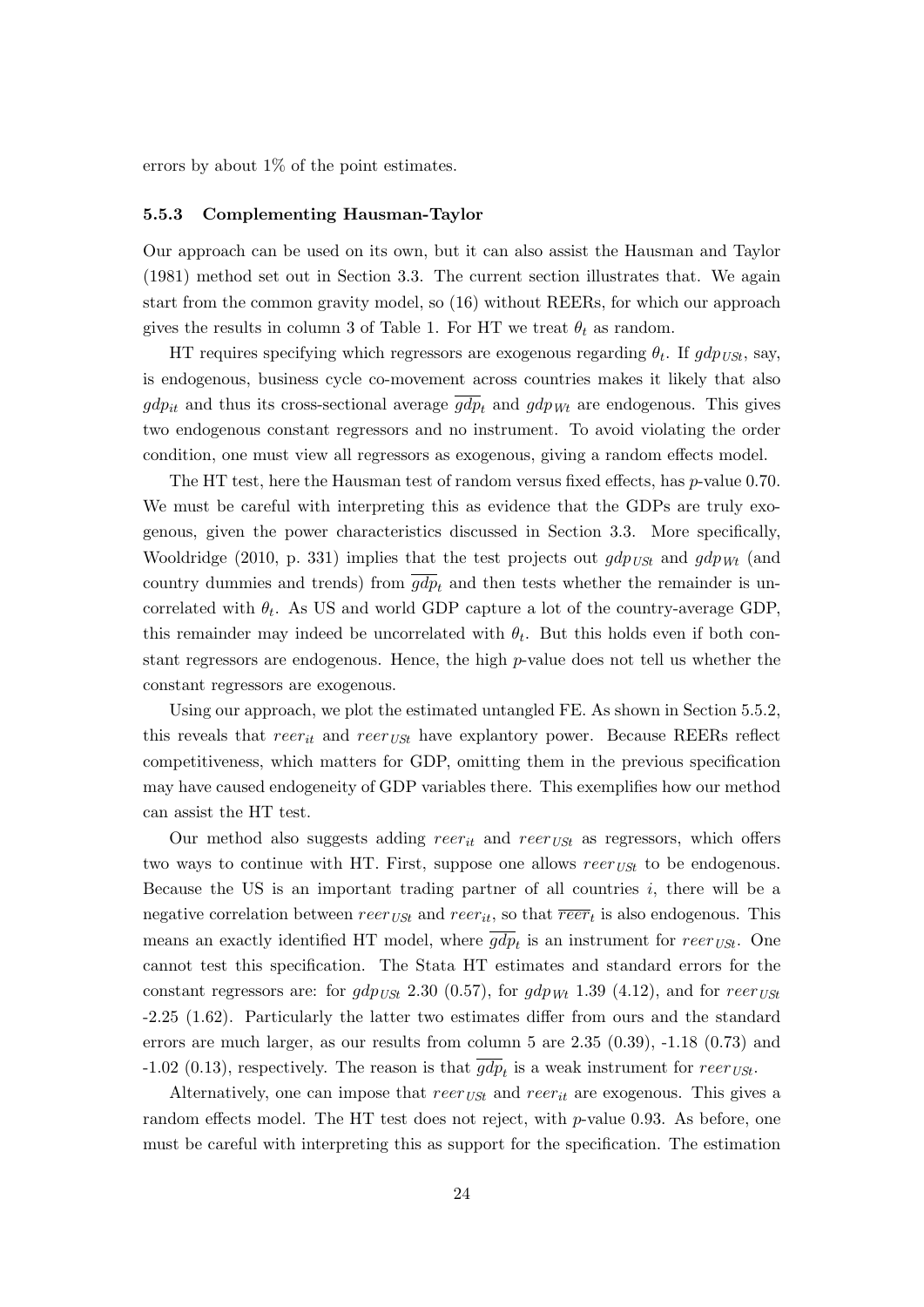results are similar to ours.

We thus end up with two HT specifications. Which one to choose? Our nonrejection of  $\theta_t^g = 0$  supports the second specification. This again illustrates that our approach can help out HT. In fact, our non-rejection motivates us to simply leave out all  $\theta_t$ , so that there is no need for HT here.

## 6 Conclusion

We have shown that in fixed-effect models the true value of the ceteris paribus impact of constant regressors is identified if normalized FE are zero, whatever the normalization. This constraint is testable. If it holds, our approach resolves a notorious problem in the literature. It can help researchers to motivate leaving out FE. Moreover, it is an alternative to Hausman and Taylor (1981), and it can help out an HT analysis.

We have applied our method to a panel gravity model for exports to the US. With only three t-regressors — US GDP, world GDP and US REER — the year FE become redundant, so that we have identified the true values of their impacts, even though that is typically considered beyond reach. This also supports gravity theory in the sense that a model with US REER here no longer needs time FE to control for omitted t-regressors, and that US REER helps to explain US multilateral resistance, a variable that has been considered unobservable in the gravity literature.

Our second contribution concerns the case where the constraint does not hold. For that, we have introduced untangling normalization. It disentangles FE-types from each other and from constant regressors, which eases the interpretation of the normalized FE. This also helps researchers to find omitted variables.

The gravity application has illustrated how untangling can visualize the information in estimated normalized FE, and how untangling has revealed the relevance of three t-regressors. The business cycle pattern in exports is well known. But untangling has also shown the importance of the US REER. We thus recommend giving exchange rates a more prominent role in gravity theory.

This paper has used parameter homogeneity to simplify the exposition, and that has turned out to be sufficient. In future work, one may want to allow for heterogeneity, to further shrink the FE and make our identifying constraint more realistic. Moreover, as the generalization to  $ijt$ -panels is straightforward, untangling can facilitate studies of financial or trade relations involving many sectors j. Finally, untangling illustrates the value of information in FE, which may stimulate further research on their estimation.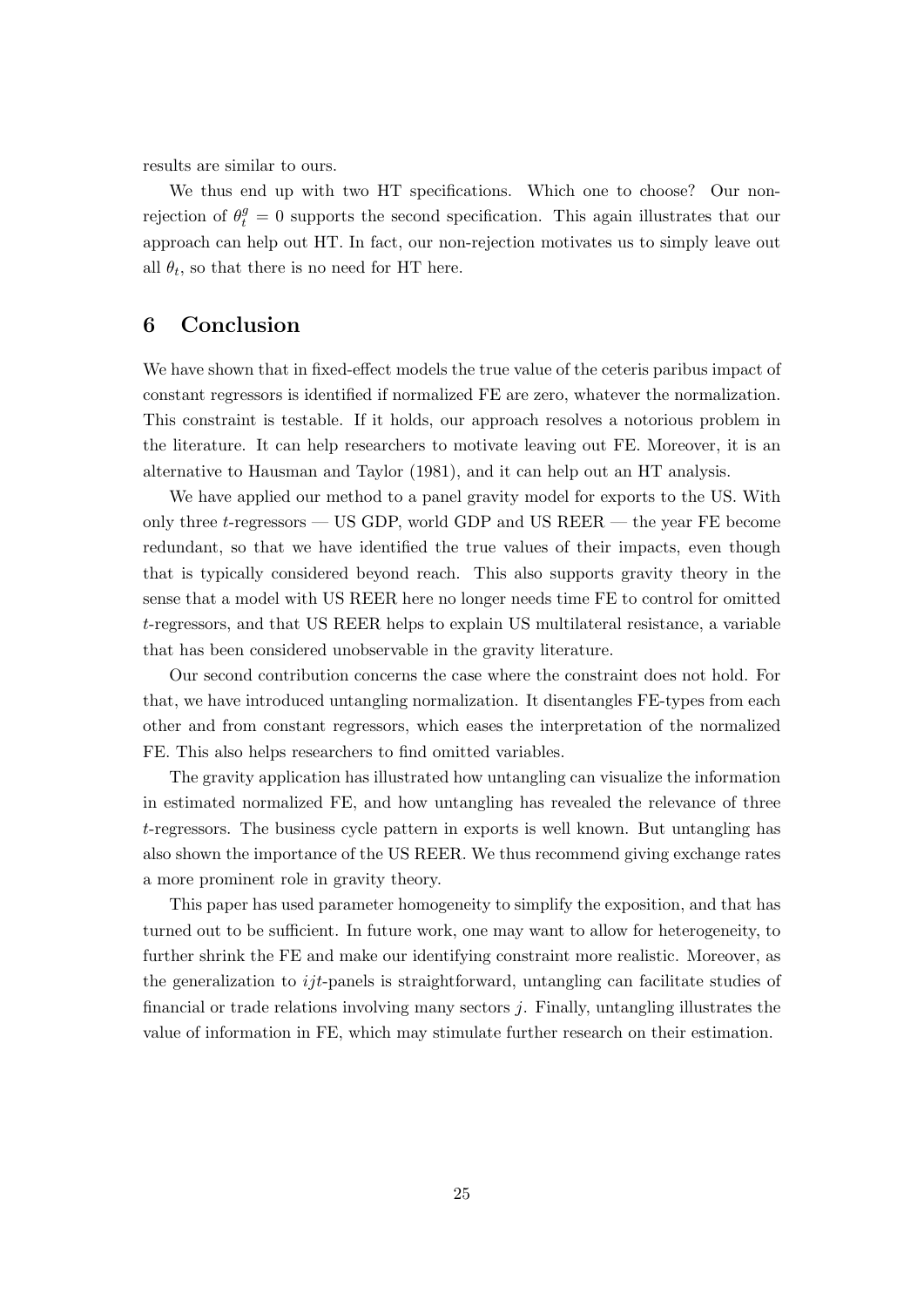## References

- Ahn, S. C. and H. R. Moon (2014): "Large-N and Large-T Properties of Panel Data Estimators and the Hausman Test," in Festschrift in Honor of Peter Schmidt, ed. by R. C. Sickles and W. C. Horrace, Springer New York, 219–258.
- Allison, P. (2009): Fixed Effects Regression Models, SAGE Publications, Inc.
- Anderson, J. E. and E. Van Wincoop (2003): "Gravity with Gravitas: A Solution to the Border Puzzle," The American Economic Review, 93, 170–192.
- BAIER, S. L., J. H. BERGSTRAND, AND M. FENG (2014): "Economic integration agreements and the margins of international trade," Journal of International Economics, 93, 339–350.
- Basu, D. (2020): "Bias of OLS Estimators due to Exclusion of Relevant Variables and Inclusion of Irrelevant Variables," Oxford Bulletin of Economics and Statistics, 82, 209–234.
- Beetsma, R., F. Klaassen, W. Romp, and R. van Maurik (2020): "What drives pension reforms in the OECD?" Economic Policy, 35, 357–402.
- Breusch, T., M. B. Ward, H. T. M. Nguyen, and T. Kompas (2011): "On the Fixed-Effects Vector Decomposition," Political Analysis, 19, 123–134.
- Buddelmeyer, H., P. H. Jensen, U. Oguzoglu, and E. Webster (2008): "Fixed Effects Bias in Panel Data Estimators," IZA Discussion Papers 3487, Institute for the Study of Labor (IZA).
- Bun, M. J. G. and F. Klaassen (2007): "The Euro Effect on Trade is not as Large as Commonly Thought," Oxford Bulletin of Economics and Statistics, 69, 473–496.
- Donald, S., G. Imbens, and W. Newey (2003): "Empirical likelihood estimation and consistent tests with conditional moment restrictions," Journal of Econometrics, 117, 55–93.
- Evans, G. B. A. and N. E. Savin (1982): "Conflict among the Criteria Revisited; The W, LR and LM Tests," Econometrica, 50, 737–748.
- FERNÁNDEZ-VAL, I. AND M. WEIDNER (2018): "Fixed Effects Estimation of Large-T Panel Data Models," Annual Review of Economics, 10, 109–138.
- Ghysels, E., J. B. Hill, and K. Motegi (2020): "Testing a large set of zero restrictions in regression models, with an application to mixed frequency Granger causality," Journal of Econometrics, 218, 633 – 654.
- Hausman, J. A. and W. E. Taylor (1981): "Panel Data and Unobservable Individual Effects," Econometrica, 49, 1377–1398.
- HEAD, K. AND T. MAYER (2014): *Gravity Equations: Workhorse,Toolkit, and Cook*book, Elsevier, vol. 4 of Handbook of International Economics, chap. 3, 131–195.
- HONORÉ, B. E. AND M. KESINA (2017): "Estimation of Some Nonlinear Panel Data Models With Both Time-Varying and Time-Invariant Explanatory Variables,"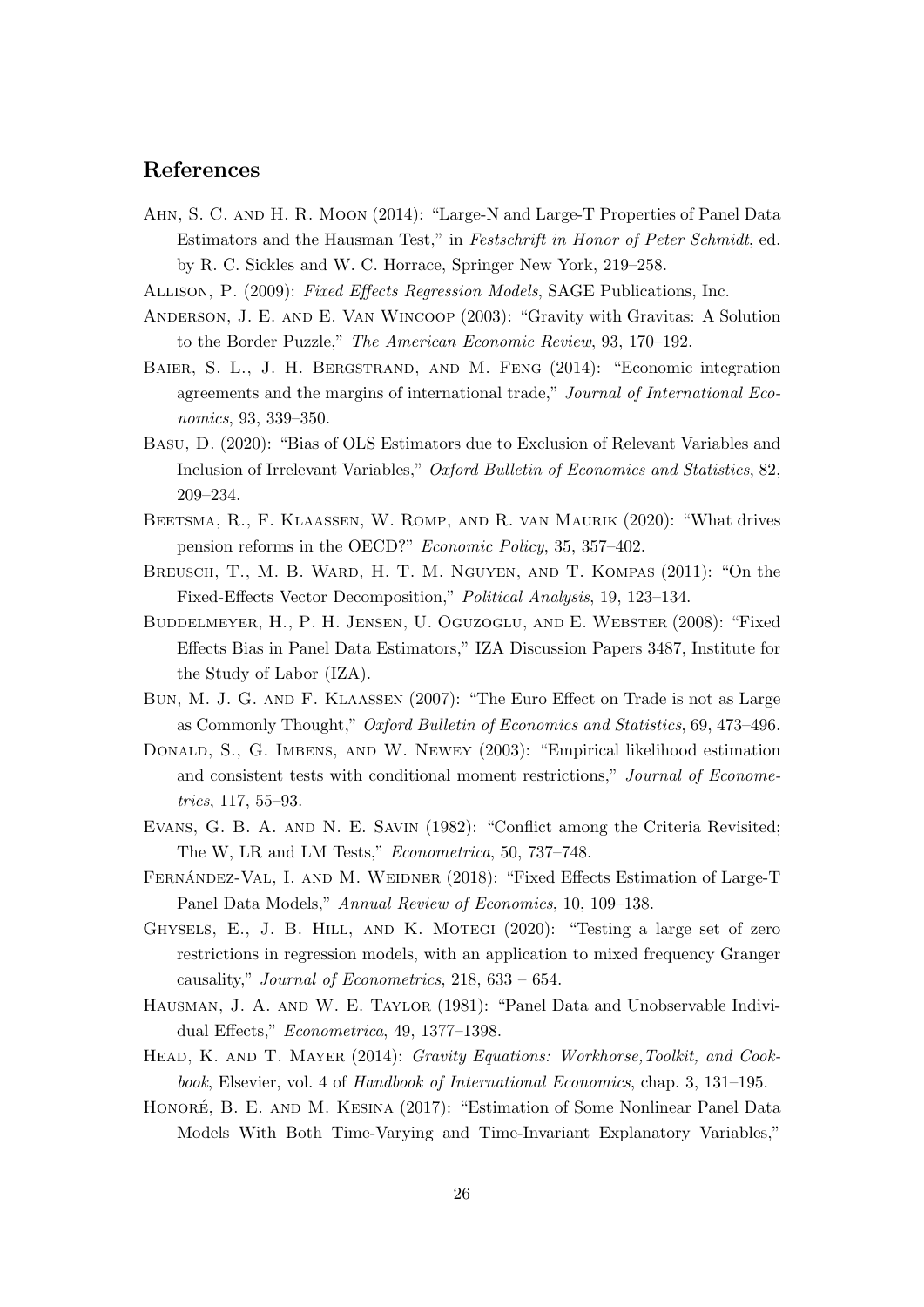Journal of Business & Economic Statistics, 35, 543–558.

- KIVIET, J. F. (2012): "Monte Carlo Simulation for Econometricians," Foundations and Trends $(R)$  in Econometrics, 5, 1–181.
- Klaassen, F. and R. Teulings (2017): "Untangling Real Gravity," Tinbergen Institute Discussion Papers 17-121/VI, Tinbergen Institute.
- Kripfganz, S. and C. Schwarz (2019): "Estimation of linear dynamic panel data models with time-invariant regressors," Journal of Applied Econometrics, 34, 526– 546.
- Lu, X. AND L. Su (2020): "Determining individual or time effects in panel data models," Journal of Econometrics, 215, 60–83.
- Magnus, J. R. and A. L. Vasnev (2007): "Local sensitivity and diagnostic tests," Econometrics Journal, 10, 166–192.
- Mark, N. C. and D. Sul (2003): "Cointegration Vector Estimation by Panel DOLS and Long-run Money Demand," Oxford Bulletin of Economics and Statistics, 65, 655–680.
- Montiel Olea, J. L. and M. Plagborg-Møller (2019): "Simultaneous confidence bands: Theory, implementation, and an application to SVARs," Journal of Applied Econometrics, 34, 1–17.
- Mundlak, Y. (1978): "On the Pooling of Time Series and Cross Section Data," Econometrica, 46, 69–85.
- Newey, W. K. and K. D. West (1987): "A Simple, Positive Semi-definite, Heteroskedasticity and Autocorrelation Consistent Covariance Matrix," Econometrica, 55, 703–708.
- $-$  (1994): "Automatic Lag Selection in Covariance Matrix Estimation," Review of Economic Studies, 61, 631–653.
- PESARAN, M. H. AND Q. ZHOU (2018): "Estimation of time-invariant effects in static panel data models," Econometric Reviews, 37, 1137–1171.
- PLÜMPER, T. AND V. E. TROEGER (2007): "Efficient Estimation of Time-Invariant and Rarely Changing Variables in Finite Sample Panel Analyses with Unit Fixed Effects," Political Analysis, 15, 124–139.
- (2011): "Fixed-Effects Vector Decomposition: Properties, Reliability, and Instruments," Political Analysis, 19, 147–164.
- Silva, J. M. C. S. and S. Tenreyro (2006): "The Log of Gravity," The Review of Economics and Statistics, 88, 641–658.
- SUITS, D. B. (1984): "Dummy Variables: Mechanics V. Interpretation," The Review of Economics and Statistics, 66, 177–180.
- WOOLDRIDGE, J. M. (2010): Econometric Analysis of Cross Section and Panel Data, Cambridge MA: The MIT Press.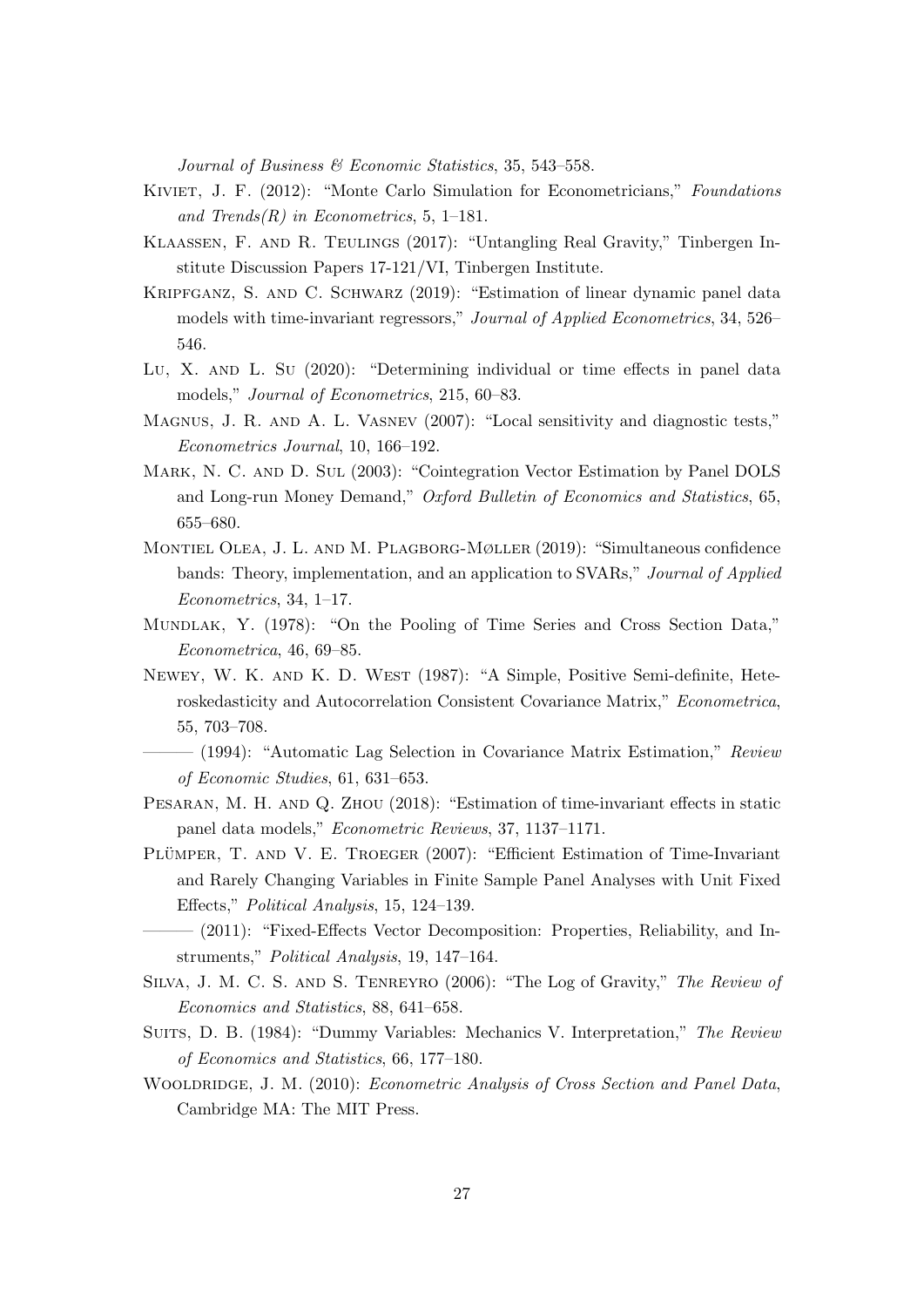## Appendix

## A Estimation of normalized parameters

It is important to realize that this appendix (on estimation) and the next one (on testing) use the general setting of the g-normalization. Hence, both do not impose the untangling normalization of Section 4. The latter is just a special case that results by taking (15) for  $N<sup>g</sup>$ , which happens to simplify the formulas.

Consider mean equation (2). Normalizations only affect the lower-dimensional part of the regressors, so the focus in this appendix is on  $D\delta + Z\gamma$ . We introduce two methods of estimation, an indirect and a direct approach.

#### A.1 Indirect estimation: renormalizing zero-normalized estimates

The indirect estimation method consists of two steps. It first estimates (2) using a zero normalization and then renormalizes the estimates into the desired g normalization.

#### A.1.1 Estimating zero-normalized parameters

Using zero normalization in the estimation step is convenient because the parameters can then be estimated in a standard way, as one just omits the dummies and regressors corresponding to the normalized parameters from the regressor matrix. After estimation, add zeros to the estimated parameter vector and rows and columns of zeros to the estimated covariance matrix corresponding to the zero-normalized parameters. We now have estimates for  $\delta^0$  and  $\gamma^0$  and the corresponding full covariance matrix.

#### A.1.2 Renormalizing the estimates

The second step renormalizes  $\delta^0$  and  $\gamma^0$  into the general-normalized parameters  $\delta^g$ and  $\gamma^g$ , that is, it redistributes the sum  $D\delta^0 + Z\gamma^0$  over  $D\delta^g$  and  $Z\gamma^g$ . For both normalizations, system  $(3)-(4)$  holds, so we obtain

$$
\left[\begin{array}{c}D & Z \\ N^g\end{array}\right]\left[\begin{array}{c}\delta^g \\ \gamma^g\end{array}\right] = \left[\begin{array}{c}D & Z \\ N^0\end{array}\right]\left[\begin{array}{c}\delta^0 \\ \gamma^0\end{array}\right].\tag{A.1}
$$

To solve for  $\delta^g$  and  $\gamma^g$ , define the matrix on the left by  $R^g = [D, Z; N^g]$  and premultiply  $(A.1)$  with  $R^{g}$ . Because of  $(5)$ ,  $R^g$  has full column rank, so we obtain

$$
\left[\begin{array}{c} \delta^g \\ \gamma^g \end{array}\right] = R^{0g} \left[\begin{array}{c} \delta^0 \\ \gamma^0 \end{array}\right],\tag{A.2}
$$

where  $R^{0g} = (R^{g}R^{g})^{-1}R^{g}R^{0}$  is the renormalization matrix that converts the zero into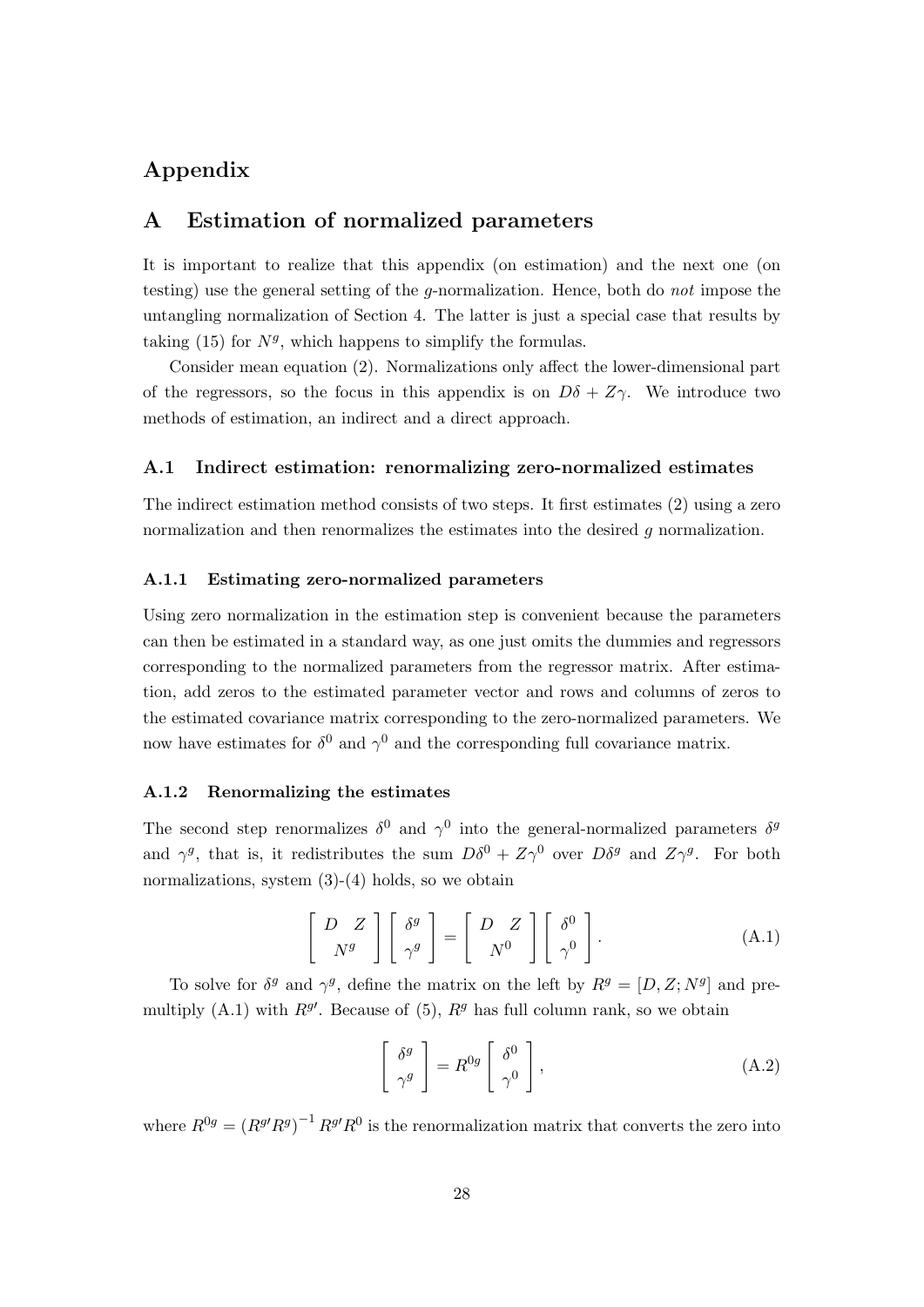the general normalization, and the matrix only consists of observables.<sup>17</sup>

Hence, to obtain the estimates and estimated variance for the g-normalized parameters, we take both for the zero-normalized parameters and apply (A.2). Therefore, no additional estimation or standard error correction is needed.

#### A.2 Direct estimation: incorporating normalization into regressors

The second estimation method transforms the regressors in the  $(D\delta + Z\gamma)$ -part of (2) such that they incorporate the normalization and that the regressor matrix becomes full column rank. Now we can directly estimate the transformed model and obtain estimates of the normalized parameters. This direct approach is also useful for estimating models under constraints, which we will need in Appendix B. Note that leaving out regressors when applying zero normalization is a special case of this approach.

For a set of general-normalized parameters  $\delta^g$  and  $\gamma^g$ , we first split off some resultant parameters by writing them as a function of the free parameters based on the normalization. This can be done as follows.

Because  $N<sup>g</sup>$  has full row rank  $m_d+m_z$ , we can take  $m_d+m_z$  independent columns of  $N<sup>g</sup>$  and collect them in  $N_r^g$ , which is thus invertible. Let P be the column permutation matrix that forms  $N_r^g$  and puts the remaining columns in  $N_f^g$  $f_f^g$ , while keeping the initial column ordering in both  $N_r^g$  and  $N_f^g$ <sup>g</sup>. We split  $\delta^g$  and  $\gamma^g$  accordingly. That is,

$$
N^{g}P = \begin{bmatrix} N_f^g & N_r^g \end{bmatrix} \text{ and } P' \begin{bmatrix} \delta^g \\ \gamma^g \\ \gamma^g \end{bmatrix} = \begin{bmatrix} \delta_f^g \\ \gamma_f^g \\ \delta_r^g \\ \gamma_r^g \end{bmatrix} . \tag{A.3}
$$

Hence, the choice of P determines what are the free and what are the resultant parameters, but P does not affect the normalization itself.

Using normalization description (3), writing  $N<sup>g</sup>$  as  $N<sup>g</sup>PP'$ , and using (A.3) gives

$$
\begin{bmatrix} \delta_r^g \\ \gamma_r^g \end{bmatrix} = -N_r^{g-1} N_f^g \begin{bmatrix} \delta_f^g \\ \gamma_f^g \end{bmatrix} . \tag{A.4}
$$

Thus the full parameter vector is a function of the free parameters:

$$
\left[\begin{array}{c} \delta^g \\ \gamma^g \end{array}\right] = F^g \left[\begin{array}{c} \delta^g_f \\ \gamma^g_f \end{array}\right],\tag{A.5}
$$

<sup>&</sup>lt;sup>17</sup>Computing  $R^{0g}$  depends on multiplications involving  $R^g$  and  $R^0$ , which have many rows. This can be simplified. First, select all  $K_d + K_z$  independent rows in  $R<sup>g</sup>$  by Gaussian elimination, making the resulting  $\widetilde{R}^g$  a square matrix of full rank. To maintain the equalities in  $(A.1)$ , we then select the same rows in  $R^0$  and obtain the square matrix  $\widetilde{R}^0$ . Finally, use  $\widetilde{R}^{0g} = \widetilde{R}^{g-1}\widetilde{R}^0$  instead of  $R^{0g}$  in (A.2). This yields the same g-normalized parameters.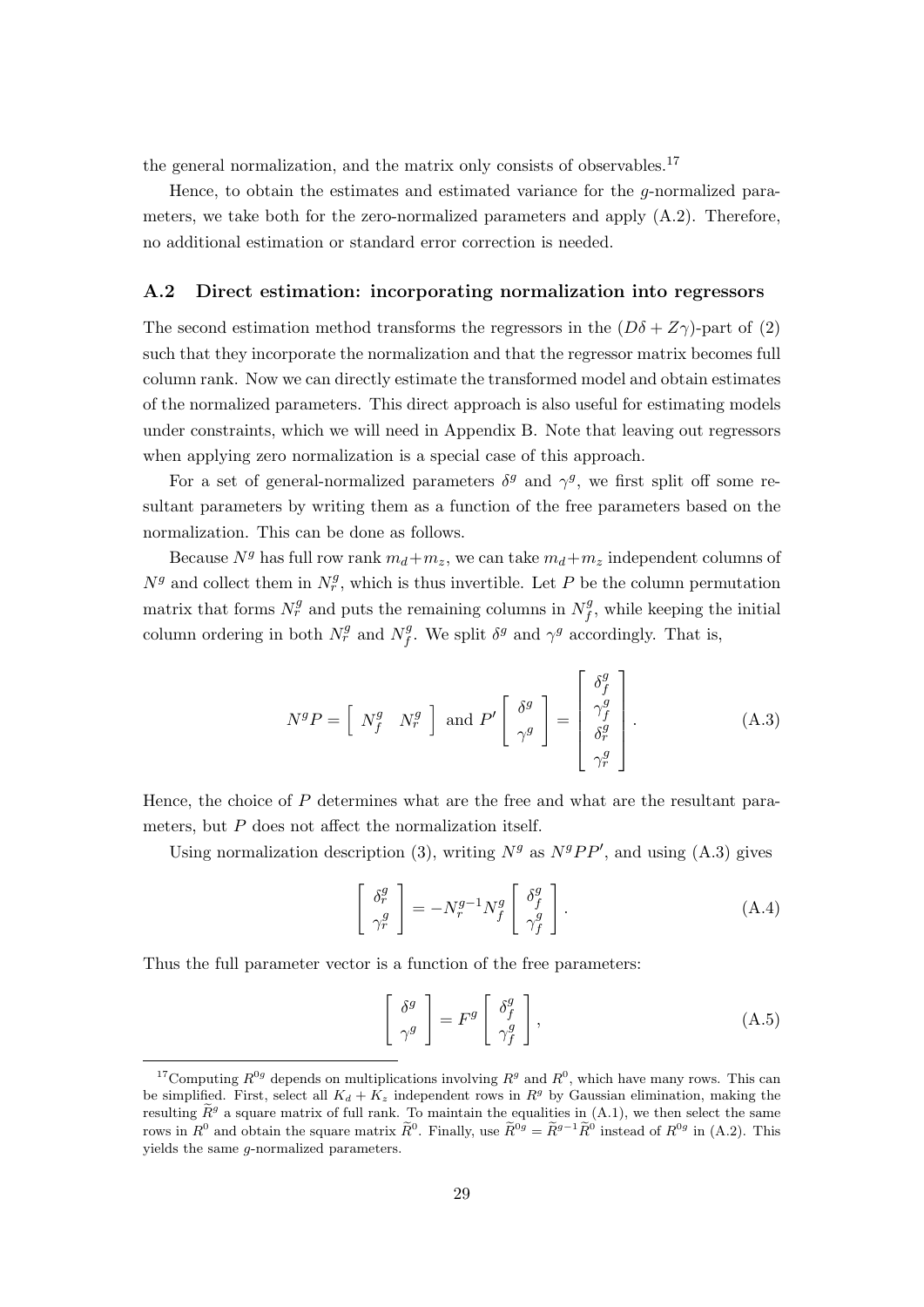where

$$
F^g = P \begin{bmatrix} I_{K_d + K_z - m_d - m_z} \\ -N_r^{g-1} N_f^g \end{bmatrix} .
$$
 (A.6)

We partition  $F^g$  into four blocks  $[F_{11}^g F_{12}^g; F_{21}^g F_{22}^g]$  such that (A.5) yields

$$
D\delta^g + Z\gamma^g = D^g \delta^g_f + Z^g \gamma^g_f,\tag{A.7}
$$

where  $D^g = DF_{11}^g + ZF_{21}^g$  and  $Z^g = DF_{12}^g + ZF_{22}^g$ . We have thus incorporated the g-normalization into the regressor matrix. Hence, we are in a standard setting, where  $\delta_f^g$  $\int_f^g$  and  $\gamma_f^g$  $\frac{g}{f}$  can be estimated and (A.5) then gives the estimate of the full vector.<sup>18</sup>

Results (A.6) and (A.7) simplify if the normalization does not involve  $\gamma^g$ , that is, if the rightmost  $K_z$  columns in  $N<sup>g</sup>$  are zero. This holds, for example, for the normalizations advocated in Sections 3.2 and 4. In this paragraph we thus consider  $\gamma^g = \gamma^g_{\scriptscriptstyle f}$ <sup>g</sup>. Then (A.5) implies  $[F_{21}^g, F_{22}^g] = [0, I_{K_z}]$ . Moreover, the rightmost  $K_z$  columns in  $N_f^g$  $f^g$ , which refer to  $\gamma^g$  by construction of P, contain only zeros. Then the same holds for  $N_r^{g-1} N_f^g$  $f<sup>g</sup>$ . Hence, considering the complete  $F<sup>g</sup>$  matrix, (A.6) implies that its rightmost  $K_z$  columns consist of zeros except for a block  $I_{K_z}$ . The P matrix in (A.6) permutes the rows such that  $I_{K_z}$  ends up at the rows corresponding to the elements of  $\gamma^g$ , that is, the bottom rows. Hence, above those rows, the rightmost  $K_z$  columns in  $F<sup>g</sup>$  contain only zeros. Hence,  $F<sup>g</sup>$  is block diagonal:

$$
F^g = \left[ \begin{array}{cc} F_{11}^g & 0 \\ 0 & I_{K_z} \end{array} \right].
$$
 (A.8)

As a result,  $D^g = DF_{11}^g$  and  $Z^g = Z$ . Hence, Z is no longer transformed, reflecting there is no normalization on  $\gamma^g$ .

## B Testing constraints that identify  $\gamma$

We are interested in  $\gamma$ , the true value of the impact of the constant regressors. The presence of the fixed effects  $\delta$  makes that we can only estimate  $\gamma^g$ , leaving  $\gamma$  unidentified. But  $\alpha_i^g = 0$  for all i implies  $\nu^g = \nu$ , and  $\theta_t^g = 0$  for all t implies  $\omega^g = \omega$ , as explained in Section 3.1, so that we have constraints that identify (parts of)  $\gamma = [\nu', \omega']'$ . This appendix sets out the diagnostic and sensitivity tests of such constraints. Both tests are special cases of the following more general testing procedure.

<sup>&</sup>lt;sup>18</sup>To show that  $[D^g, Z^g]$  has independent columns, start from (5), so that  $[D, Z; N^g]$  has full column rank. Because also  $F<sup>g</sup>$  has full column rank, the same holds for  $[D, Z; N<sup>g</sup>] F<sup>g</sup>$ . Substituting  $(A.6)$  and the first equality in (A.3) yields  $[D, Z; N<sup>g</sup>] F<sup>g</sup> = [[D, Z] F<sup>g</sup>; 0]$ . Because all columns on the left are linearly independent and on the right there is a block of only zeros under  $[D, Z]$   $F<sup>g</sup>$ , the latter matrix has independent columns. That matrix is  $[D<sup>g</sup>, Z<sup>g</sup>]$ .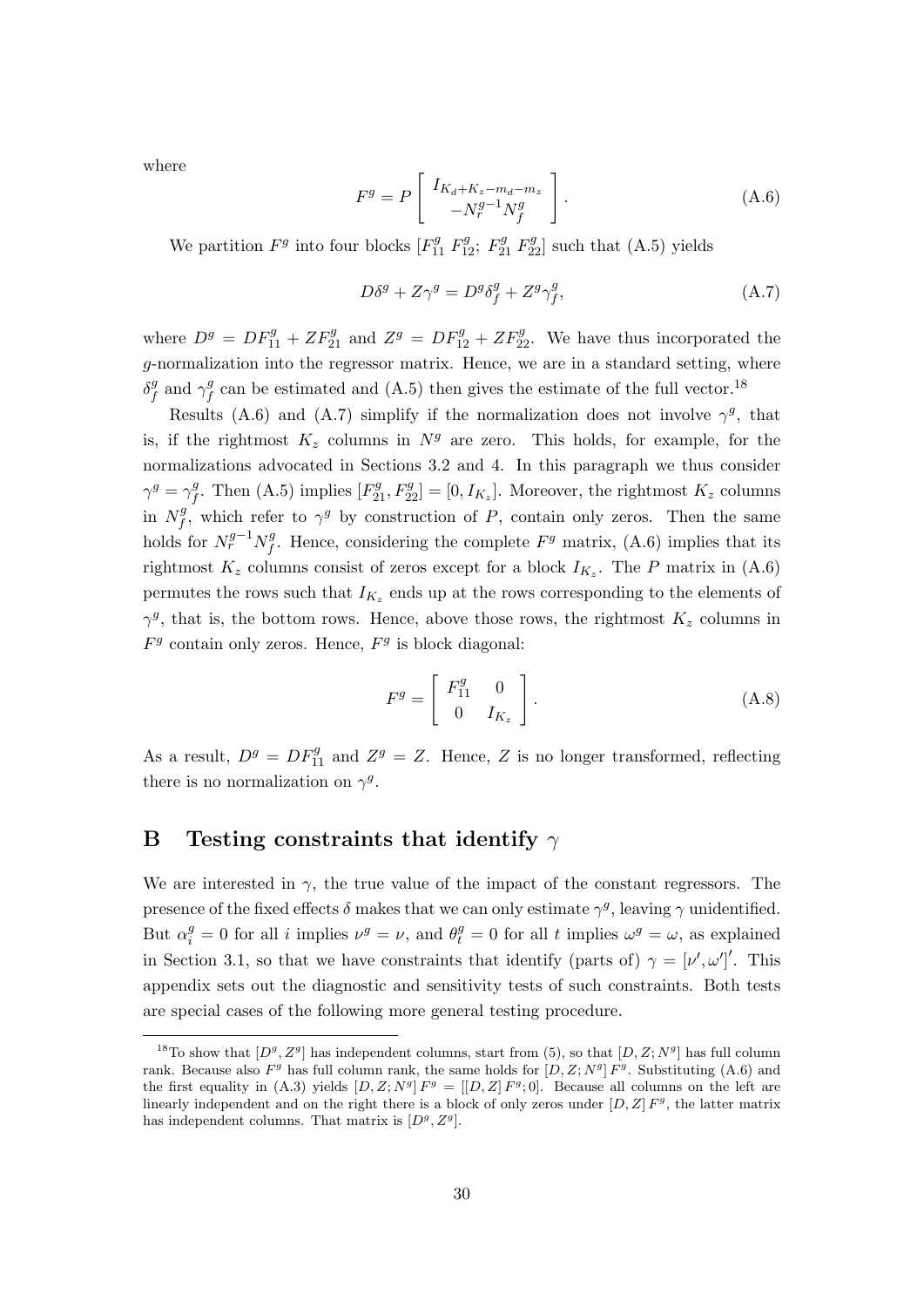#### B.1 Testing under normalizations

As long as parameters are not pinned down in normalizations, such as  $\nu<sup>g</sup>$  if normalizations are on  $\alpha_i^g$  $i<sub>i</sub>$ , we can use a standard way to test constraints, such as a Wald test. But parameters that are pinned down due to normalizations are linked to each other and their estimator can have a singular covariance matrix, invalidating standard testing. Things change if we incorporate the normalization into the constraint.

Consider the null hypothesis

$$
H_0: C\left[\begin{array}{c} \delta^g \\ \gamma^g \end{array}\right] = c,\tag{B.1}
$$

where  $C$  is the constraint matrix with independent rows, and  $c$  is a vector of constraint values. Testing this involves two problems. First, the estimator of  $\left[\delta^{g\prime},\gamma^{g\prime}\right]$  has a singular covariance matrix, due to the normalization. This is resolved by substituting (A.5) into (B.1), giving  $CF^g \left[ \delta_f^{g \prime} \right]$  $\mathcal{F}_f^{g\prime}, \gamma_f^{g\prime}$  $\left(f\right)^{g'}=c$ , where the vector of free parameters can be estimated in the standard way with a non-singular covariance matrix (see Appendix A.2).

The second problem is that rows in C may be redundant due to the normalization. For example, if the normalization makes that  $\alpha_{\ell}^g$  $N \nvert N$  follows from the other  $\alpha_i^g$  $i^g$ , then constraining all  $\alpha_i^g$  makes at least one row in C redundant. More formally,  $CF^g$  may have dependent rows. We remove those from  $CF<sup>g</sup>$  and denote the result by  $C<sup>g</sup>$ . Taking out the corresponding rows from  $c$  yields  $c<sup>g</sup>$ . We thus rewrite

$$
H_0: C^g \left[ \begin{array}{c} \delta_f^g \\ \gamma_f^g \end{array} \right] = c^g. \tag{B.2}
$$

To test this hypothesis, the researcher can choose a statistic, depending on the application at hand. That choice is beyond the focus of our paper. One example is the Wald test using the  $\chi^2_Q$ -distribution, where  $Q$  is the number of independent constraints.<sup>19</sup> It may also be informative to study the constraints individually, for example, by t-tests.

#### B.2 Diagnostic test

The g-normalized FE  $\alpha_i^g$  $_i^g$  and  $\theta_i^g$  $t_t$  represent *i*-variables and *t*-variables that are relevant for  $y_{it}$  but omitted from the model. Our first test is about existence of such omitted variables, so the null hypothesis constrains  $\alpha_i^g$  $\frac{g}{i}$  and/or  $\theta_t^g$  $t_t^g$  to zero. This means that

<sup>&</sup>lt;sup>19</sup>Here we have in mind the null hypothesis that all  $\alpha_i^g = 0$ , in an application with large T. If N grows, so do the degrees of freedom of  $\chi_Q^2$ . Donald et al. (2003) show that even for  $N \to \infty$  the  $\chi^2$ -distribution applies. Because such an approach is correct for fixed Q as well, they prefer it over a standardized test, such as the standardized Wald statistic (Wald  $-Q$ )/ $\sqrt{2Q}$  with a standard normal asymptotic distribution. Lu and Su  $(2020)$  test for the presence of FE when N and T pass to infinity simultaneously. Ghysels et al. (2020) introduce a test for many zero restrictions, but a Wald test is preferable here because of higher power, as discussed in Appendix B.4.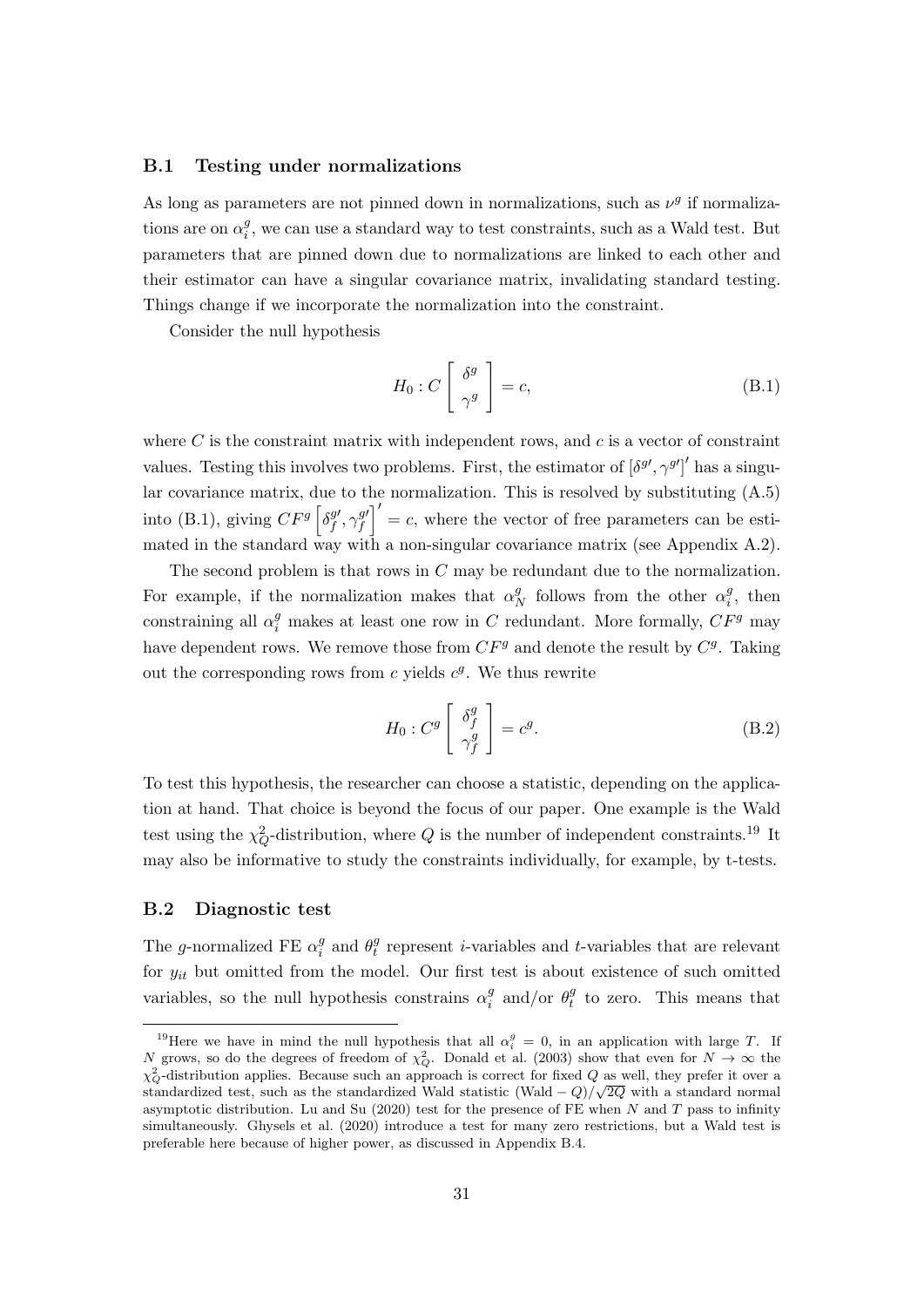part of  $\delta^g$  is constrained, and we denote that part by a subscript 0. Hence, the null is  $\delta_0^g = 0$ . This is a special case of (B.1). Hence, defining C accordingly, setting  $c = 0$ , and following the approach of the previous section gives a test, such as the Wald test. This is our diagnostic test.

The constraint is sufficient for identification of  $\nu$  and/or  $\omega$ . It is not necessary, because  $\alpha_i^g$  $\frac{g}{i}$  and/or  $\theta_t^g$  may be uncorrelated with the included regressors, ensuring identification even if they are nonzero. Hence, the diagnostic test may reject even if the true values are identified.

#### B.3 Sensitivity test

The second test avoids the stringency of the diagnostic test by accounting for the fact that, even if omitted variables exist, they need not matter for estimating some parameters. This is similar to the idea underlying an omitted variables bias test. We compare the unconstrained estimator  $\widehat{\beta}$  to the estimator  $\widetilde{\beta}$  under the constraint  $\delta_0^g = 0$ , which is equivalent to setting its free part  $\delta_{f0}^g = 0$ . If  $\hat{\beta} - \tilde{\beta} = 0$ , the estimator of  $\beta$  is insensitive to the FE, which supports leaving them out.

We can compute  $\widehat{\beta}-\widetilde{\beta}$ , but we do not know its variance, as  $\widehat{\beta}$  and  $\widetilde{\beta}$  are correlated. However, if we focus on LSDV,  $\hat{\beta} - \tilde{\beta}$  can be written as a transformation of  $\hat{\delta}_{f0}^g$ , based on Magnus and Vasnev (2007):

$$
\begin{bmatrix}\n\hat{\delta}^g_{f\emptyset} \\
\hat{\gamma}^g_f \\
\hat{\beta}\n\end{bmatrix} - \begin{bmatrix}\n\tilde{\delta}^g_{f\emptyset} \\
\tilde{\gamma}^g_f \\
\tilde{\beta}\n\end{bmatrix} = - (\begin{bmatrix} D^g_{\emptyset}, Z^g, X \end{bmatrix}' \begin{bmatrix} D^g_{\emptyset}, Z^g, X \end{bmatrix}')^{-1} \begin{bmatrix} D^g_{\emptyset}, Z^g, X \end{bmatrix}' D^g_0 \cdot \hat{\delta}^g_{f0}, \quad (B.3)
$$

where  $\delta^g_{\mu}$  $f_{f\emptyset}^g$  collects the elements of  $\delta_f^g$  $\int_{f}^{g}$  that are not in  $\delta_{f}^{g}$  $L_{f0}^g$ , and  $D_{\emptyset}^g$  $\mathcal{Q}$ <sup>g</sup> and  $D_0^g$  $\frac{g}{0}$  are the corresponding submatrices of  $D<sup>g</sup>$  defined below  $(A.7).^{20}$  We know the distribution of  $\hat{\delta}_{f0}^g$  and thereby of  $\hat{\beta}-\tilde{\beta}$ . We can thus test whether its realization differs significantly from zero, for example by a Wald test. This is our sensitivity test. It essentially takes  $(B.2)$  and uses a specific linear combination of  $\delta_t^g$  $_{f0}^{g}$ , illustrating that here not the mere absence of omitted variables  $(\delta_{f0}^g = 0)$  is crucial, but rather how much a combination of them matters for estimating parameters of interest.

To interpret (B.3), distinguish two parts on the right. At the end, we have the diagnostic part,  $\hat{\delta}_{f0}^g$ , which measures the magnitude of the misspecification due to constraining FE to zero. The remainder indicates how much one unit of misspecification

<sup>&</sup>lt;sup>20</sup>To derive (B.3), combine model equation (2) with (4) and (A.7). Then split off  $\delta_{f0}^g$  by partitioning the regressors into  $L = [D_\emptyset^g, Z^g, X]$  and  $D_\emptyset^g$ , and collecting the parameters for L by  $\lambda = [\delta_{f\emptyset}^{g'}, \gamma_f^{g'}, \beta']'.$ Now the model becomes  $y = L\lambda + D_0^g \delta_{f0}^g + \varepsilon$ . Then  $[\hat{\lambda}', \hat{\delta}_{f0}^{g'}]$ ' depends on  $([L, D_0^g]' [L, D_0^g])^{-1}$ . Applying the partitioned inverse formula to the latter, and substituting the resulting expression for  $\hat{\delta}_{f0}^{g}$  into that for  $\widehat{\lambda}$  yields (B.3).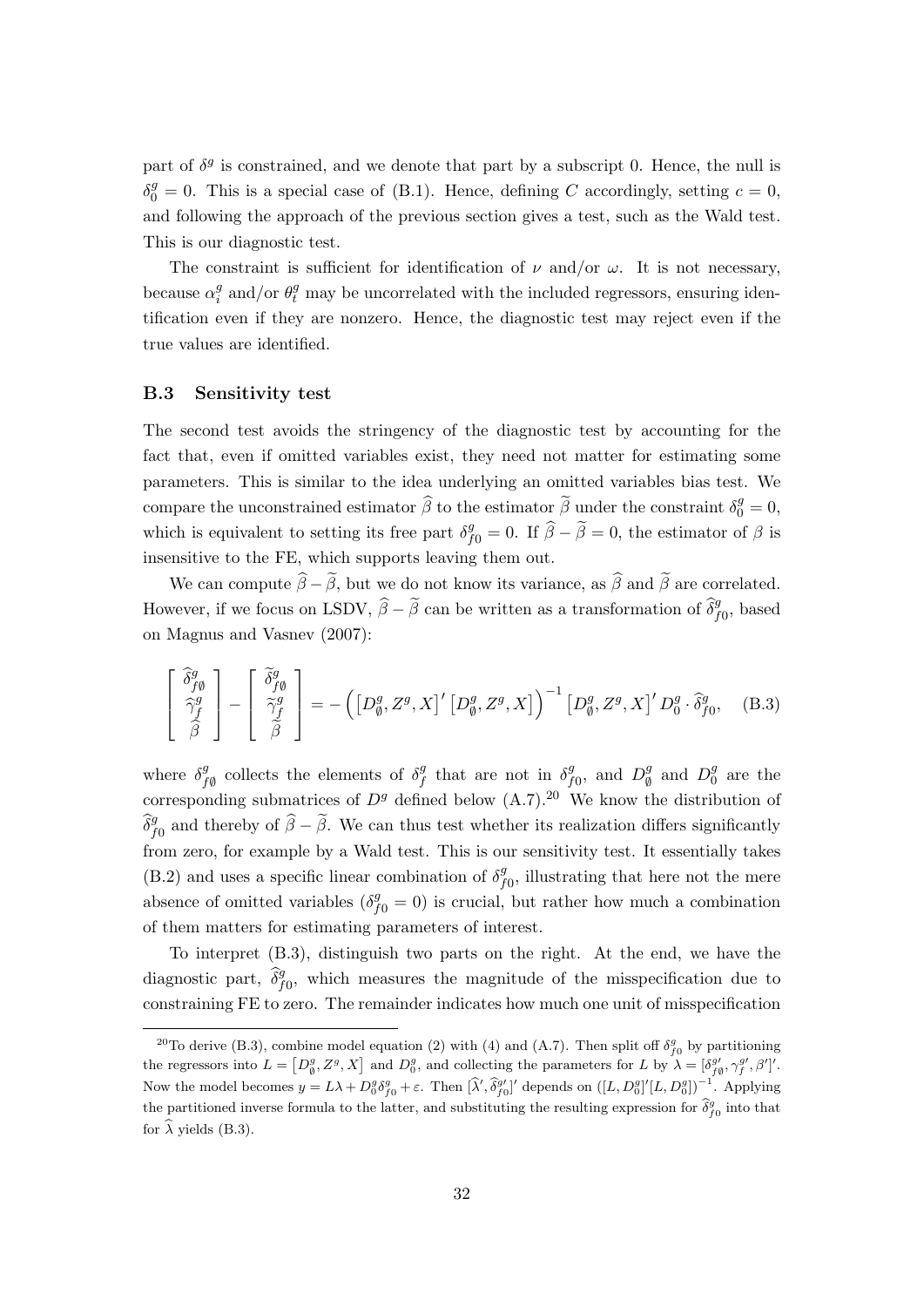matters for the estimate of  $\beta$  (and the other parameters), so it is a derivative. Even a large and/or significant  $\widehat{\delta}_{f0}^g$  can barely matter for estimating  $\beta$ , if the derivative in that direction is low. Magnus and Vasnev (2007) emphasize the importance of analyzing the derivative in addition to the diagnostic. Our sensitivity test accounts for both aspects.

#### B.4 Monte Carlo study

This appendix presents a concise Monte Carlo analysis of the above diagnostic and sensitivity tests. Given their popularity, we focus on Wald tests. We only consider FE  $\alpha_i$ , so the null hypothesis is that all normalized country fixed effects are zero; as in (7). The results, however, are one-to-one applicable to a setting with only time FE  $\theta_t$ .

For some designs, exact finite-sample results of the Wald tests exist. Still, practitioners typically use the  $\chi^2$ -approximation. That yields oversize for small T, so one relevant question is how quickly that disappears when  $T$  grows in a panel. Moreover, what happens if we let  $N$  and thus the number of fixed effects grow large? How powerful are the Wald tests for our hypothesis? How do correlations between fixed effects and observed regressors matter? Together with the empirical application in Section 5, the Monte Carlo answers to these questions will illustrate the potential of our approach.

#### B.4.1 Design

The model contains country FE, one constant regressor  $v_i$ , and one *it*-regressor  $x_{it}$ ,

$$
y_{it} = \alpha^0 + \alpha_i^0 + \nu^0 v_i + \beta x_{it} + \varepsilon_{it},
$$
\n(B.4)

where we have normalized the FE. The exact normalization is irrelevant in the Monte Carlo analysis, but a concrete example is  $\alpha_{N-1}^0 = \alpha_N^0 = 0$ , so that the null hypothesis is  $\alpha_1^0 = \ldots = \alpha_{N-2}^0 = 0$ . We estimate by LSDV and study degrees-of-freedom-corrected Wald tests, using  $5\% \chi^2$ -critical values.

The data generating process (DGP) allows for correlation between  $\alpha_i$ ,  $v_i$ , and  $x_{it}$ , in line with our fixed effects framework. More specifically, we generate

$$
y_{it} = \alpha_i + \varepsilon_{it}^y \tag{B.5}
$$

where

$$
\alpha_i = \alpha_v \varepsilon_i^v + \alpha_x \varepsilon_i^x + \varepsilon_i^\alpha \tag{B.6}
$$

$$
v_i = \nu_x \varepsilon_i^x + \varepsilon_i^v \tag{B.7}
$$

$$
x_{it} = \varepsilon_i^x + \varepsilon_{it}^x. \tag{B.8}
$$

We leave out a constant,  $v_i$ , and  $x_{it}$  in  $(B.5)$ , because they would not affect our Wald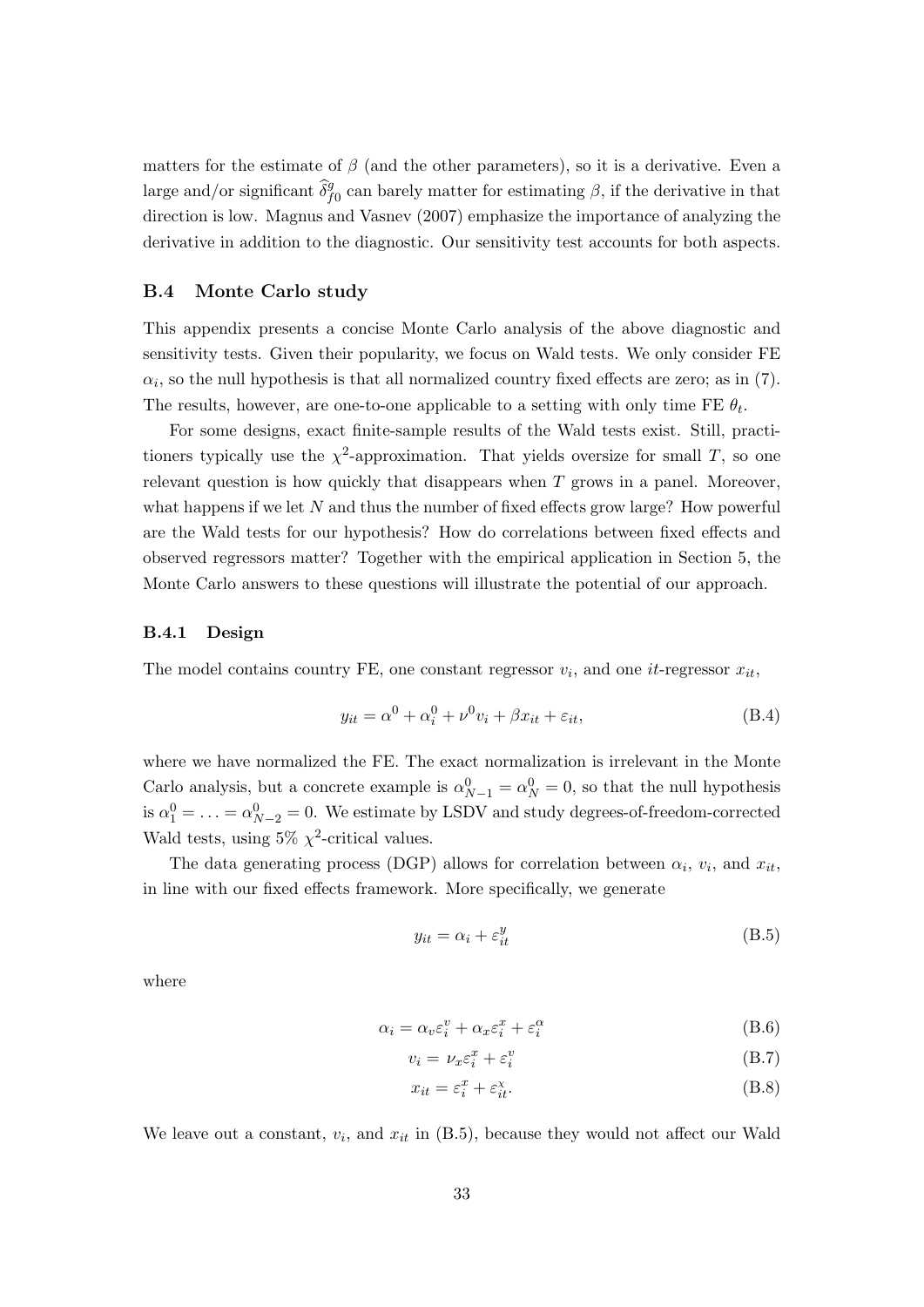tests given the above model. The parameters  $\alpha_v, \alpha_x, \nu_x$  govern the key correlations. The innovations  $\varepsilon_{it}^y, \varepsilon_i^x, \varepsilon_{it}^x, \varepsilon_i^x$  are iid with zero means. Without loss of generality in our exercise, we fix the variances of  $\varepsilon_{it}^y, \varepsilon_i^x, \varepsilon_i^x$  at unity.<sup>21</sup> The variance of  $\varepsilon_{it}^x$  is  $\sigma_x^2 > 0$ , and that of  $\varepsilon_i^{\alpha}$  is  $\sigma_{\alpha}^2 \geq 0$ . All innovations are normally distributed, though we also address the uniform distribution.

Instead of choosing the five DGP parameter values directly, we first move to a more orthogonal parameter space, as in Kiviet (2012). The five base parameters underlying that space follow in a straightforward manner. First,  $\sigma_{\chi}^2 > 0$  is a base parameter by itself and quantifies the variation of  $x_{it}$  within a country over time relative to the pure cross-sectional variation due to  $\varepsilon_i^x$ . Second, the variance  $\text{Var}(\alpha_i) = \alpha_v^2 + \alpha_x^2 + \sigma_\alpha^2 \geq 0$ is the total variation of the country effect. Finally, consider the correlations between  $\alpha_i, v_i$ , and  $\varepsilon_i^x$ , that is,  $\rho_{\alpha v} \in [-1, 1]$ ,  $\rho_{\alpha x} \in (-1, 1)$ , and  $\rho_{vx} \in (-1, 1)$ , where the first two are only defined if  $Var(\alpha_i) > 0.^{22}$  The correlation between  $\alpha_i$  and  $v_i$  consists of a direct and an indirect part via  $\varepsilon_i^x$ , and we simply define the direct part  $\rho_{\alpha v}^d$  by splitting off the indirect part, so  $\rho_{\alpha v}^d = \rho_{\alpha v} - \rho_{\alpha x} \rho_{vx}$  (one could also take the partial correlation). We take  $\rho_{\alpha v}^d$ ,  $\rho_{\alpha x}$ , and  $\rho_{vx}$  as base parameters.

Below, we choose base parameters within the above ranges. We then derive the DGP parameters and generate  $N \times T$  observations.<sup>23</sup> We replicate this 100,000 times, redrawing all five innovations at each replication.

#### B.4.2 Size

Under the null hypothesis that all normalized country fixed effects  $\alpha_i^0$  in model (B.4) are zero, the (non-normalized)  $\alpha_i$  do not depend on i, as shown in Section 3.1. The reverse is also true. Hence, to calculate the actual sizes of the Wald tests, we generate data under Var $(\alpha_i) = 0$ .

Figure B.1a presents the sizes of the Wald diagnostic test for various  $N$  and  $T$ . It is reassuring that the number of fixed effects, N, has virtually no effect on size. This could have been expected from Donald et al. (2003).<sup>19</sup> Size also hardly depends on the distribution of the innovations, as the solid line for the normal and the dashed line for the uniform distribution are so close. The test, however, is oversized for small  $T$ , say  $T < 20$ . This is in line with the cross-section results in Evans and Savin (1982). They

 $21$ The Wald tests are invariant to these fixations. First, multiplying all five innovation variances by some positive factor does not change the Wald tests, so we can set that of  $\varepsilon_{it}^y$  to unity. Moreover, multiplying  $\varepsilon_i^v$  by a nonzero factor is absorbed by dividing  $\nu^0$  by that factor, and similarly for  $\varepsilon_i^x$ ,  $\varepsilon_{it}^{\chi}$ , and  $\beta$ , without changing the Wald tests, so that we can fix the variances of  $\varepsilon_i^v$  and  $\varepsilon_i^x$  at unity.

<sup>&</sup>lt;sup>22</sup>If DGP parameter  $\sigma_{\alpha}^2 > 0$ , we further know that Var  $(\alpha_i) > 0$ ,  $\rho_{\alpha v} \in (-1, 1)$ , and that the correlation matrix of  $[\alpha_i, v_i, \varepsilon_i^x]'$  becomes positive definite with determinant  $1 + \rho_{\alpha x}^2 \rho_{vx}^2 - \rho_{\alpha y}^{d2} - \rho_{\alpha x}^2 - \rho_{vx}^2 > 0$ .

<sup>&</sup>lt;sup>23</sup>If Var  $(\alpha_i) > 0$ , we get  $\alpha_v = \rho_{\alpha v}^d \sqrt{\text{Var}(\alpha_i)/(1-\rho_{vx}^2)}$ ,  $\alpha_x = \rho_{\alpha x} \sqrt{\text{Var}(\alpha_i)}$ ,  $\nu_x = \rho_{vx} / \sqrt{1-\rho_{vx}^2}$ , and  $\sigma_{\alpha}^2 = \text{Var}(\alpha_i) \left[1 - \rho_{\alpha\nu}^{22}/(1 - \rho_{\nu x}^{2}) - \rho_{\alpha x}^{2}\right]$ , where the term in square brackets is positive because the determinant in footnote 22 is so. If  $\text{Var}(\alpha_i) = 0$ , the formula for  $\nu_x$  remains, and  $\alpha_v = \alpha_x = \sigma_{\alpha}^2 = 0$ .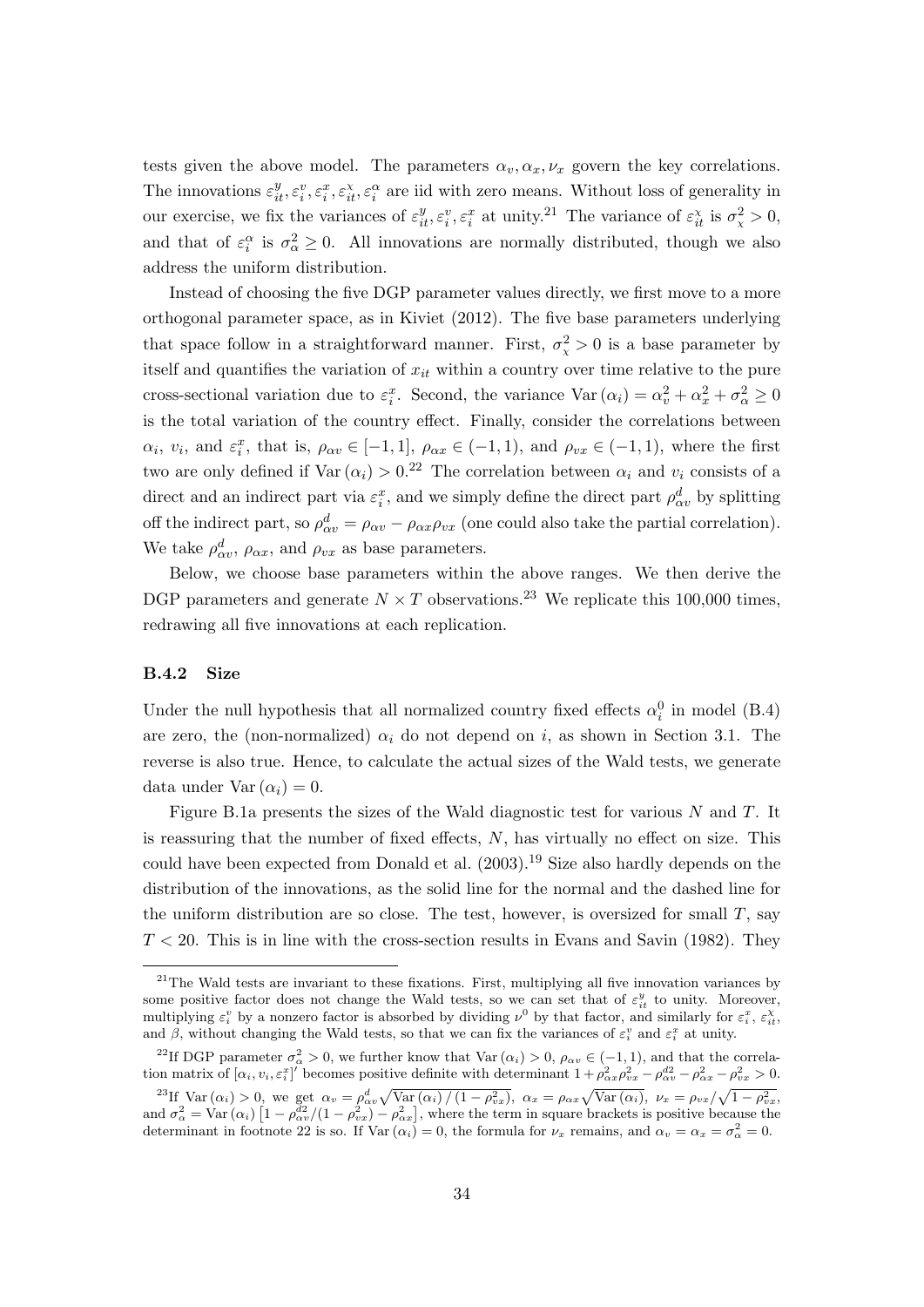

Figure B.1: Actual sizes of Wald tests of the absence of fixed effects  $\alpha_i^0$ 

Each gridpoint is based on 100,000 normal or uniform draws from DGP (B.5) using Var  $(\alpha_i) = 0$ , while the other base parameters turn out to be irrelevant. We estimate model (B.4) and compute the Wald tests of Appendices B.2 and B.3. Further details are in Section B.4.1.

suggest using the likelihood ratio test to avoid oversize, and our results for that test (not reported) corroborate that. Still, we keep our focus on Wald, because it is easier to use, oversize only makes our identification strategy conservative, and applications may exhibit a substantial T.

Figure B.1b shows the sizes for the sensitivity test. The distribution of the innovations has virtually no effect, and the test is better sized for small  $T$  than the diagnostic test.

#### B.4.3 Power

Based on the results of the previous section, we study the powers of both Wald tests for  $N = 20$  and  $T = 20$  with normally-distributed innovations.<sup>24</sup> Figure B.2 displays the powers as a function of the magnitude of the fixed effects,  $Var(\alpha_i)$ . Powers have not been size corrected. There are power curves for nine representative combinations  $(\rho^d_{\alpha v}, \rho_{\alpha x}, \rho_{vx}),$  eight containing all combinations of  $\rho$ s from  $\{0, 0.5\}$ , and one for  $(0.5, 0.5, -0.5)$ . The figure note motivates the choices of the base parameters.

Figure B.2a concerns the diagnostic test. For all  $\rho$ -combinations power quickly increases when the FE become stronger. Empirical Section 5 presents more evidence that the diagnostic test has serious power.

One can understand this power from the intuition in Ghysels et al. (2020). They

<sup>&</sup>lt;sup>24</sup>This choice gives a representative view. Still, there are some moderate dependencies of power on panel sizes. The powers of both Wald tests depend positively on N, because for higher N the null hypothesis contains more constraints. The powers also depend positively on  $T$ , because higher  $T$  gives more observations to estimate each  $\alpha_i^0$ .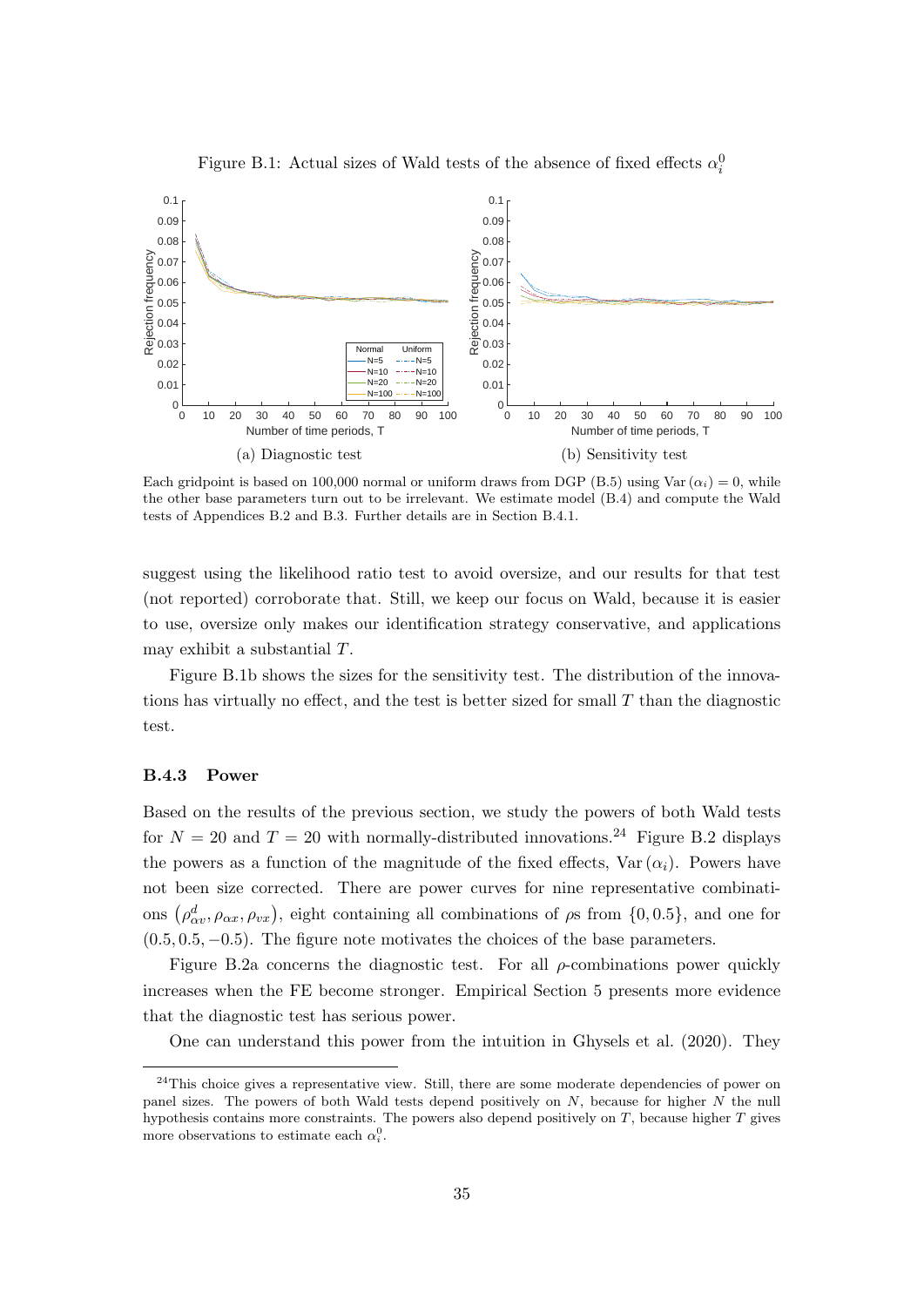

Figure B.2: Powers of Wald tests of the absence of fixed effects  $\alpha_i^0$  for  $N = T = 20$ 

Each gridpoint is based on 100,000 normal draws from DGP (B.5) and base parameters below. We estimate model (B.4) and compute the Wald tests of Appendices B.2 and B.3. Further details are in Section B.4.1.

The five base parameters are as follows. First, under the alternative hypothesis, Var $(\alpha_i) > 0$ , and we cover that by a grid from 0 to 1, using that beyond 1 power increases monotonically to unity. This grid is realistic, as in Section 5 we can compute the variance of the estimated FE to obtain some idea about realistic values of Var $(\alpha_i)$ , and in a model without constant regressors we get 1.6, while a model with them gives 0.03.

Next, each of  $\rho_{\alpha v}^d$ ,  $\rho_{\alpha x}$ , and  $\rho_{vx}$  has a grid  $\{0, 0.5, -0.5\}$ , giving 27 combinations. For nine of them the power curves are visible, because each of the other 18 curves coincides with an included curve.

Finally,  $\sigma_{\chi}^2 = 1$ . The diagnostic test power is robust to changes in  $\sigma_{\chi}^2$ . However, the power of the sensitivity test depends on it, not so much for  $\sigma_{\chi}^2 > 0.1$ , but if  $\sigma_{\chi}^2$  goes to zero, power drops a lot. In the latter case,  $x_{it}$  gets nearly time invariant, so in this sense comparable to  $v_i$ . Fortunately, in this case we still have the diagnostic test, which has high power. Note that for the two it-regressors in our empirical application in Section 5 we can estimate  $\sigma_{\chi}^2$ -values, which gives 1.7 and 6.9, so our choice  $\sigma_{\chi}^2 = 1$  is sensible.

argue that the power of Wald tests increases if regressors become less correlated. Our regressors are almost all dummies, which are orthogonal, and for orthogonal regressors the authors show that Wald works well. They derive this for hypotheses consisting of many constraints. In fact, in our setting, a larger  $N$  and thus more constraints makes Wald somewhat more powerful. Finally, their judgment is based on a Wald test that has lost power by adjusting for severe size distortion. We largely avoid such size distortion by using the degrees-of-freedom-corrected Wald test, as advised by Evans and Savin (1982), and that further explains the substantial power we find.

The ordering of the power curves yields insights into the power determinants, as follows. The top two items in the legend concern  $\rho_{\alpha v}^d = \rho_{\alpha x} = 0$ . The only source of the FE  $\alpha_i$  is pure randomness  $\varepsilon_i^{\alpha}$ , uncorrelated with observables. This is where the test has maximum power. Intuitively, the  $\alpha_i$  that are hidden in  $y_{it}$  are neither explained by  $v_i$ , nor by  $x_{it}$ , so they are fully picked up by large (absolute) estimated  $\alpha_i^0$ , causing high power. As this holds for any  $\rho_{vx}$ , the two top power curves coincide.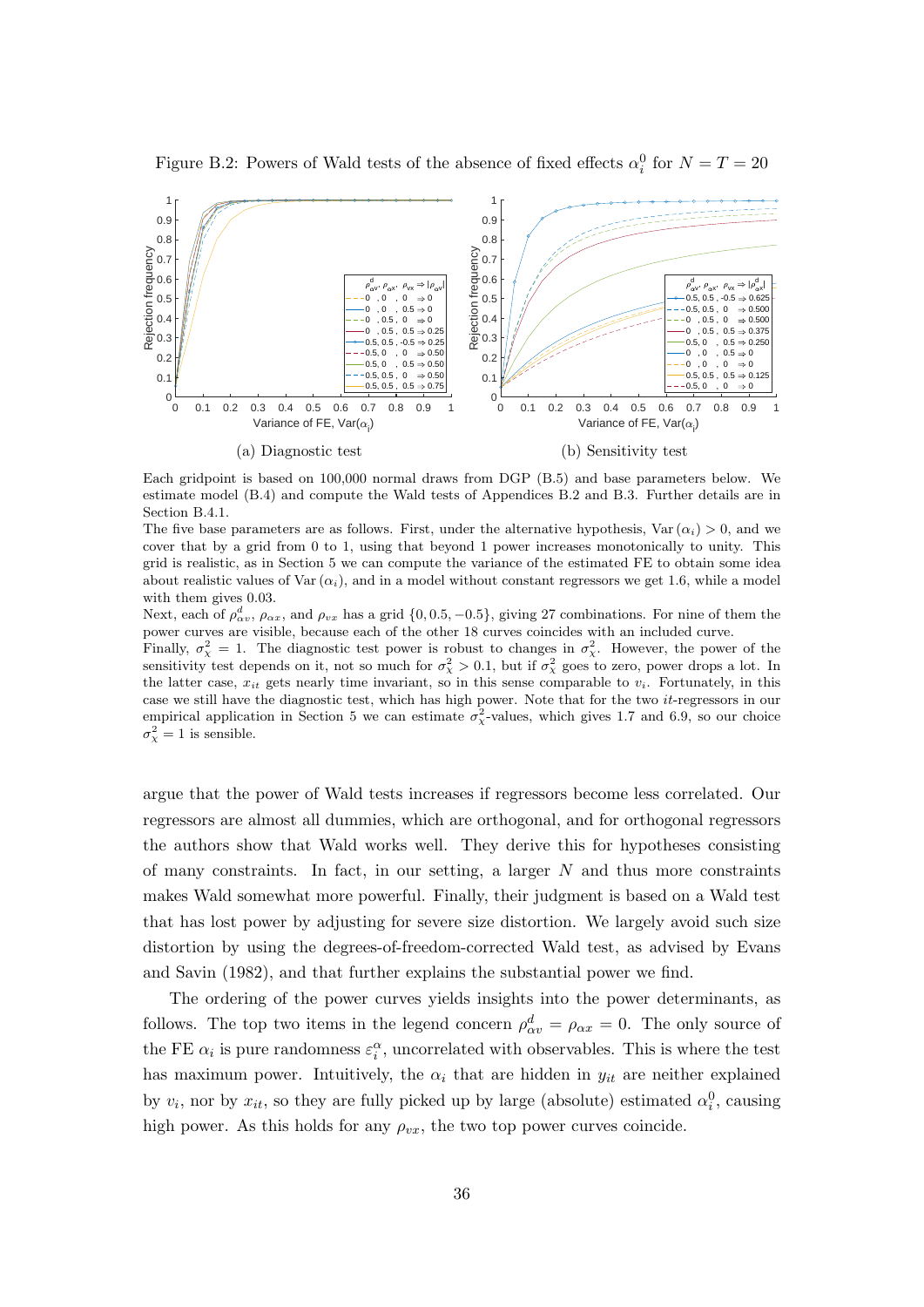Going down the legend reduces power (slightly). The most important power indicator is the total correlation  $\rho_{\alpha v} = \rho_{\alpha v}^d + \rho_{\alpha x} \rho_{vx}$  in the right column of the legend, which is monotonically linked to power. Another driver is  $\rho_{\alpha x}$ . Hence, correlations between the FE and both regressors matter, where stronger correlation lowers power.

Figure B.2b gives the power of the sensitivity test for the same nine  $\rho$ -combinations as before. This test reflects the influence of leaving out the FE on the estimated  $\beta$ , similar to the idea of an omitted variable bias test. It thus provides an indirect signal compared to the direct signal in the diagnostic test, so that it is not surprising that the sensitivity test has lower power. As before, power is increasing in Var $(\alpha_i)$ , reflecting that the diagnostic part is relevant in the sensitivity test formula (B.3).

Because of the link to omitted variable bias, let us consider  $\rho_{\alpha x}$ . As usual, a high value by itself causes an upward bias in the estimated  $\beta$ , giving power to the test. From Basu (2020) we conclude that the indirect correlation term  $\rho_{\alpha v} \rho_{vx}$  mitigates the bias. Hence, as before, we define the direct part of the correlation as  $\rho_{\alpha x}^d = \rho_{\alpha x} - \rho_{\alpha v} \rho_{vx}$ , and use this as a simple bias indicator. Its values are on the right side in the legend.

The legend is again ordered from high to low power, and the ordering confirms that the bias indicator is positively related to power, though not perfectly. We see that the lowest power occurs when there is low omitted variable bias, and that the test has substantial power when omitted variable bias is high. Both are reassuring.

## C Robustness analysis

This appendix confirms that our results are robust to various deviations from the baseline specification. We focus on the identification tests, for which the precise normalization is irrelevant, but we also report the estimates under untangling normalization.

## C.1 Leaving out country-specific trends  $\tau_i \cdot t$

The number of papers that include trend FE  $\tau_i \cdot t$  into a gravity type of model is growing. They are also relevant here. More specifically, a Wald test of  $\tau_i = 0$  for all i (leaving  $\tau$  unrestricted) is 267, much higher than the critical value of 26 based on the  $\chi^2_{16}$ -distribution. Moreover, leaving out country trends affects the estimates, as follows from comparing specification 7 in Table C.1 to the baseline with FE, replicated as 5. For example, the estimate for  $gdp_{it}$  changes, which can be explained by the fact that  $gdp_{it}$  is the only *i*-dependent regressor with a clear trend, so that it will try to fit the omitted country trends as well.

Excluding  $\tau_i \cdot t$ , however, does not change our main results. The *t*-regressors still explain most of the time effects  $(R_{\theta}^2 = 97\%)$ , and the two Wald tests confirm that the  $\theta_t^u$  are jointly insignificant and removing them does not notably affect the  $\beta$  estimates.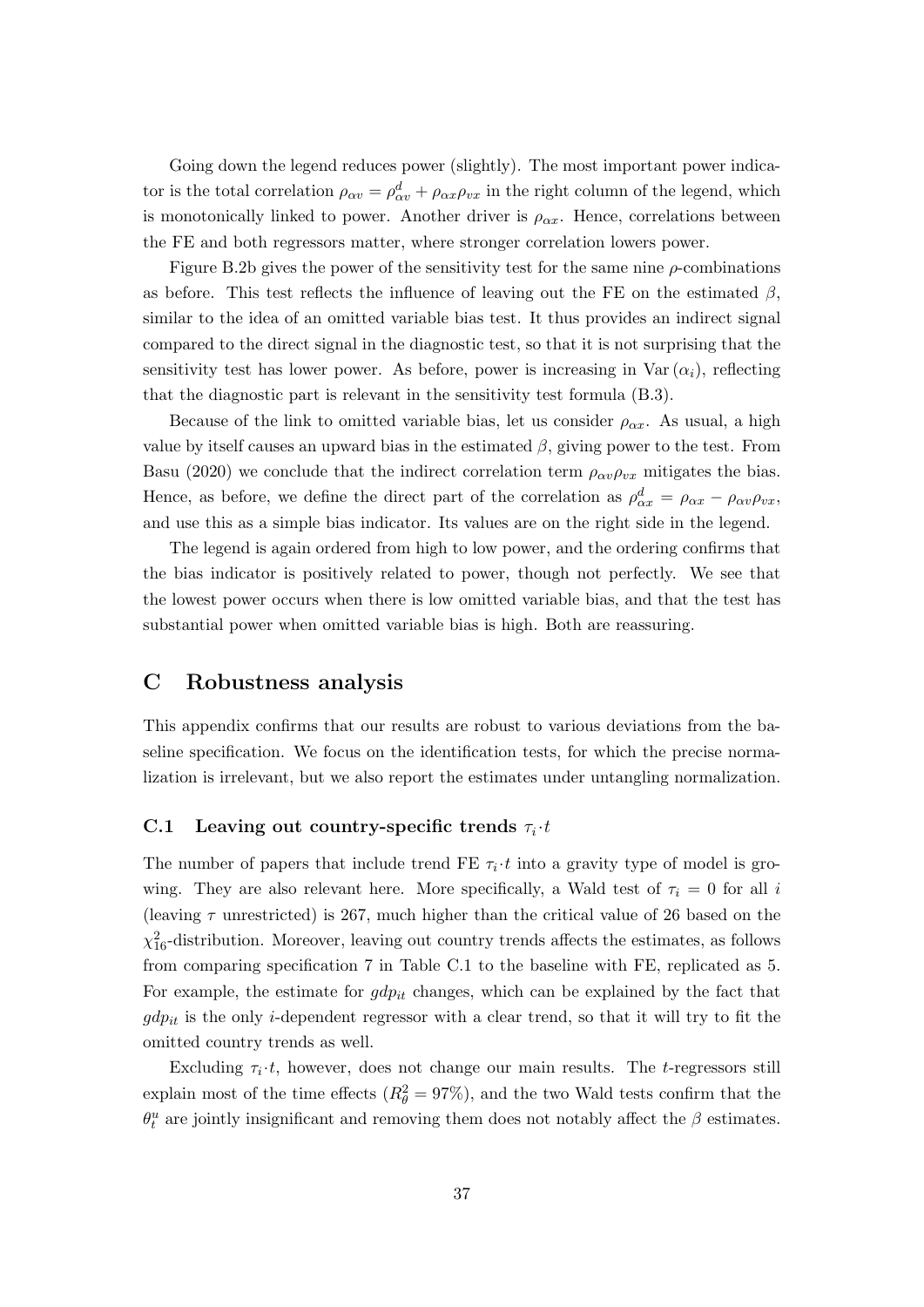| Specification<br>Estimation   | 5<br>LSDV                | 7<br>No $\tau_i \cdot t$ | 8<br>DOLS                | 9<br>GPML                   | 10<br>PPML                  | 11<br>Pre-1979              |
|-------------------------------|--------------------------|--------------------------|--------------------------|-----------------------------|-----------------------------|-----------------------------|
| $gdp_{it}$                    | $\ast$<br>1.12<br>(0.25) | $\ast$<br>2.26<br>(0.19) | 0.46<br>(0.33)           | $\ast$<br>1.12<br>(0.25)    | 0.25<br>(0.36)              | $1.39*$<br>(0.20)           |
| $reer_{it}$                   | ∗<br>0.66<br>(0.15)      | $\ast$<br>0.83<br>(0.21) | $\ast$<br>0.50<br>(0.16) | $\ast$<br>0.67<br>(0.15)    | $\ast$<br>0.36<br>(0.10)    | $0.28*$<br>(0.12)           |
| $gdp_{USt}$                   | $\ast$<br>2.35<br>(0.39) | ∗<br>1.55<br>(0.50)      | $\ast$<br>2.81<br>(0.33) | $\ast$<br>2.26<br>(0.39)    | ∗<br>3.05<br>(0.38)         | $2.27*$<br>(0.40)           |
| $gdp_{Wt}$                    | $-1.18$<br>(0.73)        | $-1.06$<br>(1.13)        | $-1.21$<br>(0.75)        | $-1.19$<br>(0.72)           | $\ast$<br>$-2.46$<br>(0.85) | $\ast$<br>$-1.67$<br>(0.47) |
| $reer_{USt}$                  | ∗<br>$-1.02$<br>(0.13)   | ∗<br>$-0.97$<br>(0.17)   | ∗<br>$-1.07$<br>(0.13)   | ∗<br>$-1.01$<br>(0.13)      | ∗<br>$-0.43$<br>(0.18)      | $-1.26$ *<br>(0.10)         |
| Wald tests                    |                          |                          |                          |                             |                             |                             |
| $\theta_t^u=0$                | 22.77<br>[0.30]          | 20.31<br>[0.44]          | 22.91<br>[0.29]          | 22.33<br>[0.33]             | ∗<br>55.78<br>[0.00]        | $82.73*$<br>[0.00]          |
| $\beta=\beta _{\theta_t^u=0}$ | 0.67<br>[0.72]           | 3.24<br>[0.20]           | 0.94<br>[0.62]           | 0.55<br>$\left[0.76\right]$ | 2.95<br>[0.23]              | 0.79<br>[0.68]              |
| $R^2_\theta$                  | 0.98                     | 0.97                     | 0.98                     | 0.98                        | 0.97                        | 0.95                        |

Table C.1: Sensitivity of results for  $exp_{iUSt}$  model (16)

All models include  $\theta_t$  and have two lags for every regressor. Model 7 leaves out the countryspecific trends, that is,  $\tau_i = 0$ . Model 8 explicitly accounts for cointegration between  $exp_{iUSt}$  and  $gdp_{it}$  and it uses DOLS estimation with two leads and lags for  $gdp_{it}$ . For models 9 and 10, the Wald sensitivity tests no longer use the transformation in (B.3), but the corresponding one for the maximum likelihood (ML) estimator, as derived by Magnus and Vasnev (2007). This can be applied to GPML and PPML, because the transformation relies on the first-order condition of ML, which is identical for ML and PML for both the Gamma and Poisson approaches. Model 11 is the same as 5, but the results are based on the enlarged 1965-2011 sample (765 observations), leading to 34 instead of 20 degrees of freedom for the Wald diagnostic test, giving critical value 48.60 instead of 31.41. The note to Table 1 provides further details.

#### C.2 Non-stationarity and cointegration

We first test whether  $exp_{iUSt}$ ,  $gdp_{it}$ , and  $reer_{it}$  have a unit root for all countries, using the four Fisher type tests in Stata. The test equation accounts for a drift term, lagged differences, and for  $exp_{iUSt}$  and  $gdp_{it}$  it also has a trend. All parameters are country specific, and we account for time effects. The results indicate that  $exp_{iI\cup St}$  and  $qdp_{it}$ have a unit root, but  $reer_{it}$  is stationary.

Next, we apply the Pedroni panel cointegration tests. The test equation contains country effects and trends, and the cointegrating parameter is country specific. We add time effects. There is strong evidence for cointegration between  $exp_{iU\!S\!H}$  and  $gdp_{it}$ .

Although the LSDV estimates used earlier remain consistent in the presence of cointegration, the standard errors require adjustment. We thus perform dynamic OLS (DOLS), as proposed by Mark and Sul (2003). That is, we estimate the cointegrating regression of  $exp_{iUSt}$  on  $gdp_{it}$ , adding two leads and lags of the first differences of the regressor (combinations of 0-3 leads and lags yield similar results), allowing their coefficients to be country specific, and including the full set of fixed effects. This gives the DOLS estimate of  $\beta_1$  and its standard error. Then we fix  $\beta_1$  at this value and